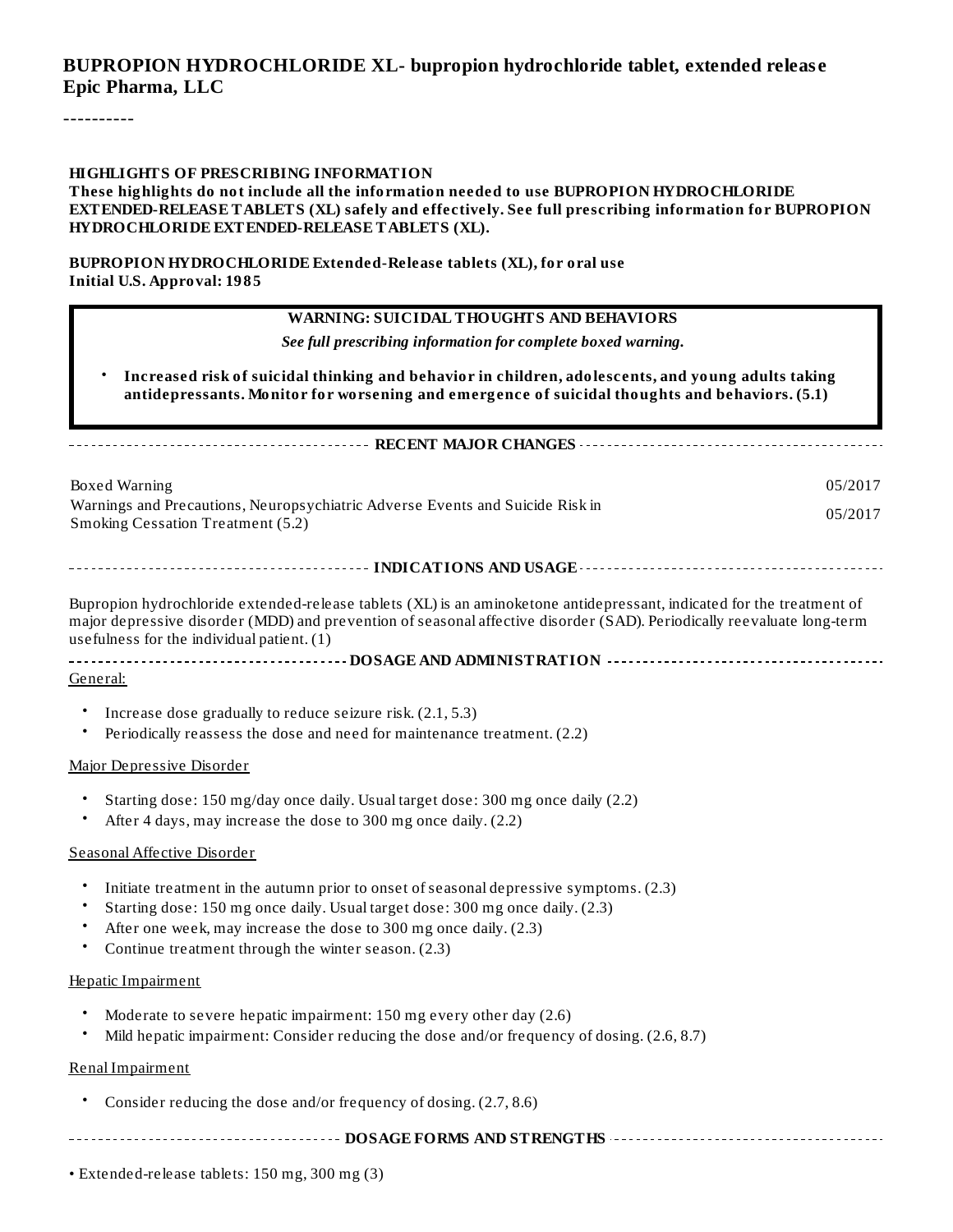#### **CONTRAINDICATIONS**

- Seizure disorder. (4, 5.3)
- Current or prior diagnosis of bulimia or anorexia nervosa. (4, 5.3)
- Abrupt discontinuation of alcohol, benzodiazepines, barbiturates, antiepileptic drugs. (4, 5.3)
- Monoamine Oxidase Inhibitors (MAOIs): Do not use MAOIs intended to treat psychiatric disorders with bupropion hydrochloride extended-release tablets (XL) or within 14 days of stopping treatment with bupropion hydrochloride extended-release tablets (XL). Do not use bupropion hydrochloride extended-release tablets (XL) within 14 days of stopping an MAOI intended to treat psychiatric disorders. In addition, do not start bupropion hydrochloride extendedrelease tablets (XL) in a patient who is being treated with linezolid or intravenous methylene blue. (4, 7.6)
- Known hypersensitivity to bupropion or other ingredients of bupropion hydrochloride extended-release tablets (XL). (4, 5.8)

#### **WARNINGS AND PRECAUTIONS**

- Neuropsychiatric Adverse Events During Smoking Cessation: Postmarketing reports of serious or clinically significant neuropsychiatric adverse events have included changes in mood (including depression and mania), psychosis, hallucinations, paranoia, delusions, homicidal ideation, aggression, hostility, agitation, anxiety, and panic, as well as suicidal ideation, suicide attempt, and completed suicide. Observe patients attempting to quit smoking with bupropion hydrochloride extended-release tablets (XL) for the occurrence of such symptoms and instruct them to discontinue bupropion hydrochloride extended-release tablets (XL) and contact a healthcare provider if they experience such adverse events. (5.2)
- Seizure Risk: The risk is dose-related. Can minimize risk by limiting daily dose to 450 mg and gradually increasing the dose. Discontinue if seizure occurs. (4,5.3 , 7.3 )
- Hypertension: bupropion hydrochloride extended-release tablets (XL) can increase blood pressure. Monitor blood pressure before initiating treatment and periodically during treatment. (5.4)
- Activation of Mania/Hypomania: Screen patients for bipolar disorder and monitor for these symptoms. (5.5)
- Psychosis and Other Neuropsychiatric Reactions: Instruct patients to contact a healthcare professional if such reactions occur. (5.6)
- Angle-Closure Glaucoma: Angle-closure glaucoma has occurred in patients with untreated anatomically narrow angles treated with antidepressants. (5.7)

**ADVERSE REACTIONS** Most common adverse reactions are (incidence  $\geq$  5%;  $\geq$  2× placebo rate): dry mouth, nausea, insomnia, dizziness, pharyngitis, abdominal pain, agitation, anxiety, tremor, palpitation, sweating, tinnitus, myalgia, anorexia, urinary frequency, rash. (6.1)

#### **To report SUSPECTED ADVERSE REACTIONS, contact Epic Pharma, LLC at 1-888-374-2791 or FDA at 1-800- FDA-1088 or www.fda.gov/medwatch.**

- **DRUG INTERACTIONS**
	- CYP2B6 inducers: Dose increase may be necessary if coadministered with CYP2B6 inducers (e.g., ritonavir, lopinavir, efavirenz, carbamazepine, phenobarbital, and phenytoin) based on clinical exposure, but should not exceed the maximum recommended dose. (7.1)
	- Drugs metabolized by CYP2D6: Bupropion inhibits CYP2D6 and can increase concentrations of: antidepressants (e.g., venlafaxine, nortriptyline, imipramine, desipramine, paroxetine, fluoxetine, sertraline), antipsychotics (e.g., haloperidol, risperidone, thioridazine), beta-blockers (e.g., metoprolol), and Type 1C antiarrhythmics (e.g., propafenone, flecainide). Consider dose reduction when using with bupropion. (7.2)
	- Drugs that lower seizure threshold: Dose bupropion hydrochloride extended-release tablets (XL) with caution. (5.3, 7.3)
	- Dopaminergic Drugs (levodopa and amantadine): CNS toxicity can occur when used concomitantly with bupropion hydrochloride extended-release tablets (XL). (7.4)
	- MAOIs: Increased risk of hypertensive reactions can occur when used concomitantly with bupropion hydrochloride extended-release tablets (XL). (7.6)
	- Drug-laboratory test interactions: bupropion hydrochloride extended-release tablets (XL) can cause false-positive urine test results for amphetamines. (7.7)
- **USE IN SPECIFIC POPULATIONS**
- Pregnancy: Use only if benefit outweighs potential risk to the fetus. (8.1)

**See 17 for PATIENT COUNSELING INFORMATION and Medication Guide.**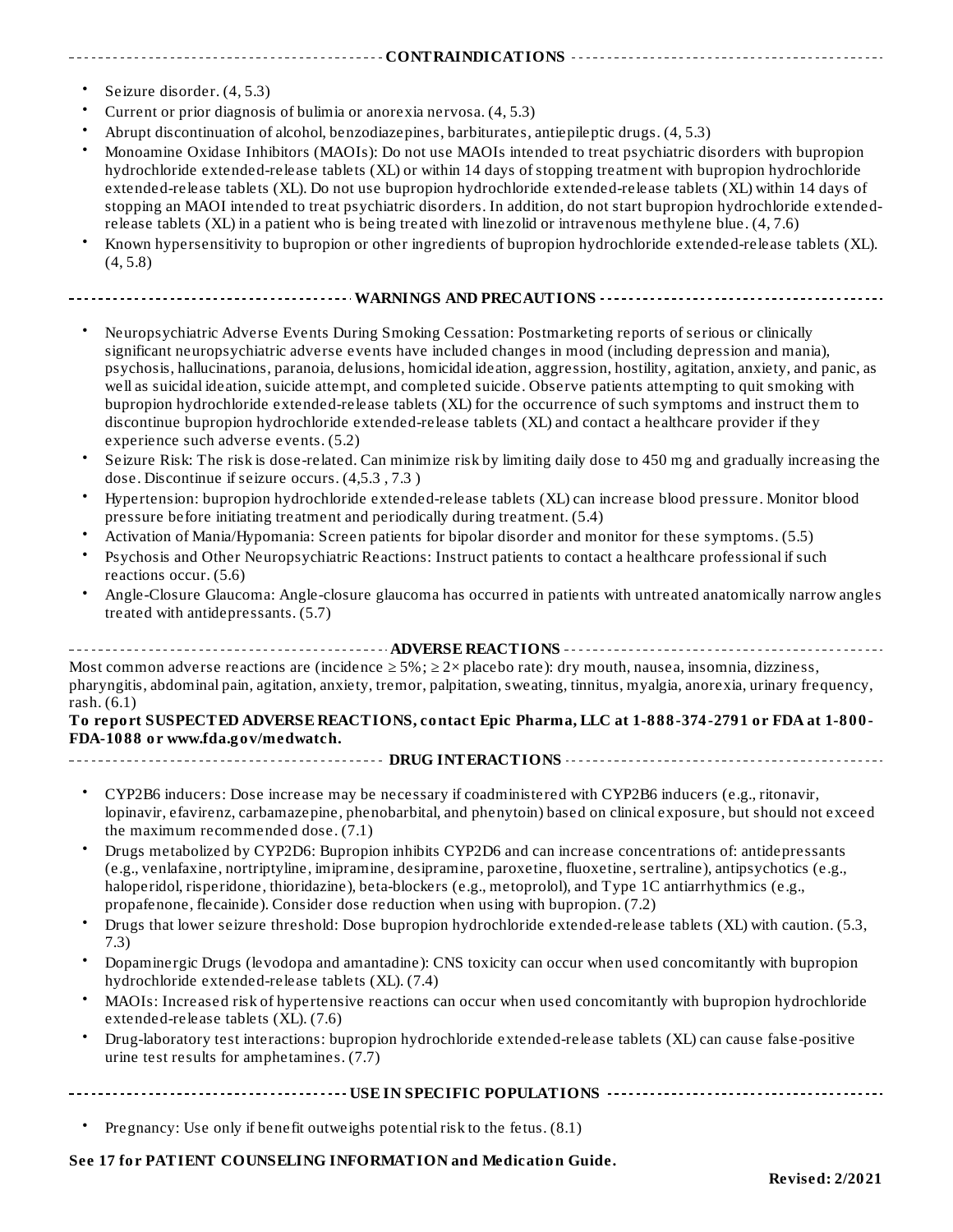#### **FULL PRESCRIBING INFORMATION: CONTENTS\* WARNING: SUICIDAL THOUGHTS AND BEHAVIORS 1 INDICATIONS AND USAGE**

1.1 Major Depressive Disorder

1.2 Seasonal Affective Disorder

# **2 DOSAGE AND ADMINISTRATION**

- 2.1 General Instructions for Use
- 2.2 Dosage for Major Depressive Disorder (MDD)
- 2.3 Dosage for Seasonal Affective Disorder (SAD)
- 2.4 Switching Patients from Bupropion Hydrochloride Tablets or from Bupropion Hydrochloride
- SR Sustained-Release Tablets
- 2.5 To Discontinue Bupropion Hydrochloride Extended-Release Tablets (XL), Taper the Dose
- 2.6 Dosage Adjustment in Patients with Hepatic Impairment
- 2.7 Dosage Adjustment in Patients with Renal Impairment
- 2.8 Switching a Patient to or from a Monoamine Oxidase Inhibitor (MAOI) Antidepressant
- 2.9 Use of Bupropion Hydrochloride Extended-Release Tablets (XL) with Reversible MAOIs such as Linezolid or Methylene Blue

# **3 DOSAGE FORMS AND STRENGTHS**

#### **4 CONTRAINDICATIONS**

#### **5 WARNINGS AND PRECAUTIONS**

- 5.1 Suicidal Thoughts and Behaviors in Children, Adolescents, and Young Adults
- 5.2 Neuropsychiatric Adverse Events and Suicide Risk in Smoking Cessation Treatment
- 5.3 Seizure
- 5.4 Hypertension
- 5.5 Activation of Mania/Hypomania
- 5.6 Psychosis and Other Neuropsychiatric Reactions
- 5.7 Angle-Closure Glaucoma
- 5.8 Hypersensitivity Reactions

### **6 ADVERSE REACTIONS**

- 6.1 Clinical Trials Experience
- 6.2 Postmarketing Experience

### **7 DRUG INTERACTIONS**

- 7.1 Potential for Other Drugs to Affect Bupropion Hydrochloride Extended-Release Tablets (XL) 7.2 Potential for Bupropion Hydrochloride Extended-Release Tablets (XL) to Affect Other Drugs
- 7.3 Drugs That Lower Seizure Threshold
- 7.4 Dopaminergic Drugs (Levodopa and Amantadine)
- 7.5 Use with Alcohol
- 7.6 MAO Inhibitors
- 7.7 Drug-Laboratory Test Interactions

### **8 USE IN SPECIFIC POPULATIONS**

- 8.1 Pregnancy
- 8.3 Nursing Mothers
- 8.4 Pediatric Use
- 8.5 Geriatric Use
- 8.6 Renal Impairment
- 8.7 Hepatic Impairment

#### **9 DRUG ABUSE AND DEPENDENCE**

9.1 Controlled Substance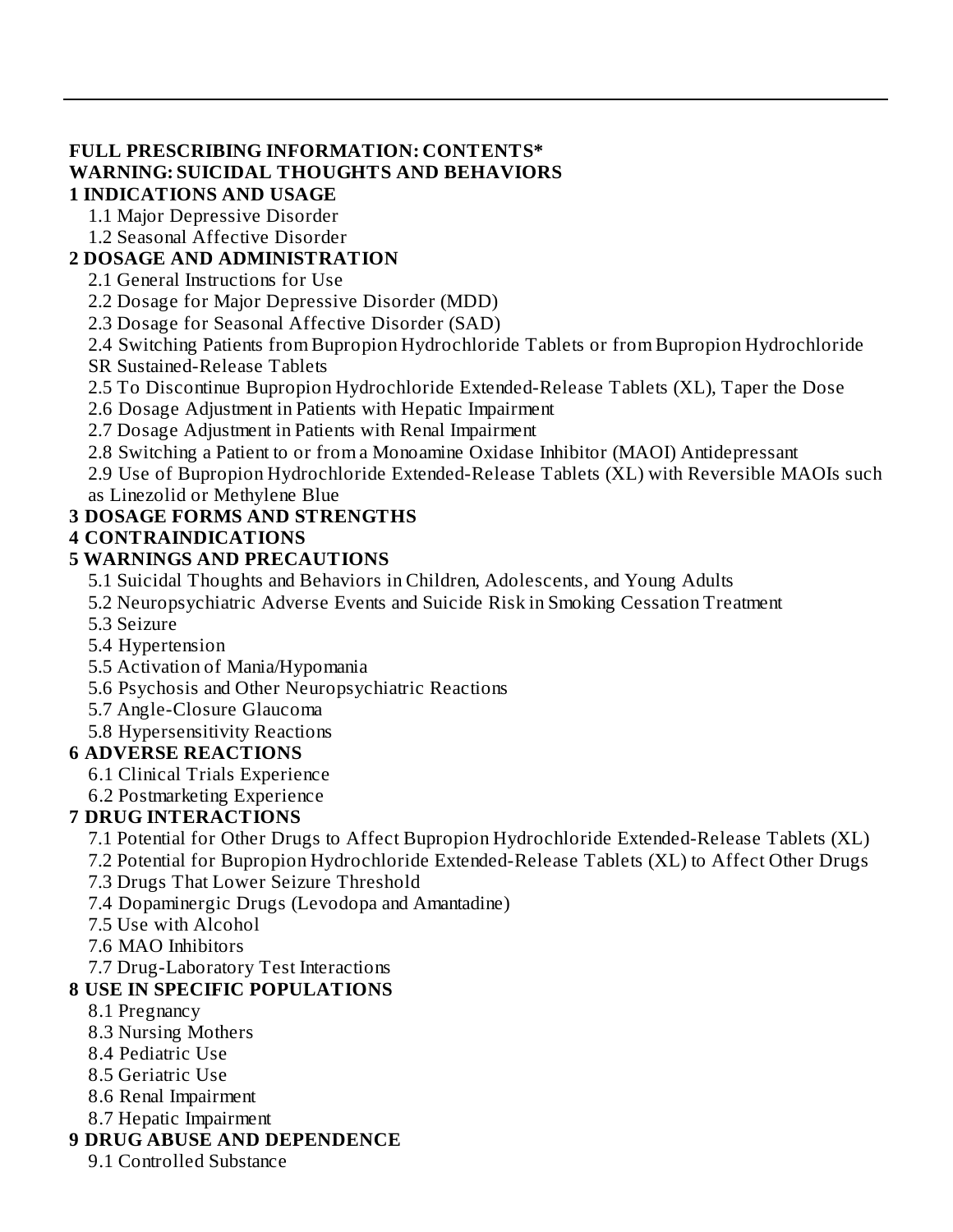#### 9.2 Abuse **10 OVERDOSAGE** 10.1 Human Overdose Experience 10.2 Overdosage Management **11 DESCRIPTION 12 CLINICAL PHARMACOLOGY** 12.1 Mechanism of Action 12.3 Pharmacokinetics **13 NONCLINICAL TOXICOLOGY** 13.1 Carcinogenesis, Mutagenesis, Impairment of Fertility **14 CLINICAL STUDIES** 14.1 Major Depressive Disorder 14.2 Seasonal Affective Disorder **16 HOW SUPPLIED/STORAGE AND HANDLING**

#### **17 PATIENT COUNSELING INFORMATION**

\* Sections or subsections omitted from the full prescribing information are not listed.

#### **FULL PRESCRIBING INFORMATION**

#### **WARNING: SUICIDAL THOUGHTS AND BEHAVIORS**

#### **SUICIDALITY AND ANTIDEPRESSANT DRUGS**

Antidepressants increased the risk of suicidal thoughts and behavior in children, adolescents, and young adults in short-term trials. These trials did not show an increase in the risk of suicidal thoughts and behavior with antidepressant use in subjects aged 65 and older [see *Warnings and Precautions (5.1)*].

In patients of all ages who are started on antidepressant therapy, monitor closely for worsening, and for emergence of suicidal thoughts and behaviors. Advise families and caregivers of the need for close observation and communication with the prescriber [see *Warnings and Precautions (5.1)*].

#### **1 INDICATIONS AND USAGE**

#### **1.1 Major Depressive Disorder**

Bupropion hydrochloride extended-release tablets (XL) are indicated for the treatment of major depressive disorder (MDD), as defined by the Diagnostic and Statistical Manual (DSM).

The efficacy of the immediate-release formulation of bupropion was established in two 4-week controlled inpatient trials and one 6-week controlled outpatient trial of adult patients with MDD. The efficacy of the sustained-release formulation of bupropion in the maintenance treatment of MDD was established in a long-term (up to 44 weeks), placebo-controlled trial in patients who had responded to bupropion in an 8-week study of acute treatment [see *Clinical Studies (14.1)*].

#### **1.2 Seasonal Affective Disorder**

Bupropion hydrochloride extended-release tablets (XL) are indicated for the prevention of seasonal major depressive episodes in patients with a diagnosis of seasonal affective disorder (SAD).

The efficacy of bupropion hydrochloride extended-release tablets in the prevention of seasonal major depressive episodes was established in 3 placebo-controlled trials in adult outpatients with a history of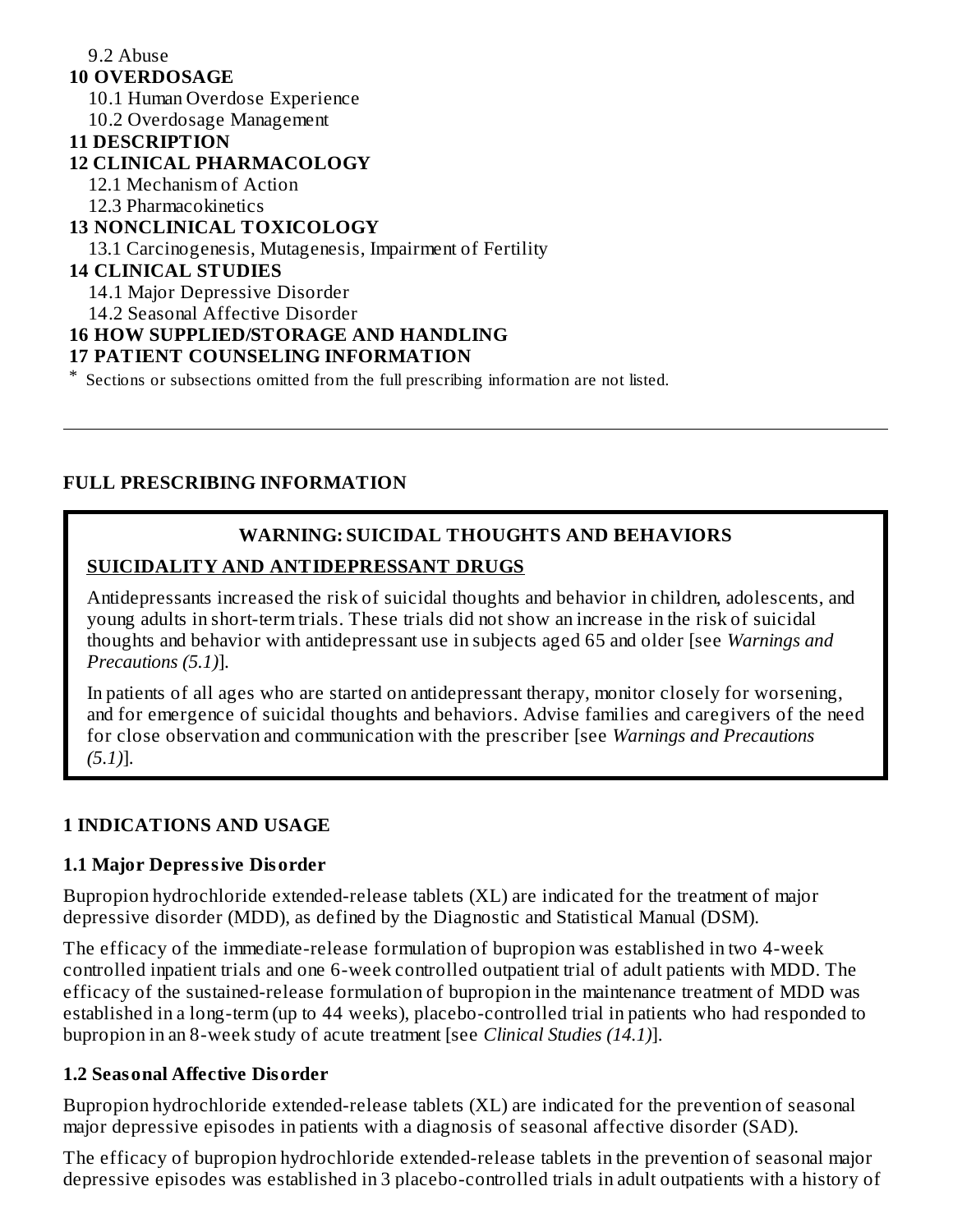depressive episodes was established in 3 placebo-controlled trials in adult outpatients with a history of MDD with an autumn-winter seasonal pattern as defined in the DSM [see *Clinical Studies (14.2)*].

# **2 DOSAGE AND ADMINISTRATION**

#### **2.1 General Instructions for Us e**

To minimize the risk of seizure, increase the dose gradually [see *Warnings and Precautions (5.3)*].

Bupropion hydrochloride extended-release tablets (XL) should be swallowed whole and not crushed, divided, or chewed.

Bupropion hydrochloride extended-release tablets (XL) should be administered in the morning and may be taken with or without food.

# **2.2 Dosage for Major Depressive Disorder (MDD)**

The recommended starting dose for MDD is 150 mg once daily in the morning. After 4 days of dosing, the dose may be increased to the target dose of 300 mg once daily in the morning.

It is generally agreed that acute episodes of depression require several months or longer of antidepressant treatment beyond the response in the acute episode. It is unknown whether the bupropion hydrochloride extended-release tablets (XL) dose needed for maintenance treatment is identical to the dose that provided an initial response. Periodically reassess the need for maintenance treatment and the appropriate dose for such treatment.

# **2.3 Dosage for Seasonal Affective Disorder (SAD)**

The recommended starting dose for SAD is 150 mg once daily. After 7 days of dosing, the dose may be increased to the target dose of 300 mg once daily in the morning. Doses above 300 mg of bupropion HCl extended-release were not assessed in the SAD trials.

For the prevention of seasonal MDD episodes associated with SAD, initiate bupropion hydrochloride extended-release tablets (XL) in the autumn, prior to the onset of depressive symptoms. Continue treatment through the winter season. Taper and discontinue bupropion hydrochloride extended-release tablets (XL) in early spring. For patients treated with 300 mg per day, decrease the dose to 150 mg once daily before discontinuing bupropion hydrochloride extended-release tablets (XL). Individualize the timing of initiation, and duration of treatment should be individualized, based on the patient's historical pattern of seasonal MDD episodes.

#### **2.4 Switching Patients from Bupropion Hydrochloride Tablets or from Bupropion Hydrochloride SR Sustained-Releas e Tablets**

When switching patients from bupropion hydrochloride tablets to bupropion hydrochloride extendedrelease tablets (XL) or from bupropion hydrochloride extended-release tablets SR Sustained-Release Tablets to bupropion hydrochloride extended-release tablets (XL), give the same total daily dose when possible.

# **2.5 To Dis continue Bupropion Hydrochloride Extended-Releas e Tablets (XL), Taper the Dos e**

When discontinuing treatment in patients treated with bupropion hydrochloride extended-release tablets (XL) 300 mg once daily, decrease the dose to 150 mg once daily prior to discontinuation.

### **2.6 Dosage Adjustment in Patients with Hepatic Impairment**

In patients with moderate to severe hepatic impairment (Child-Pugh score: 7 to 15), the maximum dose is **150 mg every other day**. In patients with mild hepatic impairment (Child-Pugh score: 5 to 6), consider reducing the dose and/or frequency of dosing [see *Use in Specific Populations (8.7)* and *Clinical Pharmacology (12.3)*].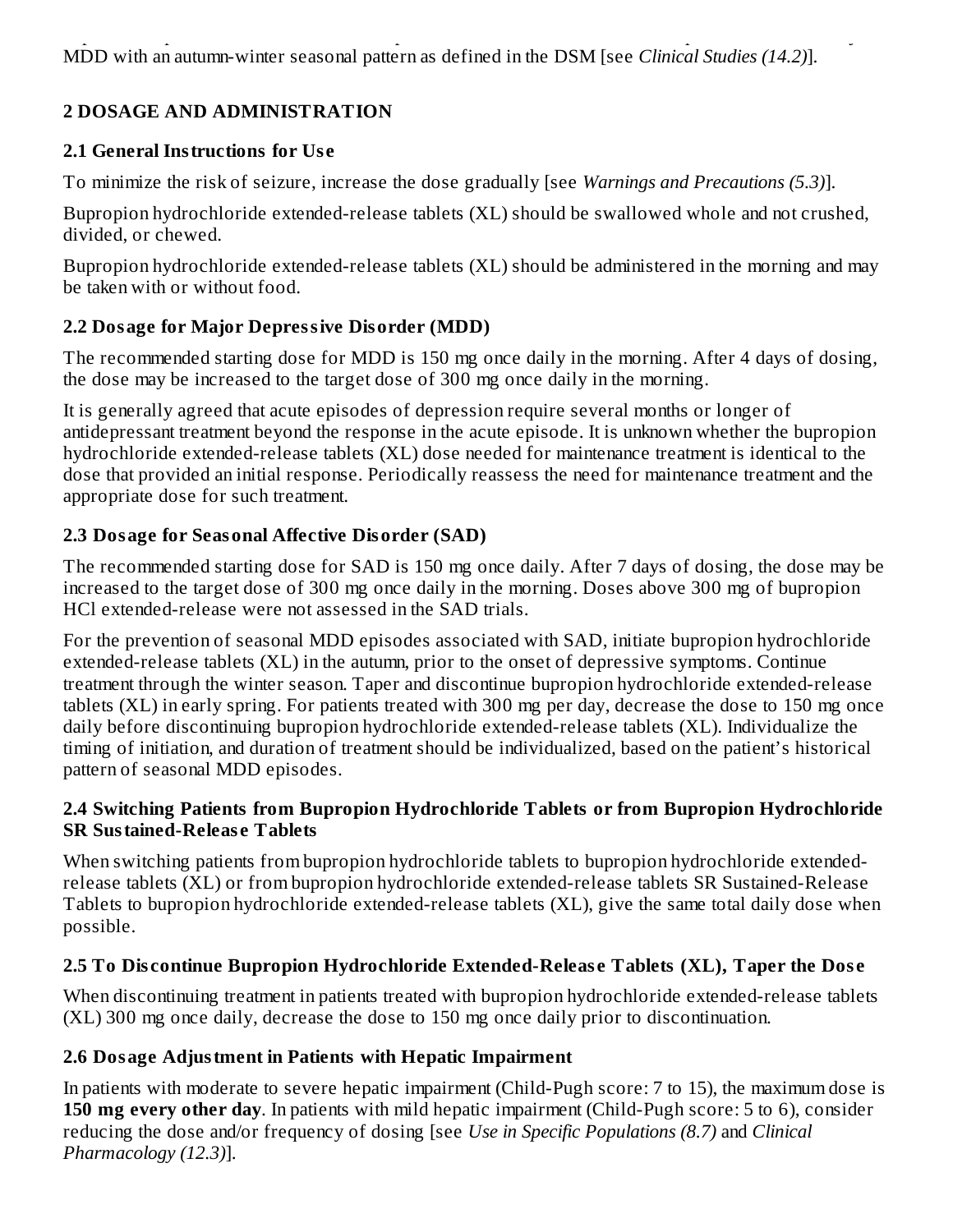### **2.7 Dosage Adjustment in Patients with Renal Impairment**

Consider reducing the dose and/or frequency of bupropion hydrochloride in patients with renal impairment (glomerular filtration rate less than 90 mL/min) [see *Use in Specific Populations (8.6)*and *Clinical Pharmacology (12.3)*].

#### **2.8 Switching a Patient to or from a Monoamine Oxidas e Inhibitor (MAOI) Antidepressant**

At least 14 days should elapse between discontinuation of an MAOI intended to treat depression and initiation of therapy with bupropion hydrochloride extended-release tablets (XL). Conversely, at least 14 days should be allowed after stopping bupropion hydrochloride extended-release tablets (XL) before starting an MAOI antidepressant [see *Contraindications (4)* and *Drug Interactions (7.6)*].

#### **2.9 Us e of Bupropion Hydrochloride Extended-Releas e Tablets (XL) with Reversible MAOIs such as Linezolid or Methylene Blue**

Do not start bupropion hydrochloride extended-release tablets (XL) in a patient who is being treated with a reversible MAOI such as linezolid or intravenous methylene blue. Drug interactions can increase risk of hypertensive reactions. In a patient who requires more urgent treatment of a psychiatric condition, non-pharmacological interventions, including hospitalization, should be considered [see *Contraindications (4)*].

In some cases, a patient already receiving therapy with bupropion hydrochloride extended-release tablets (XL) may require urgent treatment with linezolid or intravenous methylene blue. If acceptable alternatives to linezolid or intravenous methylene blue treatment are not available and the potential benefits of linezolid or intravenous methylene blue treatment are judged to outweigh the risks of hypertensive reactions in a particular patient, bupropion hydrochloride extended-release tablets (XL) should be stopped promptly, and linezolid or intravenous methylene blue can be administered. The patient should be monitored for 2 weeks or until 24 hours after the last dose of linezolid or intravenous methylene blue, whichever comes first. Therapy with bupropion hydrochloride extended-release tablets (XL) may be resumed 24 hours after the last dose of linezolid or intravenous methylene blue.

The risk of administering methylene blue by non-intravenous routes (such as oral tablets or by local injection) or in intravenous doses much lower than 1 mg per kg with bupropion hydrochloride extendedrelease tablets (XL) is unclear. The clinician should, nevertheless, be aware of the possibility of a drug interaction with such use [see *Contraindications (4)* and *Drug Interactions (7.6)*].

### **3 DOSAGE FORMS AND STRENGTHS**

Bupropion hydrochloride extended-release tablets (XL), 150 mg are white, round, film-coated, unscored tablets, imprinted with "150 XL" in black ink on one side of the tablet and blank on the other side.

Bupropion hydrochloride extended-release tablets (XL), 300 mg are white, round, film coated, unscored tablets, imprinted with "300 XL" on one side and plain on the other side.

# **4 CONTRAINDICATIONS**

- Bupropion hydrochloride extended-release tablets (XL) are contraindicated in patients with a seizure disorder.
- Bupropion hydrochloride extended-release tablets (XL) are contraindicated in patients with a current or prior diagnosis of bulimia or anorexia nervosa as a higher incidence of seizures was observed in such patients treated with bupropion hydrochloride extended-release tablets (XL) [see *Warnings and Precautions (5.3)* ].
- Bupropion hydrochloride extended-release tablets (XL) are contraindicated in patients undergoing abrupt discontinuation of alcohol, benzodiazepines, barbiturates, and antiepileptic drugs [see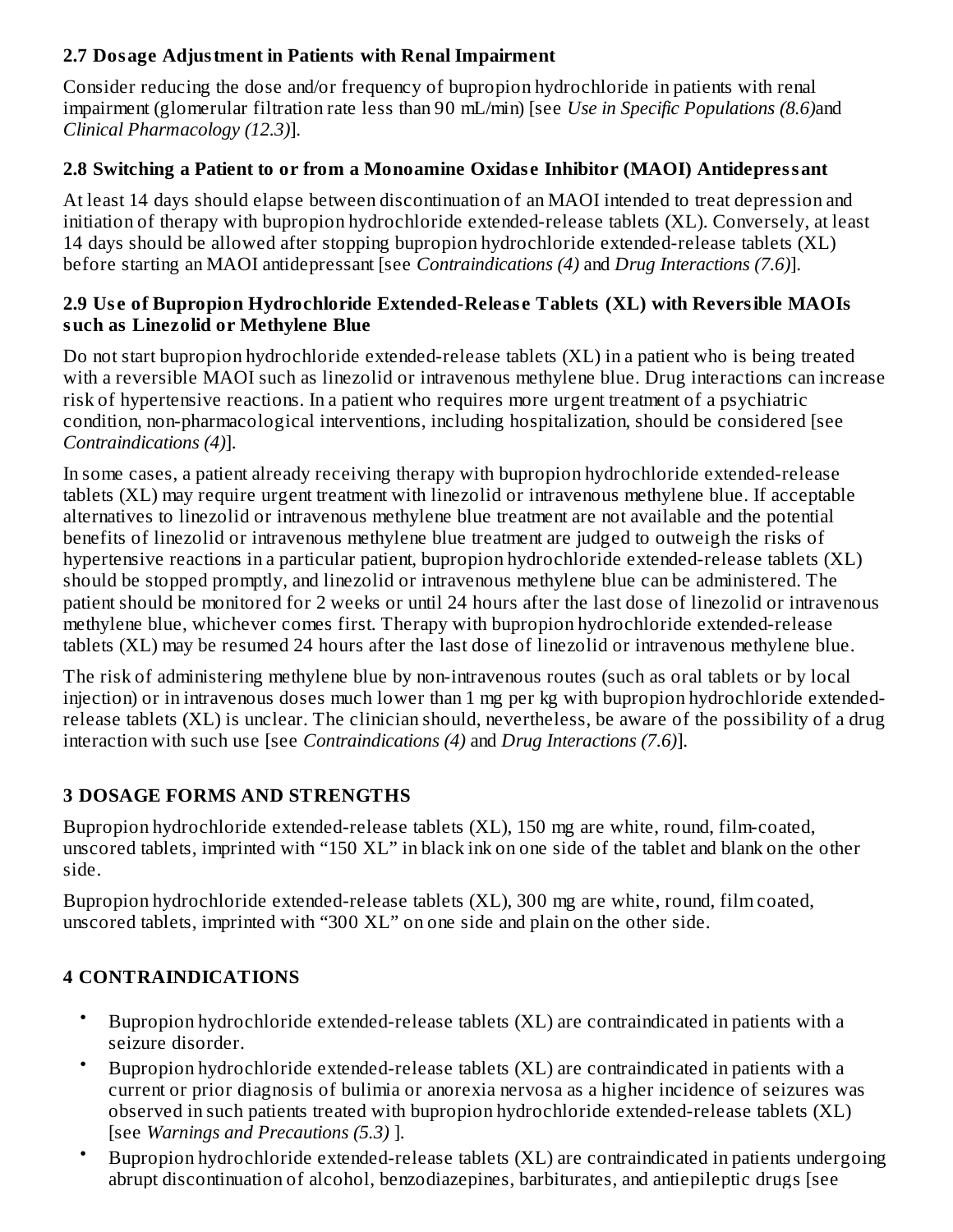#### abrupt discontinuation of alcohol, benzodiazepines, barbiturates, and antiepileptic drugs [see *Warnings and Precautions (5.3)* and *Drug Interactions (7.3)*].

- The use of MAOIs (intended to treat psychiatric disorders) concomitantly with bupropion hydrochloride extended-release tablets (XL) or within 14 days of discontinuing treatment with bupropion hydrochloride extended-release tablets (XL) is contraindicated. There is an increased risk of hypertensive reactions when bupropion hydrochloride extended-release tablets (XL) is used concomitantly with MAOIs. The use of bupropion hydrochloride extended-release tablets (XL) within 14 days of discontinuing treatment with an MAOI is also contraindicated. Starting bupropion hydrochloride extended-release tablets (XL) in a patient treated with reversible MAOIs such as linezolid or intravenous methylene blue is contraindicated. [see *Dosage and Administration (2.9)*, *Warnings and Precautions (5.4)*, and *Drug Interactions(7.6))*].
- Bupropion hydrochloride extended-release tablets (XL) are contraindicated in patients with known hypersensitivity to bupropion or other ingredients of bupropion hydrochloride extended-release tablets (XL). Anaphylactoid/anaphylactic reactions and Stevens-Johnson Syndrome have been reported [see *Warnings and Precautions(5.8)*].

### **5 WARNINGS AND PRECAUTIONS**

#### **5.1 Suicidal Thoughts and Behaviors in Children, Adoles cents, and Young Adults**

Patients with major depressive disorder (MDD), both adult and pediatric, may experience worsening of their depression and/or the emergence of suicidal ideation and behavior (suicidality) or unusual changes in behavior, whether or not they are taking antidepressant medications, and this risk may persist until significant remission occurs. Suicide is a known risk of depression and certain other psychiatric disorders, and these disorders themselves are the strongest predictors of suicide. There has been a long-standing concern that antidepressants may have a role in inducing worsening of depression and the emergence of suicidality in certain patients during the early phases of treatment.

Pooled analyses of short-term placebo-controlled trials of antidepressant drugs (Selective Serotonin Reuptake Inhibitors [SSRIs] and others) show that these drugs increase the risk of suicidal thinking and behavior (suicidality) in children, adolescents, and young adults (ages 18 to 24) with major depressive disorder (MDD) and other psychiatric disorders. Short-term studies did not show an increase in the risk of suicidality with antidepressants compared to placebo in adults beyond age 24; there was a reduction with antidepressants compared to placebo in adults aged 65 and older.

The pooled analyses of placebo-controlled trials in children and adolescents with MDD, obsessive compulsive disorder (OCD), or other psychiatric disorders included a total of 24 short-term trials of 9 antidepressant drugs in over 4400 patients. The pooled analyses of placebo-controlled trials in adults with MDD or other psychiatric disorders included a total of 295 short-term trials (median duration of 2 months) of 11 antidepressant drugs in over 77,000 patients. There was considerable variation in risk of suicidality among drugs, but a tendency toward an increase in the younger patients for almost all drugs studied. There were differences in absolute risk of suicidality across the different indications, with the highest incidence in MDD. The risk differences (drug vs. placebo), however, were relatively stable within age strata and across indications. These risk differences (drug-placebo difference in the number of cases of suicidality per 1000 patients treated) are provided in Table 1.

| Table 1: Risk Differences in the Number of Suicidality Cases by Age Group in the Pooled |  |  |
|-----------------------------------------------------------------------------------------|--|--|
| <b>Placebo-Controlled Trials of Antidepressants in Pediatric and Adult Patients</b>     |  |  |

| <b>Drug-Placebo Difference in Number of Cases</b><br>of Suicidality per 1000 Patients Treated<br>Age Range |                     |  |  |
|------------------------------------------------------------------------------------------------------------|---------------------|--|--|
| Increases Compared to Placebo                                                                              |                     |  |  |
| $\leq$ 18 years                                                                                            | 14 additional cases |  |  |
| 18 to 24 years                                                                                             | 5 additional cases  |  |  |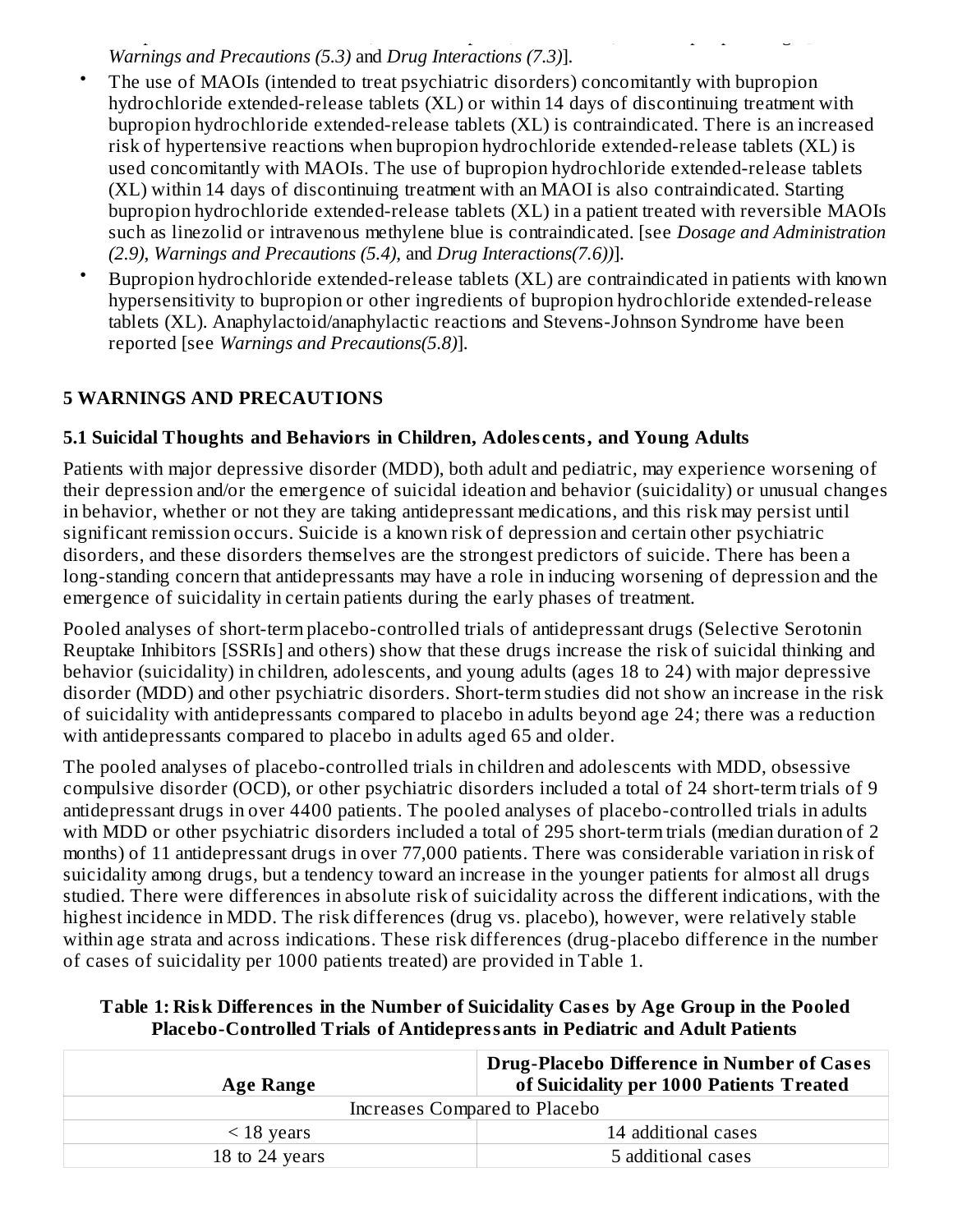| Decreases Compared to Placebo  |               |  |  |  |
|--------------------------------|---------------|--|--|--|
| 25 to 64 years<br>1 fewer case |               |  |  |  |
| $\geq 65$ years                | 6 fewer cases |  |  |  |

No suicides occurred in any of the pediatric trials. There were suicides in the adult trials, but the number was not sufficient to reach any conclusion about drug effect on suicide.

It is unknown whether the suicidality risk extends to longer-term use, i.e., beyond several months. However, there is substantial evidence from placebo-controlled maintenance trials in adults with depression that the use of antidepressants can delay the recurrence of depression.

#### **All patients being treated with antidepressants for any indication should be monitored appropriately and obs erved clos ely for clinical wors ening, suicidality, and unusual changes in** behavior, especially during the initial few months of a course of drug therapy, or at times of dose changes, either increases or decreases [see Boxed Warning and Use in Specific Populations (8.4)].

The following symptoms, anxiety, agitation, panic attacks, insomnia, irritability, hostility, aggressiveness, impulsivity, akathisia (psychomotor restlessness), hypomania, and mania, have been reported in adult and pediatric patients being treated with antidepressants for major depressive disorder as well as for other indications, both psychiatric and nonpsychiatric. Although a causal link between the emergence of such symptoms and either the worsening of depression and/or the emergence of suicidal impulses has not been established, there is concern that such symptoms may represent precursors to emerging suicidality.

Consideration should be given to changing the therapeutic regimen, including possibly discontinuing the medication, in patients whose depression is persistently worse, or who are experiencing emergent suicidality or symptoms that might be precursors to worsening depression or suicidality, especially if these symptoms are severe, abrupt in onset, or were not part of the patient's presenting symptoms.

**Families and caregivers of patients being treated with antidepressants for major depressive disorder or other indications, both psychiatric and nonpsychiatric, should be alerted about the need to monitor patients for the emergence of agitation, irritability, unusual changes in behavior, and the other symptoms des cribed above, as well as the emergence of suicidality, and to report such symptoms immediately to healthcare providers. Such monitoring should include daily obs ervation by families and caregivers. Pres criptions for bupropion hydrochloride extendedreleas e tablets (XL) should be written for the smallest quantity of tablets consistent with good patient management, in order to reduce the risk of overdos e.**

### **5.2 Neuropsychiatric Advers e Events and Suicide Risk in Smoking Cessation Treatment**

Bupropion hydrochloride extended-release tablets (XL) are not approved for smoking cessation treatment; however, bupropion HCl sustained-release is approved for this use. Serious neuropsychiatric adverse events have been reported in patients taking bupropion for smoking cessation. These postmarketing reports have included changes in mood (including depression and mania), psychosis, hallucinations, paranoia, delusions, homicidal ideation, aggression, hostility, agitation, anxiety, and panic, as well as suicidal ideation, suicide attempt, and completed suicide [see *Adverse Reactions (6.2)*]. Some patients who stopped smoking may have been experiencing symptoms of nicotine withdrawal, including depressed mood. Depression, rarely including suicidal ideation, has been reported in smokers undergoing a smoking cessation attempt without medication. However, some of these adverse events occurred in patients taking bupropion who continued to smoke.

Neuropsychiatric adverse events occurred in patients without and with pre-existing psychiatric disease; some patients experienced worsening of their psychiatric illnesses. Observe patients for the occurrence of neuropsychiatric adverse events. Advise patients and caregivers that the patient should stop taking Bupropion hydrochloride extended-release tablets (XL) and contact a healthcare provider immediately if agitation, depressed mood, or changes in behavior or thinking that are not typical for the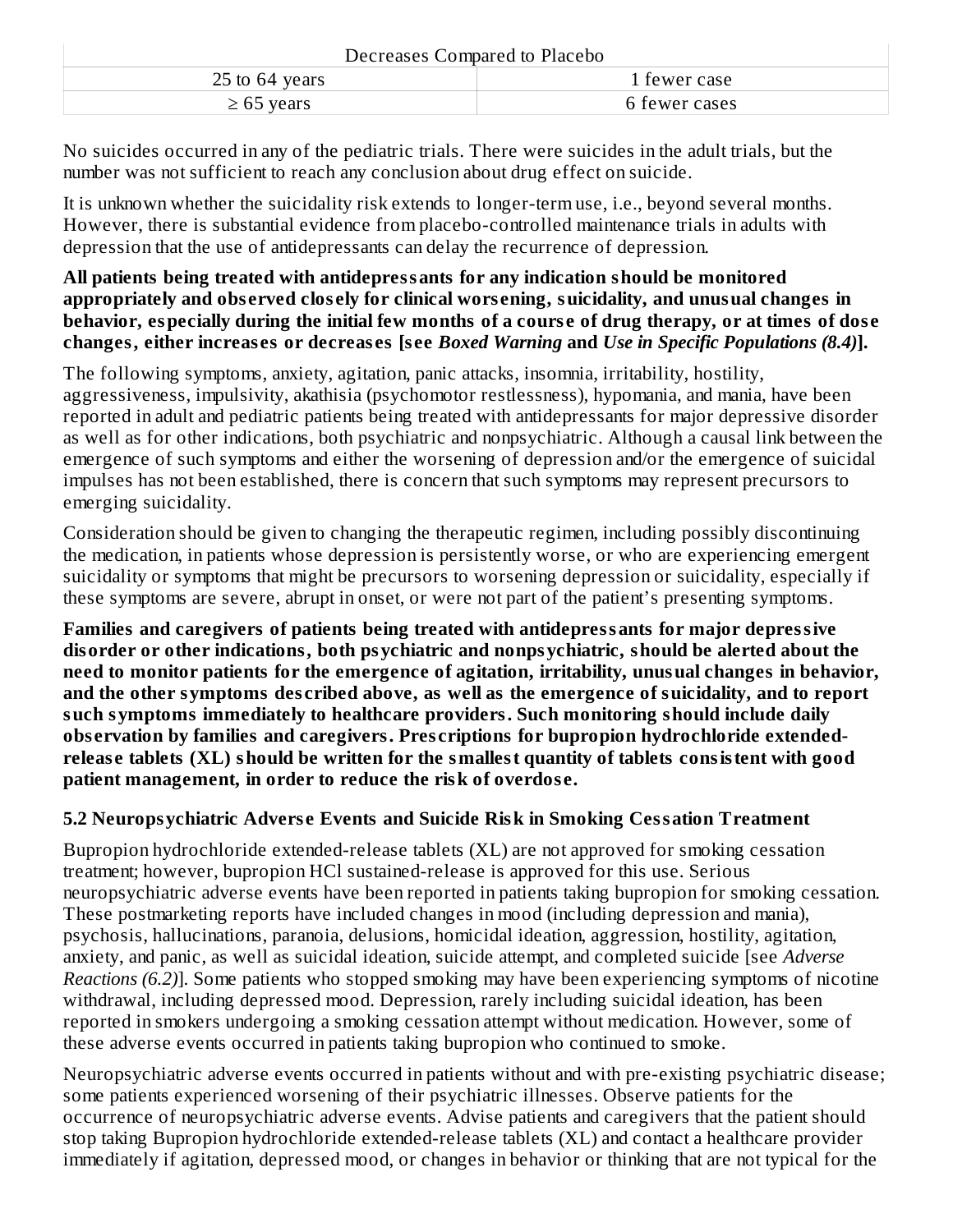patient are observed, or if the patient develops suicidal ideation or suicidal behavior. The healthcare provider should evaluate the severity of the adverse events and the extent to which the patient is benefiting from treatment, and consider options including continued treatment under closer monitoring, or discontinuing treatment. In many postmarketing cases, resolution of symptoms after discontinuation of bupropion was reported. However, the symptoms persisted in some cases; therefore, ongoing monitoring and supportive care should be provided until symptoms resolve.

# **5.3 Seizure**

Bupropion hydrochloride extended-release tablets (XL) can cause seizure. The risk of seizure is doserelated. The dose should not exceed 300 mg once daily. Increase the dose gradually. Discontinue bupropion hydrochloride extended-release tablets (XL) and do not restart treatment if the patient experiences a seizure.

The risk of seizures is also related to patient factors, clinical situations, and concomitant medications that lower the seizure threshold. Consider these risks before initiating treatment with bupropion hydrochloride extended-release tablets (XL). Bupropion hydrochloride extended-release tablets (XL) is contraindicated in patients with a seizure disorder or conditions that increase the risk of seizure (e.g., severe head injury, arteriovenous malformation, CNS tumor or CNS infection, severe stroke, anorexia nervosa or bulimia, or abrupt discontinuation of alcohol, benzodiazepines, barbiturates, and antiepileptic drugs [see *Contraindications (4)*]. The following conditions can also increase the risk of seizure: concomitant use of other medications that lower the seizure threshold (e.g., other bupropion products, antipsychotics, tricyclic antidepressants, theophylline, and systemic corticosteroids), metabolic disorders (e.g., hypoglycemia, hyponatremia, severe hepatic impairment, and hypoxia), or use of illicit drugs (e.g., cocaine) or abuse or misuse of prescription drugs such as CNS stimulants. Additional predisposing conditions include diabetes mellitus treated with oral hypoglycemic drugs or insulin, use of anorectic drugs, excessive use of alcohol, benzodiazepines, sedative/hypnotics, or opiates.

### **Incidence of Seizure with Bupropion Us e**

The incidence of seizure with bupropion hydrochloride extended-release tablets (XL) has not been formally evaluated in clinical trials. In studies using bupropion HCl sustained-release up to 300 mg per day the incidence of seizure was approximately 0.1% (1/1000 patients). In a large prospective, followup study, the seizure incidence was approximately 0.4% (13/3200) with bupropion HCl immediaterelease in the range of 300 mg to 450 mg per day.

Additional data accumulated for bupropion immediate-release suggests that the estimated seizure incidence increases almost tenfold between 450 and 600 mg/day. The risk of seizure can be reduced if the bupropion hydrochloride extended-release tablets (XL) dose does not exceed 450 mg once daily and the titration rate is gradual.

# **5.4 Hypertension**

Treatment with bupropion hydrochloride extended-release tablets (XL) can result in elevated blood pressure and hypertension. Assess blood pressure before initiating treatment with bupropion hydrochloride extended-release tablets (XL), and monitor periodically during treatment. The risk of hypertension is increased if bupropion hydrochloride extended-release tablets (XL) are used concomitantly with MAOIs or other drugs that increase dopaminergic or noradrenergic activity [see *Contraindications (4)*].

Data from a comparative trial of the sustained-release formulation of bupropion HCl, nicotine transdermal system (NTS), the combination of sustained-release bupropion plus NTS, and placebo as an aid to smoking cessation suggest a higher incidence of treatment-emergent hypertension in patients treated with the combination of sustained-release bupropion and NTS. In this trial, 6.1% of subjects treated with the combination of sustained-release bupropion and NTS had treatment-emergent hypertension compared to 2.5%, 1.6%, and 3.1% of subjects treated with sustained-release bupropion, NTS, and placebo, respectively. The majority of these subjects had evidence of pre-existing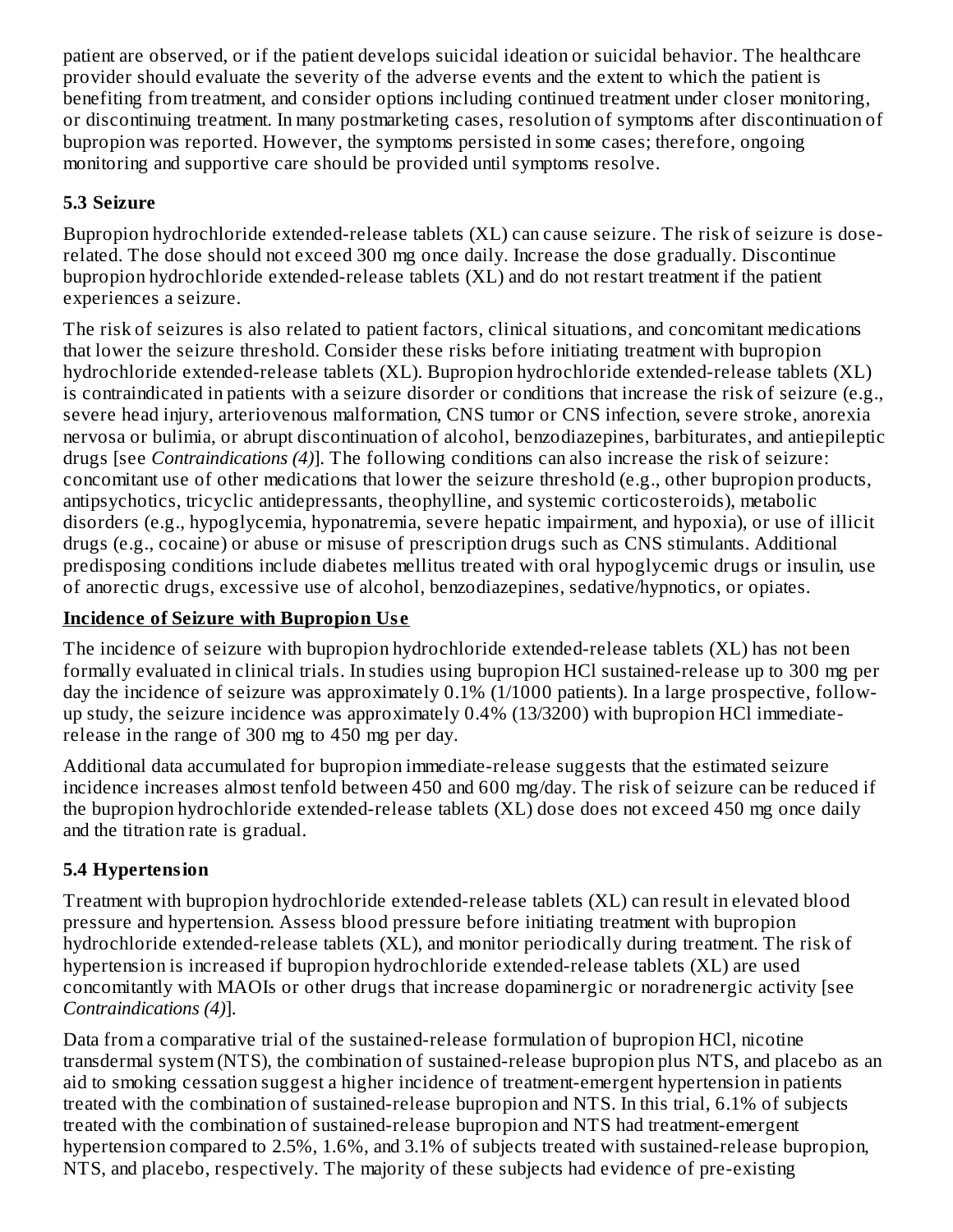hypertension. Three subjects (1.2%) treated with the combination of sustained-release bupropion and NTS and 1 subject (0.4%) treated with NTS had study medication discontinued due to hypertension compared with none of the subjects treated with sustained-release bupropion or placebo. Monitoring of blood pressure is recommended in patients who receive the combination of bupropion and nicotine replacement.

In the 3 trials of bupropion HCl extended-release in seasonal affective disorder, there were significant elevations in blood pressure. Hypertension was reported as an adverse reaction for 2% of the bupropion group (11/537) and none in the placebo group (0/511). In the SAD trials, 2 patients treated with bupropion discontinued from the study because they developed hypertension. None of the placebo group discontinued because of hypertension. The mean increase in systolic blood pressure was 1.3 mmHg in the bupropion group and 0.1 mmHg in the placebo group. The difference was statistically significant ( $p = 0.013$ ). The mean increase in diastolic blood pressure was 0.8 mmHg in the bupropion group and 0.1 mmHg in the placebo group. The difference was not statistically significant ( $p = 0.075$ ). In the SAD trials, 82% of patients were treated with 300 mg per day, and 18% were treated with 150 mg per day. The mean daily dose was 270 mg per day. The mean duration of bupropion exposure was 126 days.

In a clinical trial of bupropion immediate-release in MDD subjects with stable congestive heart failure  $(N = 36)$ , bupropion was associated with an exacerbation of pre-existing hypertension in 2 subjects, leading to discontinuation of bupropion treatment. There are no controlled studies assessing the safety of bupropion in patients with a recent history of myocardial infarction or unstable cardiac disease.

### **5.5 Activation of Mania/Hypomania**

Antidepressant treatment can precipitate a manic, mixed, or hypomanic manic episode. The risk appears to be increased in patients with bipolar disorder or who have risk factors for bipolar disorder. Prior to initiating bupropion hydrochloride extended-release tablets (XL), screen patients for a history of bipolar disorder and the presence of risk factors for bipolar disorder (e.g., family history of bipolar disorder, suicide, or depression). Bupropion hydrochloride extended-release tablets (XL) are not approved for the treatment of bipolar depression.

# **5.6 Psychosis and Other Neuropsychiatric Reactions**

Depressed patients treated with bupropion have had a variety of neuropsychiatric signs and symptoms, including delusions, hallucinations, psychosis, concentration disturbance, paranoia, and confusion. Some of these patients had a diagnosis of bipolar disorder. In some cases, these symptoms abated upon dose reduction and/or withdrawal of treatment. Discontinue bupropion hydrochloride extended-release tablets (XL) if these reactions occur.

### **5.7 Angle-Closure Glaucoma**

Angle-Closure Glaucoma: The pupillary dilation that occurs following use of many antidepressant drugs including bupropion hydrochloride extended-release tablets (XL) may trigger an angle-closure attack in a patient with anatomically narrow angles who does not have a patent iridectomy.

# **5.8 Hypers ensitivity Reactions**

Anaphylactoid/anaphylactic reactions have occurred during clinical trials with bupropion. Reactions have been characterized by pruritus, urticaria, angioedema, and dyspnea, requiring medical treatment. In addition, there have been rare, spontaneous postmarketing reports of erythema multiforme, Stevens-Johnson Syndrome, and anaphylactic shock associated with bupropion. Instruct patients to discontinue bupropion hydrochloride extended-release tablets (XL) and consult a healthcare provider if they develop an allergic or anaphylactoid/anaphylactic reaction (e.g., skin rash, pruritus, hives, chest pain, edema, and shortness of breath) during treatment.

There are reports of arthralgia, myalgia, fever with rash and other symptoms of serum sickness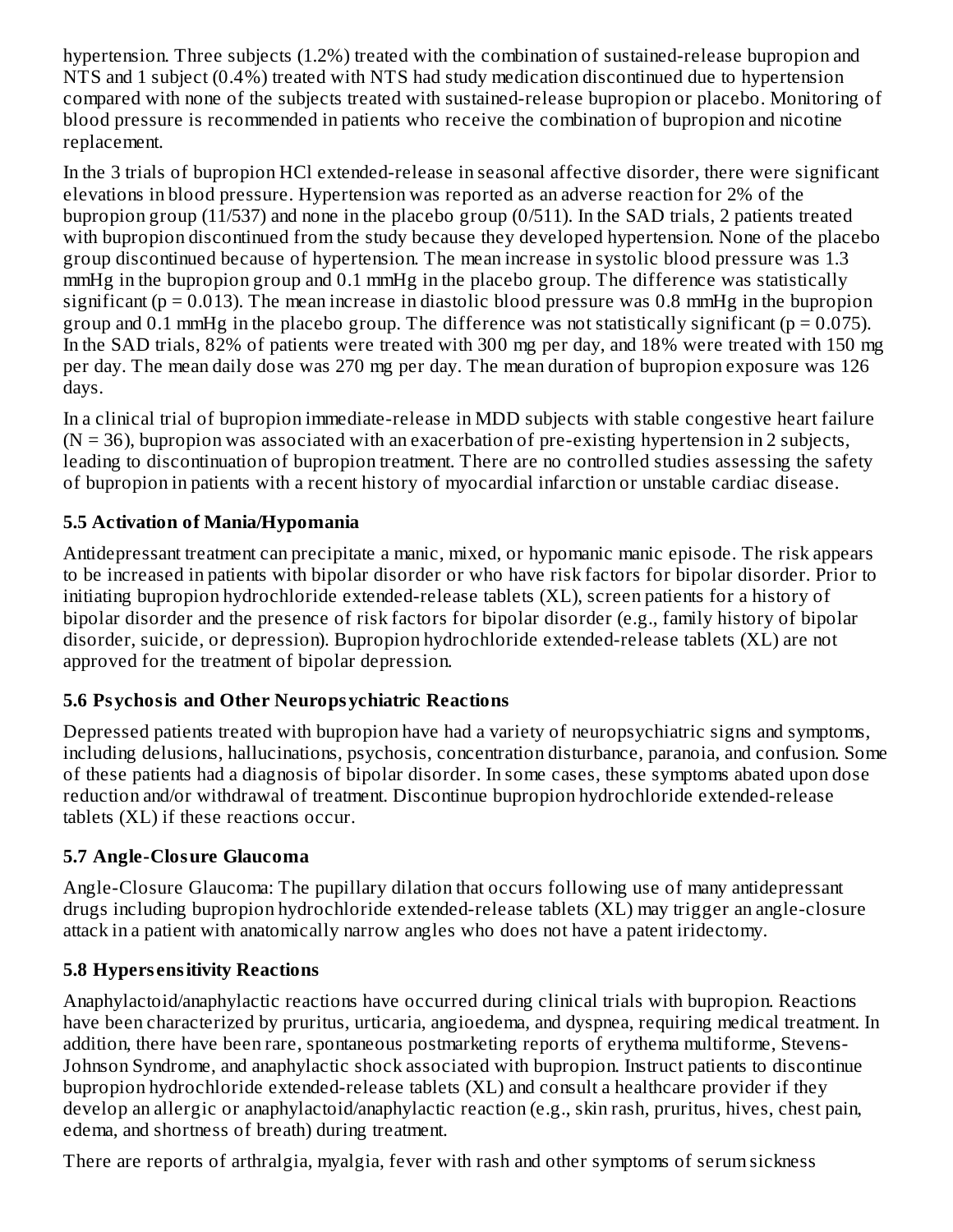suggestive of delayed hypersensitivity.

# **6 ADVERSE REACTIONS**

The following adverse reactions are discussed in greater detail in other sections of the labeling:

- Suicidal thoughts and behaviors in children, adolescents, and young adults [see *Warnings and Precautions (5.1)*]
- Neuropsychiatric adverse events and suicide risk in smoking cessation treatment [see *Warnings and Precautions (5.2)*]
- Seizure [see *Warnings and Precautions (5.3)*]
- Hypertension [see *Warnings and Precautions (5.4)*]
- Activation of mania or hypomania [see *Warnings and Precautions (5.5)*]
- Psychosis and other neuropsychiatric events [see *Warnings and Precautions (5.6)*]
- Angle-Closure Glaucoma [see *Warnings and Precautions (5.7)*]
- Hypersensitivity reactions [see *Warnings and Precautions (5.8)*]

# **6.1 Clinical Trials Experience**

Because clinical trials are conducted under widely varying conditions, adverse reaction rates observed in the clinical trials of a drug cannot be directly compared to rates in the clinical trials of another drug and may not reflect the rates observed in practice.

#### **Commonly Obs erved Advers e Reactions in Controlled Clinical Trials of Sustained-Releas e Bupropion Hydrochloride**

Adverse reactions that occurred in at least 5% of patients treated with bupropion HCl sustained-release (300 mg and 400 mg per day) and at a rate at least twice the placebo rate are listed below.

*300 mg/day of bupropion HCl sustained-release:* anorexia, dry mouth, rash, sweating, tinnitus, and tremor.

*400 mg/day of bupropion HCl sustained-release:* abdominal pain, agitation, anxiety, dizziness, dry mouth, insomnia, myalgia, nausea, palpitation, pharyngitis, sweating, tinnitus, and urinary frequency.

Bupropion hydrochloride extended-release tablets (XL) have been demonstrated to have similar bioavailability both to the immediate-release and sustained-release formulations of bupropion. The information included under this subsection and under subsection 6.2 is based primarily on data from controlled clinical trials with the sustained-release and extended-release formulations of bupropion hydrochloride.

### *Major Depressive Disorder*

#### **Advers e Reactions Leading to Dis continuation of Treatment with Bupropion HCl Immediate-Releas e, Bupropion HCl Sustained-Releas e, and Bupropion HCl Extended-Releas e in Major Depressive Disorder Trials**

In placebo-controlled clinical trials with bupropion HCl sustained-release, 4%, 9%, and 11% of the placebo, 300 mg/day and 400 mg/day groups, respectively, discontinued treatment because of adverse reactions. The specific adverse reactions leading to discontinuation in at least 1% of the 300 mg/day or 400 mg/day groups and at a rate at least twice the placebo rate are listed in Table 2.

#### **Table 2: Treatment Dis continuation Due to Advers e Reactions in Placebo-Controlled Trials in MDD**

| <b>Adverse Reaction</b> | <b>Placebo</b> | <b>Bupropion HCl</b>                          | <b>Bupropion HCl</b> |
|-------------------------|----------------|-----------------------------------------------|----------------------|
| Term                    | $(n = 385)$    | Sustained-Release 300   Sustained-Release 400 |                      |
|                         |                | mg/day                                        | mg/day               |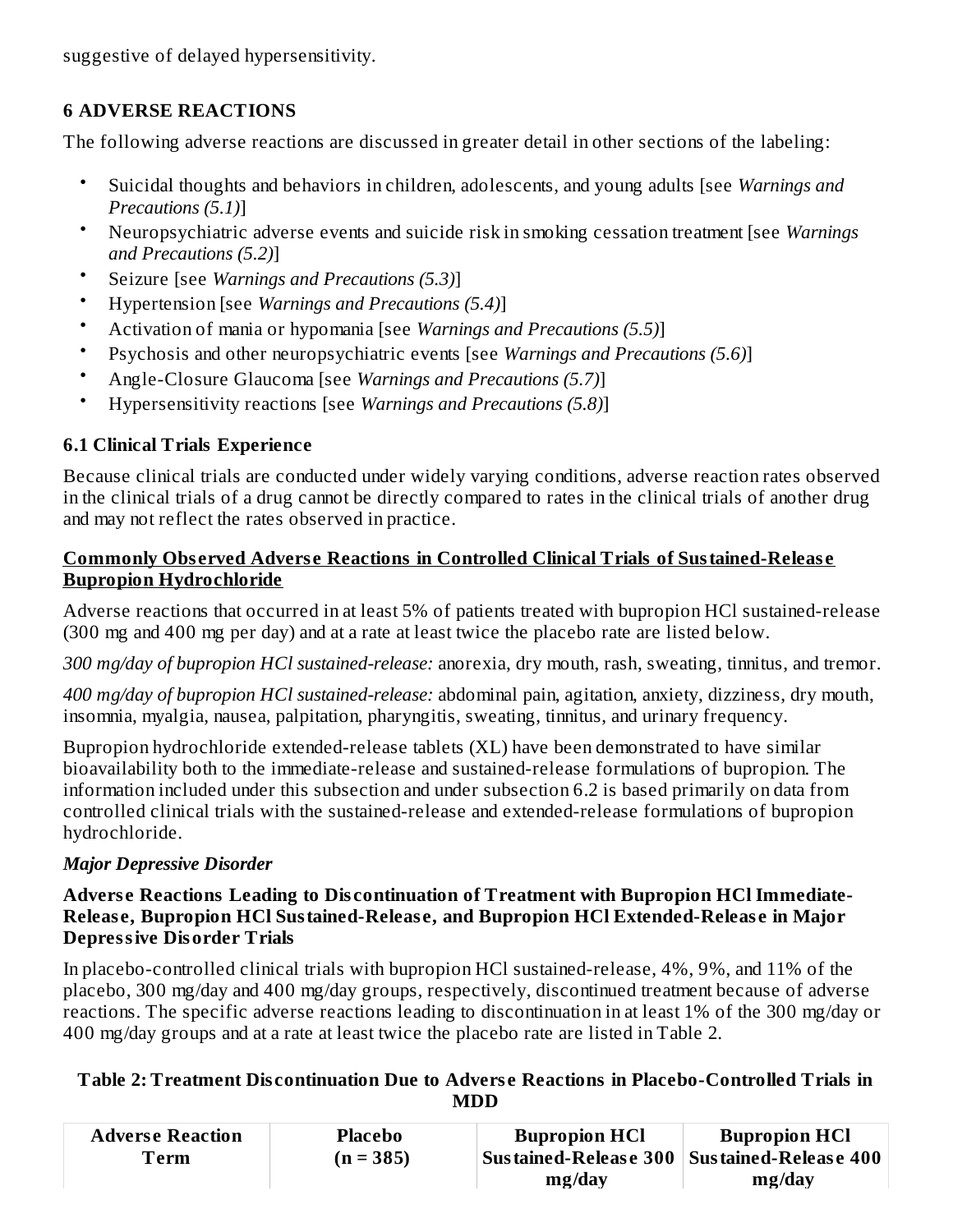|           |      | $\overline{\phantom{0}}$ | $\tilde{}$  |
|-----------|------|--------------------------|-------------|
|           |      | $(n = 376)$              | $(n = 114)$ |
| Rash      | 0.0% | 2.4%                     | 0.9%        |
| Nausea    | 0.3% | 0.8%                     | 1.8%        |
| Agitation | 0.3% | 0.3%                     | 1.8%        |
| Migraine  | 0.3% | 0.0%                     | 1.8%        |

In clinical trials with bupropion HCl immediate-release, 10% of patients and volunteers discontinued due to an adverse reaction. Reactions resulting in discontinuation (in addition to those listed above for the sustained-release formulation), included vomiting, seizures, and sleep disturbances.

#### **Advers e Reactions Occurring at an Incidence of > 1% in Patients Treated with Bupropion HCl Immediate-Releas e or Bupropion HCl Sustained-Releas e in MDD.**

Table 3 summarizes the adverse reactions that occurred in placebo-controlled trials in patients treated with bupropion HCl sustained-release 300 mg/day and 400 mg/day. These include reactions that occurred in either the 300 mg or 400 mg group at an incidence of 1% or more and were more frequent than in the placebo group.

| <b>Body System/Adverse</b><br><b>Reaction</b> | <b>Placebo</b><br>$(n = 385)$ | <b>Bupropion HCl</b><br><b>Sustained-Release 300</b> | <b>Bupropion HCl</b><br><b>Sustained-Release 400</b><br>mg/day |
|-----------------------------------------------|-------------------------------|------------------------------------------------------|----------------------------------------------------------------|
|                                               |                               | mg/day<br>$(n = 376)$                                | $(n = 114)$                                                    |
| Body (General)                                |                               |                                                      |                                                                |
| Headache                                      | 23%                           | 26%                                                  | 25%                                                            |
| Infection                                     | 6%                            | 8%                                                   | 9%                                                             |
| Abdominal pain                                | 2%                            | 3%                                                   | 9%                                                             |
| Asthenia                                      | 2%                            | 2%                                                   | 4%                                                             |
| Chest pain                                    | 1%                            | 3%                                                   | 4%                                                             |
| Pain                                          | 2%                            | 2%                                                   | 3%                                                             |
| Fever                                         |                               | 1%                                                   | 2%                                                             |
| Cardiovascular                                |                               |                                                      |                                                                |
| Palpitation                                   | 2%                            | 2%                                                   | 6%                                                             |
| Flushing                                      |                               | 1%                                                   | 4%                                                             |
| Migraine                                      | 1%                            | 1%                                                   | 4%                                                             |
| <b>Hot flashes</b>                            | 1%                            | 1%                                                   | 3%                                                             |
| Digestive                                     |                               |                                                      |                                                                |
| Dry mouth                                     | 7%                            | 17%                                                  | 24%                                                            |
| Nausea                                        | 8%                            | 13%                                                  | 18%                                                            |
| Constipation                                  | 7%                            | 10%                                                  | 5%                                                             |
| Diarrhea                                      | 6%                            | 5%                                                   | 7%                                                             |
| Anorexia                                      | 2%                            | 5%                                                   | 3%                                                             |
| Vomiting                                      | 2%                            | 4%                                                   | 2%                                                             |
| Dysphagia                                     | 0%                            | 0%                                                   | 2%                                                             |
| Musculoskeletal                               |                               |                                                      |                                                                |
| Myalgia                                       | 3%                            | 2%                                                   | 6%                                                             |
| Arthralgia                                    | 1%                            | 1%                                                   | 4%                                                             |
| Arthritis                                     | 0%                            | 0%                                                   | 2%                                                             |
| Twitch                                        |                               | 1%                                                   | 2%                                                             |

**Table 3: Advers e Reactions in Placebo-Controlled Trials in Patients with MDD**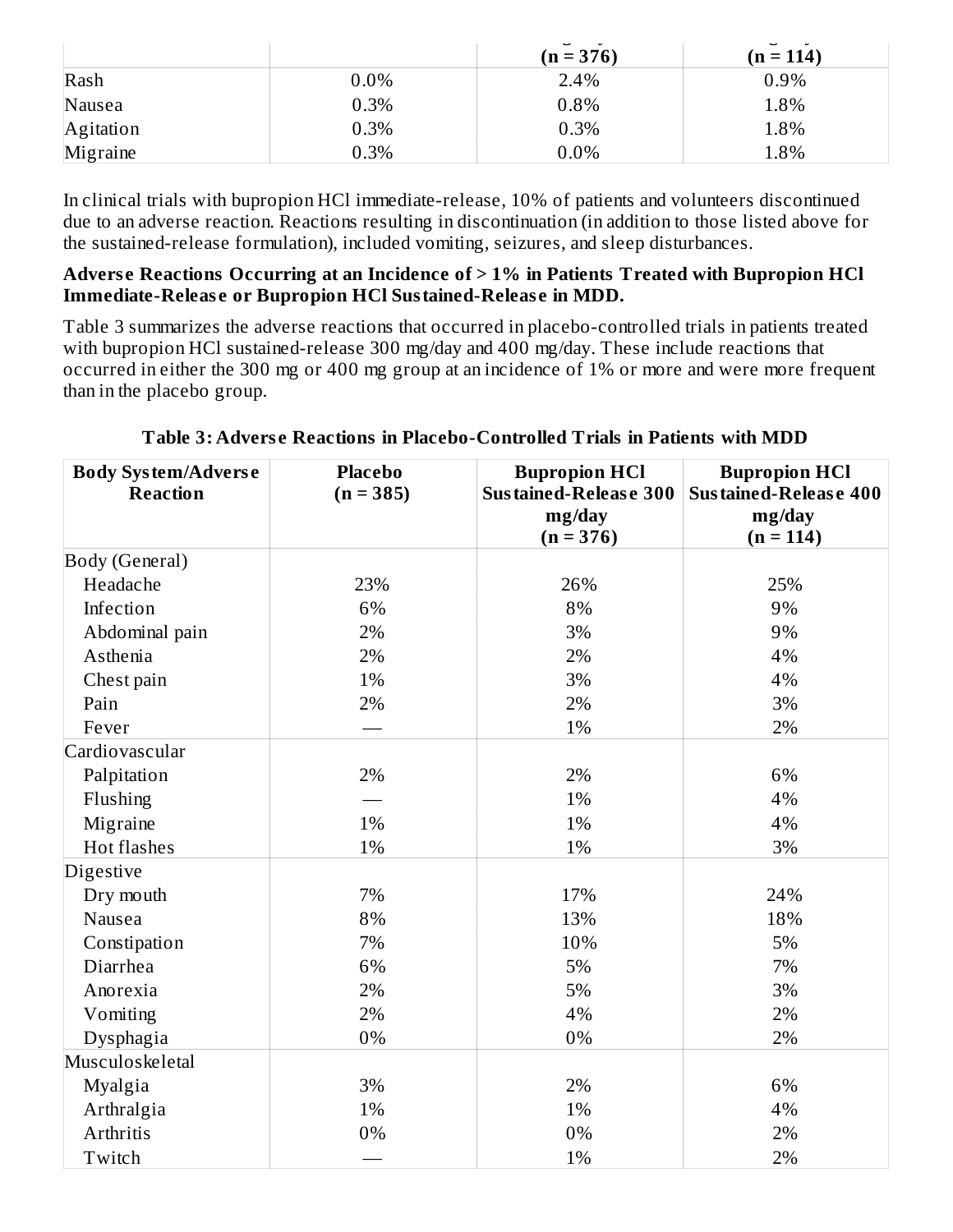| Nervous System                        |       |     |       |
|---------------------------------------|-------|-----|-------|
| Insomnia                              | 6%    | 11% | 16%   |
| <b>Dizziness</b>                      | 5%    | 7%  | 11%   |
| Agitation                             | 2%    | 3%  | 9%    |
| Anxiety                               | 3%    | 5%  | 6%    |
| Tremor                                | 1%    | 6%  | 3%    |
| Nervousness                           | 3%    | 5%  | 3%    |
| Somnolence                            | 2%    | 2%  | 3%    |
| Irritability                          | 2%    | 3%  | 2%    |
| Memory decreased                      | 1%    |     | 3%    |
| Paresthesia                           | 1%    | 1%  | 2%    |
| Central nervous system<br>stimulation | 1%    | 2%  | 1%    |
| Respiratory                           |       |     |       |
| Pharyngitis                           | 2%    | 3%  | 11%   |
| Sinusitis                             | 2%    | 3%  | 1%    |
| Increased cough                       | 1%    | 1%  | 2%    |
| Skin                                  |       |     |       |
| Sweating                              | 2%    | 6%  | 5%    |
| Rash                                  | 1%    | 5%  | 4%    |
| Pruritus                              | 2%    | 2%  | 4%    |
| Urticaria                             | $0\%$ | 2%  | 1%    |
| Special Senses                        |       |     |       |
| Tinnitus                              | 2%    | 6%  | 6%    |
| Taste perversion                      |       | 2%  | 4%    |
| Blurred vision or                     | 2%    | 3%  | 2%    |
| diplopia                              |       |     |       |
| Urogenital                            |       |     |       |
| Urinary frequency                     | 2%    | 2%  | 5%    |
| Urinary urgency                       | $0\%$ |     | 2%    |
| Vaginal hemorrhage*                   |       | 0%  | 2%    |
| Urinary tract infection               |       | 1%  | $0\%$ |

\* Incidence based on the number of female patients.

† Hyphen denotes adverse reactions occurring in greater than 0 but less than 0.5% of patients

The following additional adverse reactions occurred in controlled trials of bupropion HCl immediaterelease (300 to 600 mg per day) at an incidence of at least 1% more frequently than in the placebo group were: cardiac arrhythmia (5% vs. 4%), hypertension (4% vs. 2%), hypotension (3% vs. 2%), menstrual complaints (5% vs. 1%), akathisia (2% vs. 1%), impaired sleep quality (4% vs. 2%), sensory disturbance (4% vs. 3%), confusion (8% vs. 5%), decreased libido (3% vs. 2%), hostility (6% vs. 4%), auditory disturbance (5% vs. 3%), and gustatory disturbance (3% vs. 1%).

### *Seasonal Affective Disorder*

In placebo-controlled clinical trials in SAD, 9% of patients treated with bupropion hydrochloride extended-release tablets (XL) and 5% of patients treated with placebo discontinued treatment because of adverse reactions. The adverse reactions leading to discontinuation in at least 1% of patients treated with bupropion and at a rate numerically greater than the placebo rate were insomnia ( $2\%$  vs.  $\leq 1\%$ ) and headache  $(1\% \text{ vs.} < 1\%)$ .

Table 4 summarizes the adverse reactions that occurred in patients treated with bupropion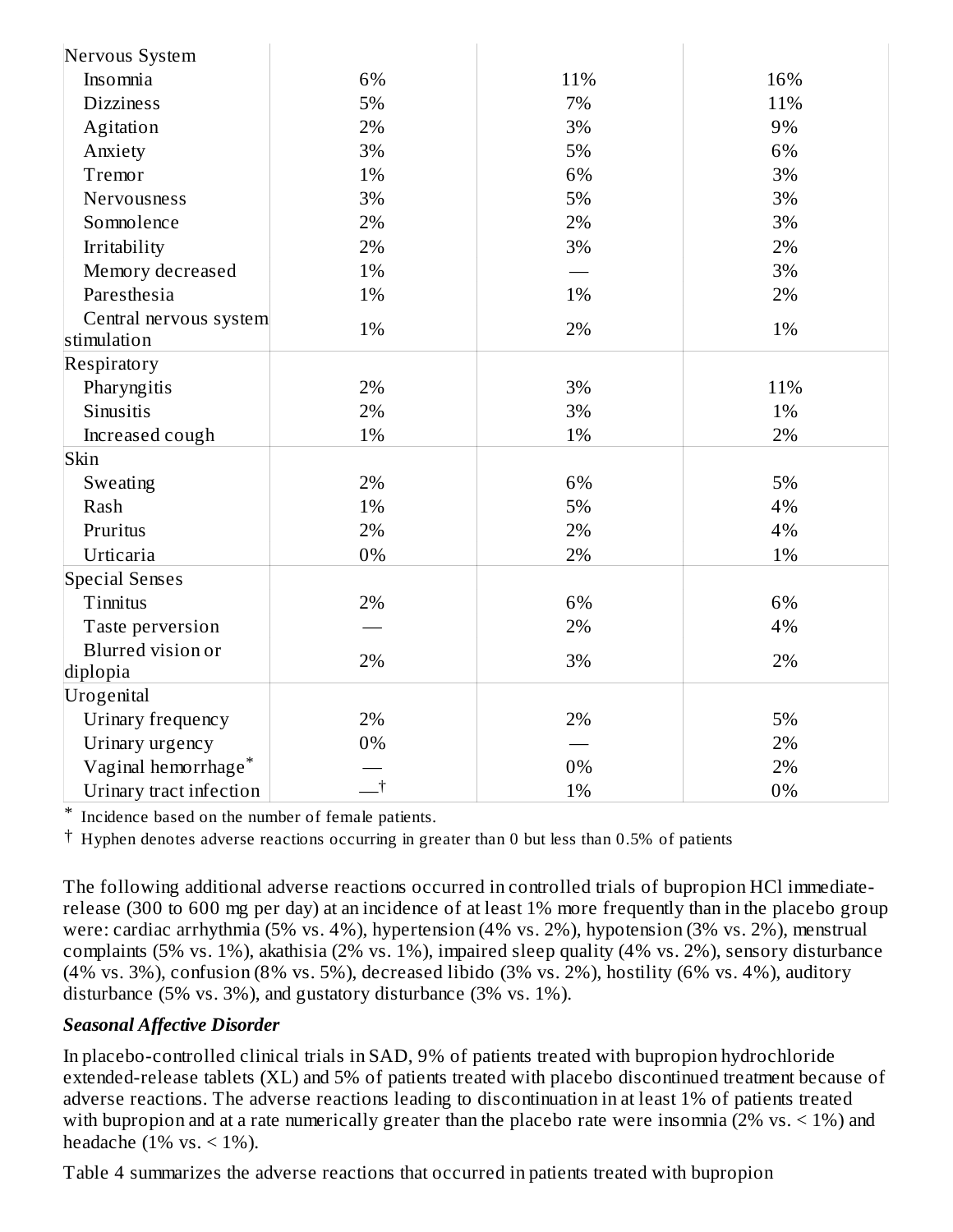hydrochloride extended-release tablets (XL) for up to approximately 6 months in 3 placebo-controlled trials. These include reactions that occurred at an incidence of 2% or more and were more frequent than in the placebo group.

| <b>System Organ Class/Preferred Term</b> | <b>Placebo</b><br>$(n = 511)$ | <b>Bupropion HCl</b><br><b>Extended-Release</b><br>$(n = 537)$ |
|------------------------------------------|-------------------------------|----------------------------------------------------------------|
| Gastrointestinal Disorder                |                               |                                                                |
| Dry mouth                                | 15%                           | 26%                                                            |
| Nausea                                   | 8%                            | 13%                                                            |
| Constipation                             | 2%                            | 9%                                                             |
| Flatulence                               | 3%                            | 6%                                                             |
| Abdominal pain                           | $< 1\%$                       | 2%                                                             |
| Nervous System Disorders                 |                               |                                                                |
| Headache                                 | 26%                           | 34%                                                            |
| <b>Dizziness</b>                         | 5%                            | 6%                                                             |
| Tremor                                   | $< 1\%$                       | 3%                                                             |
| Infections and Infestations              |                               |                                                                |
| Nasopharyngitis                          | 12%                           | 13%                                                            |
| Upper respiratory tract infection        | 8%                            | 9%                                                             |
| Sinusitis                                | 4%                            | 5%                                                             |
| Psychiatric Disorders                    |                               |                                                                |
| Insomnia                                 | 13%                           | 20%                                                            |
| Anxiety                                  | 5%                            | 7%                                                             |
| Abnormal dreams                          | 2%                            | 3%                                                             |
| Agitation                                | $< 1\%$                       | 2%                                                             |
| Musculoskeletal and Connective Tissue    |                               |                                                                |
| <b>Disorders</b>                         |                               |                                                                |
| Myalgia                                  | 2%                            | 3%                                                             |
| Pain in extremity                        | 2%                            | 3%                                                             |
| Respiratory, Thoracic, and Mediastinal   |                               |                                                                |
| Disorders                                |                               |                                                                |
| Cough                                    | 3%                            | 4%                                                             |
| General Disorders and Administration     |                               |                                                                |
| <b>Site Conditions</b>                   |                               |                                                                |
| Feeling jittery                          | 2%                            | 3%                                                             |
| Skin and Subcutaneous Tissue Disorders   |                               |                                                                |
| Rash                                     | 2%                            | 3%                                                             |
| Metabolism and Nutrition Disorders       |                               |                                                                |
| Decreased appetite                       | 1%                            | 4%                                                             |
| Reproductive System and Breast           |                               |                                                                |
| Disorders                                |                               |                                                                |
| Dysmenorrhea                             | $< 1\%$                       | 2%                                                             |
| Ear and Labyrinth Disorders              |                               |                                                                |
| Tinnitus                                 | $< 1\%$                       | 3%                                                             |
| <b>Vascular Disorders</b>                |                               |                                                                |
| Hypertension                             | 0%                            | 2%                                                             |

| Table 4: Adverse Reactions in Placebo-Controlled Trials in Patients with SAD |  |  |
|------------------------------------------------------------------------------|--|--|
|------------------------------------------------------------------------------|--|--|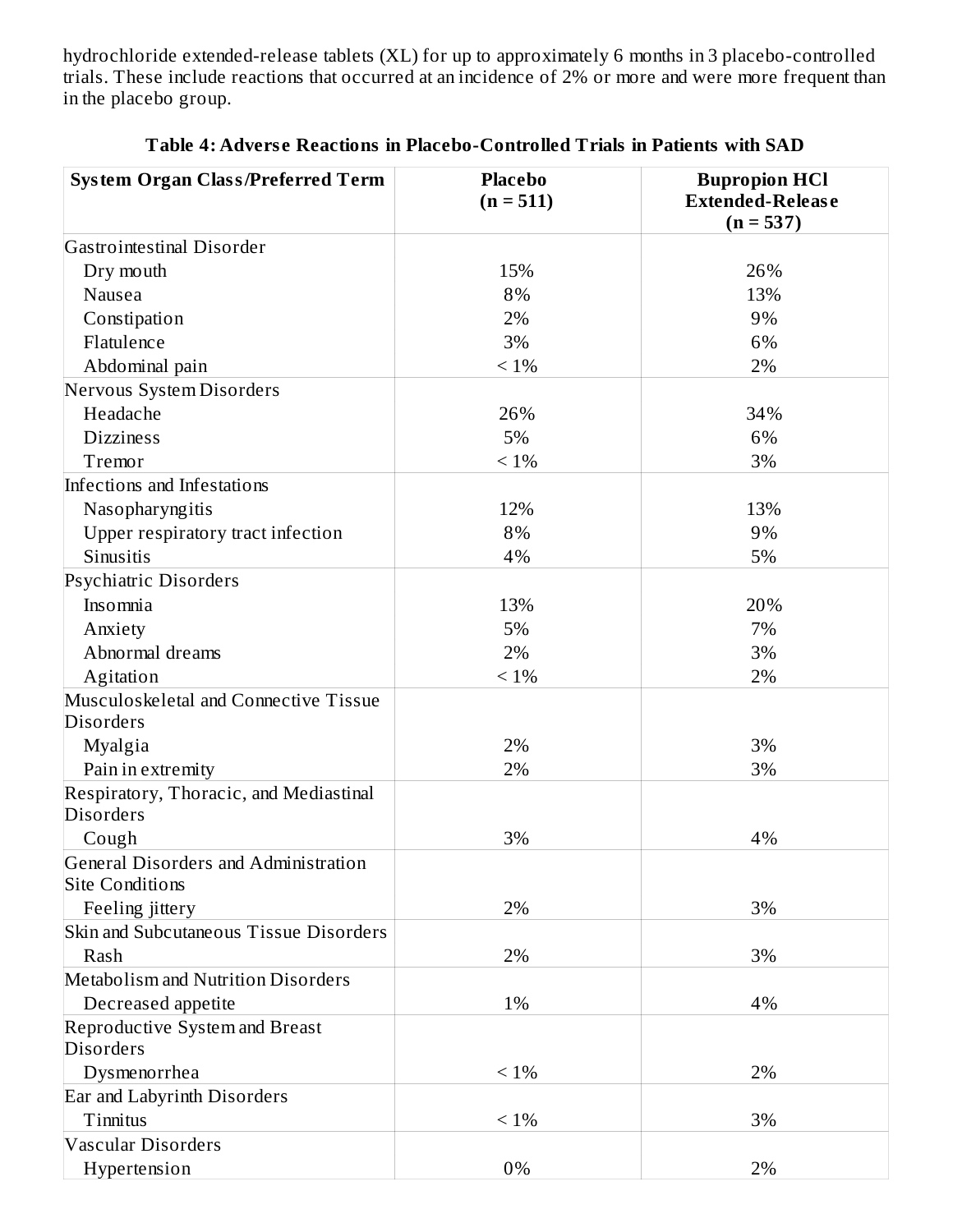### *Changes in Body Weight*

Table 5 presents the incidence of body weight changes ( $\geq$  5 lbs) in the short-term MDD trials using bupropion HCl sustained-release. There was a dose-related decrease in body weight.

#### **Table 5:Incidence of Weight Gain or Weight Loss (≥ 5 lbs) in MDD Trials Using Bupropion HCl Sustained-Releas e**

| <b>Weight Change</b> | <b>Bupropion HCl</b><br>Sustained-Release<br>$300$ mg/day<br>$(n = 339)$ | <b>Bupropion HCl</b><br>Sustained-Release<br>$400$ mg/day<br>$(n = 112)$ | <b>Placebo</b><br>$(n = 347)$ |
|----------------------|--------------------------------------------------------------------------|--------------------------------------------------------------------------|-------------------------------|
| Gained $>$ 5 lbs     | 3%                                                                       | 2%                                                                       | 4%                            |
| Lost $>$ 5 lbs       | 14%                                                                      | 19%                                                                      | 6%                            |

Table 6 presents the incidence of body weight changes (≥5 lbs) in the 3 SAD trials using bupropion HCl extended-release. A higher proportion of subjects in the bupropion group (23%) had a weight loss  $\geq$  5 lbs, compared to the placebo group (11%). These were relatively long-term trials (up to 6 months).

#### **Table 6:Incidence of Weight Gain or Weight Loss (≥ 5 lbs) in SAD Trials Using Bupropion HCl Extended-Releas e**

| <b>Weight Change</b> | <b>Bupropion HCl</b><br><b>Extended-Release</b><br>150 to 300 mg/day<br>$(n = 537)$ | Placebo<br>$(n = 511)$ |  |
|----------------------|-------------------------------------------------------------------------------------|------------------------|--|
| Gained $>$ 5 lbs     | 11%                                                                                 | 21%                    |  |
| $Loss > 5$ lbs       | 23%                                                                                 | 11%                    |  |

#### **6.2 Postmarketing Experience**

The following adverse reactions have been identified during post-approval use of bupropion hydrochloride extended-release tablets (XL). Because these reactions are reported voluntarily from a population of uncertain size, it is not always possible to reliably estimate their frequency or establish a causal relationship to drug exposure.

### **Body (General)**

Chills, facial edema, edema, peripheral edema, musculoskeletal chest pain, photosensitivity, and malaise.

### **Cardiovas cular**

Postural hypotension, hypertension, stroke, vasodilation, syncope, complete atrioventricular block, extrasystoles, myocardial infarction, phlebitis, and pulmonary embolism.

### **Digestive**

Abnormal liver function, bruxism, gastric reflux, gingivitis, glossitis, increased salivation, jaundice, mouth ulcers, stomatitis, thirst, edema of tongue, colitis, esophagitis, gastrointestinal hemorrhage, gum hemorrhage, hepatitis, intestinal perforation, liver damage, pancreatitis, and stomach ulcer.

#### **Endocrine**

Hyperglycemia, hypoglycemia, and syndrome of inappropriate antidiuretic hormone secretion.

### **Hemic and Lymphatic**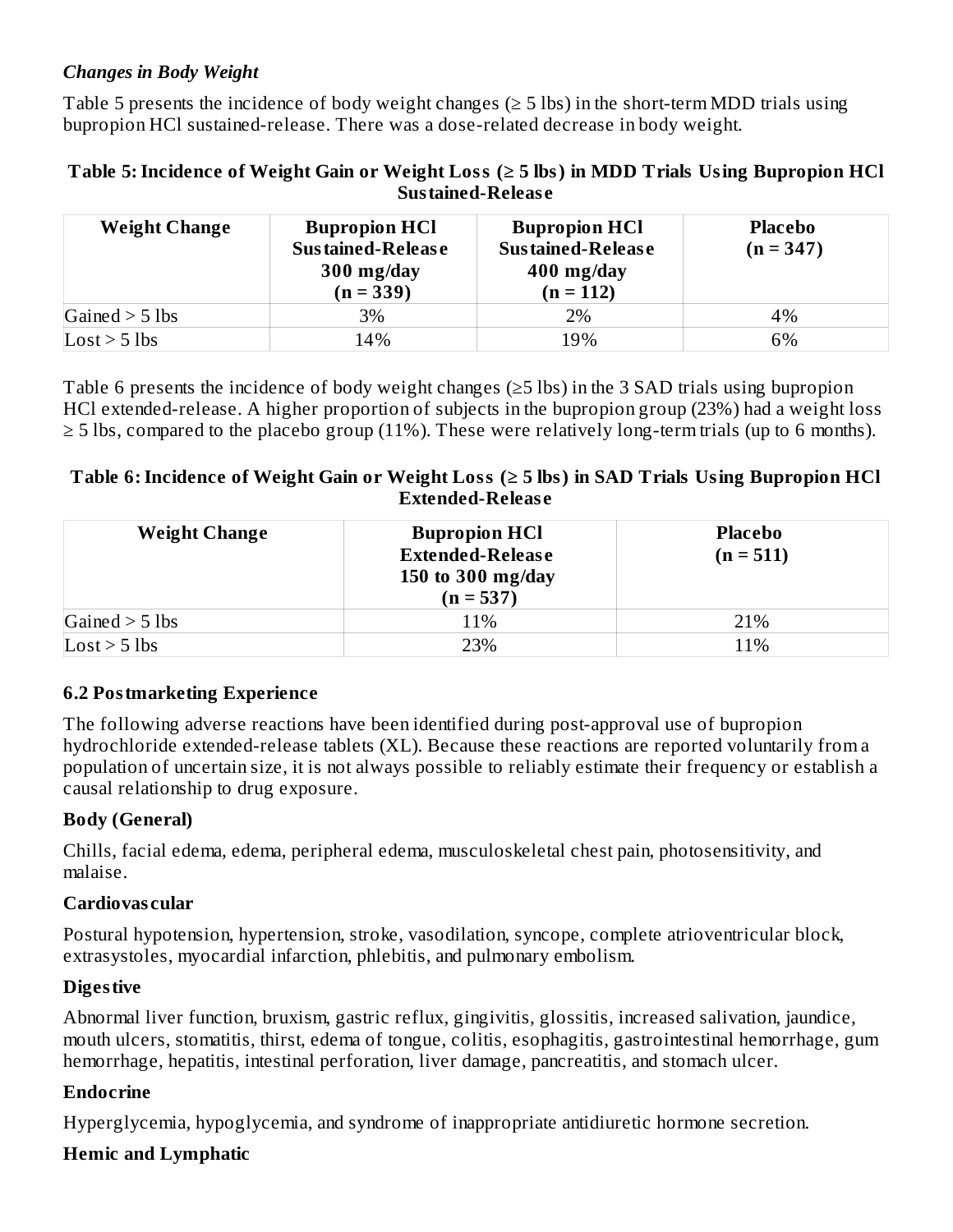Ecchymosis, anemia, leukocytosis, leukopenia, lymphadenopathy, pancytopenia, and thrombocytopenia. Altered PT and/or INR, associated with hemorrhagic or thrombotic complications, were observed when bupropion was coadministered with warfarin.

#### **Metabolic and Nutritional**

Glycosuria.

#### **Mus culoskeletal**

Leg cramps, fever/rhabdomyolysis, and muscle weakness.

#### **Nervous System**

Abnormal coordination, depersonalization, emotional lability, hyperkinesia, hypertonia, hypesthesia, vertigo, amnesia, ataxia, derealization, abnormal electroencephalogram (EEG), aggression, akinesia, aphasia, coma, dysarthria, dyskinesia, dystonia, euphoria, extrapyramidal syndrome, hypokinesia, increased libido, neuralgia, neuropathy, paranoid ideation, restlessness, suicide attempt, and unmasking tardive dyskinesia.

#### **Respiratory**

Bronchospasm and pneumonia.

#### **Skin**

Maculopapular rash, alopecia, angioedema, exfoliative dermatitis, and hirsutism.

#### **Special Sens es**

Accommodation abnormality, dry eye, deafness, increased intraocular pressure, angle-closure glaucoma, and mydriasis.

#### **Urogenital**

Impotence, polyuria, prostate disorder, abnormal ejaculation, cystitis, dyspareunia, dysuria, gynecomastia, menopause, painful erection, salpingitis, urinary incontinence, urinary retention, and vaginitis.

### **7 DRUG INTERACTIONS**

### **7.1 Potential for Other Drugs to Affect Bupropion Hydrochloride Extended-Releas e Tablets (XL)**

Bupropion is primarily metabolized to hydroxybupropion by CYP2B6. Therefore, the potential exists for drug interactions between bupropion hydrochloride extended-release tablets (XL) and drugs that are inhibitors or inducers of CYP2B6.

#### **Inhibitors of CYP2B6**

*Ticlopidine and Clopidogrel:* Concomitant treatment with these drugs can increase bupropion exposures but decrease hydroxybupropion exposure. Based on clinical response, dosage adjustment of bupropion hydrochloride extended-release tablets (XL) may be necessary when coadministered with CYP2B6 inhibitors (e.g., ticlopidine or clopidogrel) [see *Clinical Pharmacology (12.3)*].

### **Inducers of CYP2B6**

*Ritonavir, Lopinavir, and Efavirenz:* Concomitant treatment with these drugs can decrease bupropion and hydroxybupropion exposure. Dosage increase of bupropion hydrochloride extended-release tablets (XL) may be necessary when coadministered with ritonavir, lopinavir, or efavirenz but should not exceed the maximum recommended dose [see *Clinical Pharmacology (12.3)*].

*Carbamazepine, Phenobarbital, Phenytoin:* While not systemically studied, these drugs may induce metabolism of bupropion and may decrease bupropion exposure. [see *Clinical Pharmacology (12.3)*]. If bupropion is used concomitantly with a CYP inducer, it may be necessary to increase the dose of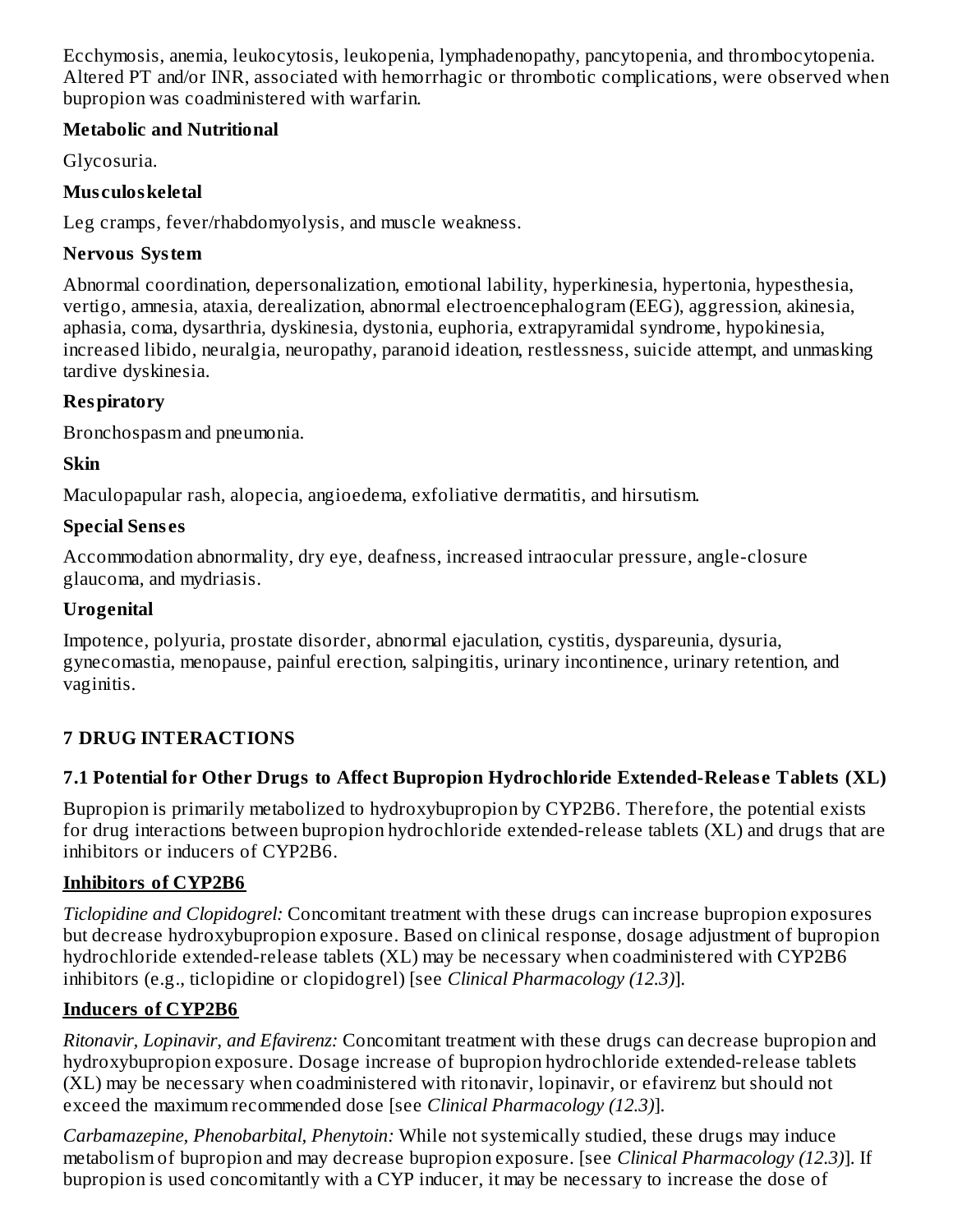bupropion is used concomitantly with a CYP inducer, it may be necessary to increase the dose of bupropion but the maximum recommended dose should not be exceeded.

# **7.2 Potential for Bupropion Hydrochloride Extended-Releas e Tablets (XL) to Affect Other Drugs**

# **Drugs Metabolized by CYP2D6**

Bupropion and its metabolites (erythrohydrobupropion, threohydrobupropion, hydroxybupropion) are CYP2D6 inhibitors. Therefore, coadministration of bupropion hydrochloride extended-release tablets (XL) with drugs that are metabolized by CYP2D6 can increase the exposures of drugs that are substrates of CYP2D6. Such drugs include certain antidepressants (e.g., venlafaxine, nortriptyline, imipramine, desipramine, paroxetine, fluoxetine, and sertraline), antipsychotics (e.g. haloperidol, risperidone, and thioridazine), beta-blockers (e.g., metoprolol), and Type 1C antiarrhythmics (e.g. propafenone, and flecainide). When used concomitantly with bupropion hydrochloride extended-release tablets (XL), it may be necessary to decrease the dose of these CYP2D6 substrates, particularly for drugs with a narrow therapeutic index.

Drugs that require metabolic activation by CYP2D6 to be effective (e.g., tamoxifen), theoretically could have reduced efficacy when administered concomitantly with inhibitors of CYP2D6 such as bupropion. Patients treated concomitantly with bupropion hydrochloride extended-release tablets (XL) and such drugs may require increased doses of the drug [see *Clinical Pharmacology (12.3)*].

# **7.3 Drugs That Lower Seizure Threshold**

Use extreme caution when coadministering bupropion hydrochloride extended-release tablets (XL) with other drugs that lower the seizure threshold (e.g., other bupropion products, antipsychotics, antidepressants, theophylline, or systemic corticosteroids). Use low initial doses of bupropion hydrochloride extended-release tablets (XL) and increase the dose gradually [see *Warnings and Precautions (5.3)*].

# **7.4 Dopaminergic Drugs (Levodopa and Amantadine)**

Bupropion, levodopa, and amantadine have dopamine agonist effects. CNS toxicity has been reported when bupropion was coadministered with levodopa or amantadine. Adverse reactions have included restlessness, agitation, tremor, ataxia, gait disturbance, vertigo, and dizziness. It is presumed that the toxicity results from cumulative dopamine agonist effects. Use caution when administering bupropion hydrochloride extended-release tablets (XL) concomitantly with these drugs.

# **7.5 Us e with Alcohol**

In postmarketing experience, there have been rare reports of adverse neuropsychiatric events or reduced alcohol tolerance in patients who were drinking alcohol during treatment with bupropion hydrochloride extended-release tablets (XL). The consumption of alcohol during treatment with bupropion hydrochloride extended-release tablets (XL) should be minimized or avoided.

# **7.6 MAO Inhibitors**

Bupropion inhibits the reuptake of dopamine and norepinephrine. Concomitant use of MAOIs and bupropion is contraindicated because there is an increased risk of hypertensive reactions if bupropion is used concomitantly with MAOIs. Studies in animals demonstrate that the acute toxicity of bupropion is enhanced by the MAO inhibitor phenelzine. At least 14 days should elapse between discontinuation of an MAOI intended to treat depression and initiation of treatment with bupropion hydrochloride extendedrelease tablets (XL). Conversely, at least 14 days should be allowed after stopping bupropion hydrochloride extended-release tablets (XL) before starting an MAOI antidepressant [see *Dosage and Administration (2.8, 2.9)* and *Contraindications (4)*].

# **7.7 Drug-Laboratory Test Interactions**

False-positive urine immunoassay screening tests for amphetamines have been reported in patients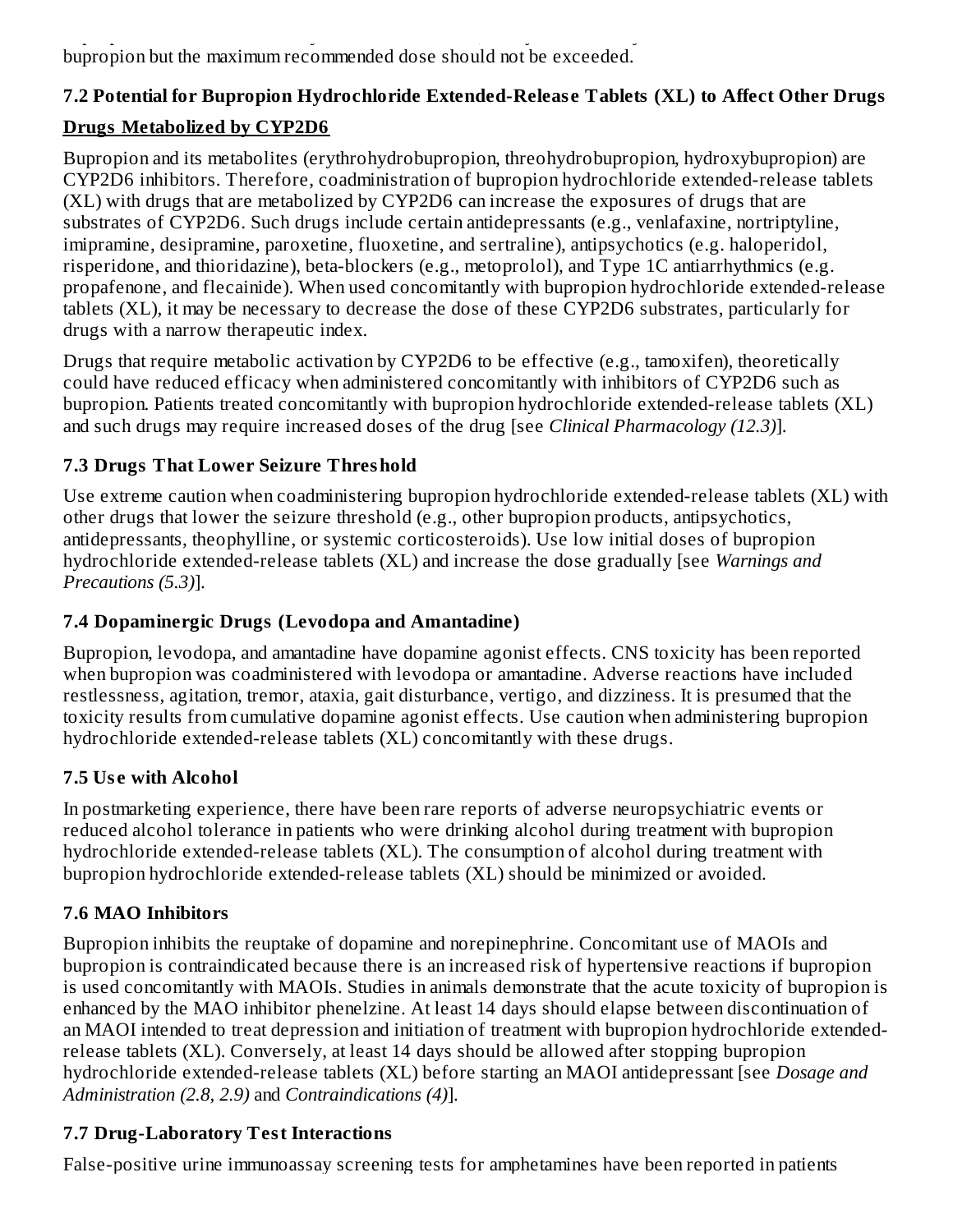taking bupropion. This is due to lack of specificity of some screening tests. False-positive test results may result even following discontinuation of bupropion therapy. Confirmatory tests, such as gas chromatography/mass spectrometry, will distinguish bupropion from amphetamines.

# **8 USE IN SPECIFIC POPULATIONS**

# **8.1 Pregnancy**

### **Pregnancy Category C**

# **Risk Summary**

Data from epidemiological studies including pregnant women exposed to bupropion in the first trimester indicate no increased risk of congenital malformations overall. All pregnancies regardless of drug exposure have a background rate of 2% to 4% for major malformations and 15% to 20% for pregnancy loss. No clear evidence of teratogenic activity was found in reproductive developmental studies conducted in rats and rabbits. However, in rabbits, slightly increased incidences of fetal malformations and skeletal variations were observed at doses approximately equal to the maximum recommended human dose (MRHD) and greater and decreased fetal weights were seen at doses twice the MRHD and greater. Bupropion hydrochloride extended-release tablets (XL) should be used during pregnancy only if the potential benefit justifies the potential risk to the fetus.

# **Clinical Considerations**

Consider the risk of untreated depression when discontinuing or changing treatment with antidepressant medications during pregnancy and postpartum.

# **Human Data**

Data from an international bupropion Pregnancy Registry (675 first trimester exposures) and a retrospective cohort study using the United Healthcare database (1,213 first trimester exposures) did not show an increased risk for malformations overall.

No increased risk for cardiovascular malformations overall has been observed after bupropion exposure during the first trimester. The prospectively observed rate of cardiovascular malformations in pregnancies with exposure to bupropion in the first trimester from the international Pregnancy Registry was 1.3% (9 cardiovascular malformations/675 first-trimester maternal bupropion exposures), which is similar to the background rate of cardiovascular malformations (approximately 1%). Data from the United Healthcare database and a case-controlled study (6,853 infants with cardiovascular malformations and 5,753 with non-cardiovascular malformations) from the National Birth Defects Prevention Study (NBDPS) did not show an increased risk for cardiovascular malformations overall after bupropion exposure during the first trimester.

Study findings on bupropion exposure during the first trimester and risk left ventricular outflow tract obstruction (LVOTO) are inconsistent and do not allow conclusions regarding possible association. The United Healthcare database lacked sufficient power to evaluate this association; the NBDPS found increased risk for LVOTO ( $n = 10$ ; adjusted OR = 2.6; 95% CI 1.2, 5.7) and the Slone Epidemiology case control study did not find increased risk for LVOTO.

Study findings on bupropion exposure during the first trimester and risk for ventricular septal defect (VSD) are inconsistent and do not allow conclusions regarding a possible association. The Slone Epidemiology Study found an increased risk for VSD following first trimester maternal bupropion exposure ( $n = 17$ ; adjusted OR = 2.5; 95% CI; 1.3, 5.0) but did not find an increased risk for any other cardiovascular malformations studied (including LVOTO as above). The NBDPS and United Healthcare database study did not find an association between first trimester maternal bupropion exposure and VSD.

For the findings of LVOTO and VSD, the studies were limited by the small number of exposed cases, inconsistent findings among studies, and the potential for chance findings from multiple comparisons in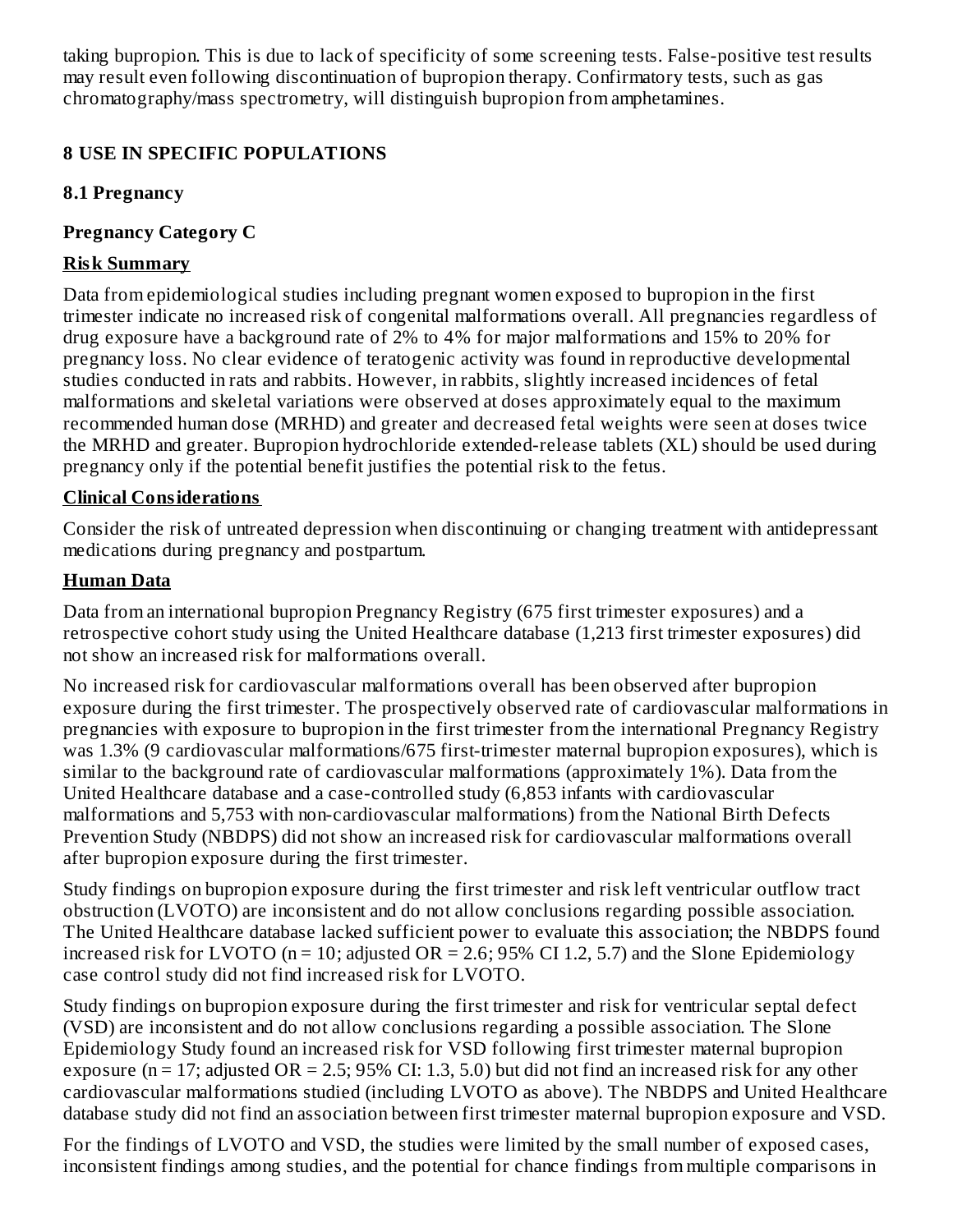case control studies.

#### **Animal Data**

In studies conducted in rats and rabbits, bupropion was administered orally at doses of up to 450 and 150 mg/kg/day, respectively (approximately 11 and 7 times the MRHD, respectively, on a mg/m<sup>2</sup> basis), during the period of organogenesis. No clear evidence of teratogenic activity was found in either species; however, in rabbits, slightly increased incidences of fetal malformations and skeletal variations were observed at the lowest dose tested (25 mg/kg/day, approximately equal to the MRHD on a mg/m<sup>2</sup> basis) and greater. Decreased fetal weights were observed at 50 mg/kg and greater. When rats were administered bupropion at oral doses of up to 300 mg/kg/day (approximately 7 times the MRHD on a  $mg/m<sup>2</sup>$  basis) prior to mating and throughout pregnancy and lactation, there were no apparent adverse effects on offspring development.

### **8.3 Nursing Mothers**

Bupropion and its metabolites are present in human milk. In a lactation study of ten women, levels of orally dosed bupropion and its active metabolites were measured in expressed milk. The average daily infant exposure (assuming 150 ml/kg daily consumption) to bupropion and its active metabolites was 2% of the maternal weight-adjusted dose. Exercise caution when bupropion hydrochloride extendedrelease tablets (XL) are administered to a nursing woman.

#### **8.4 Pediatric Us e**

Safety and effectiveness in the pediatric population have not been established. When considering the use of bupropion hydrochloride extended-release tablets (XL) in a child or adolescent, balance the potential risks with the clinical need [see *Boxed Warning* and *Warnings and Precautions (5.1)*].

# **8.5 Geriatric Us e**

Of the approximately 6000 patients who participated in clinical trials with bupropion hydrochloride sustained-release tablets (depression and smoking cessation studies), 275 were  $\geq 65$  years old and 47 were ≥ 75 years old. In addition, several hundred patients ≥ 65 years of age participated in clinical trials using the immediate-release formulation of bupropion hydrochloride (depression studies). No overall differences in safety or effectiveness were observed between these subjects and younger subjects. Reported clinical experience has not identified differences in responses between the elderly and younger patients, but greater sensitivity of some older individuals cannot be ruled out.

Bupropion is extensively metabolized in the liver to active metabolites, which are further metabolized and excreted by the kidneys. The risk of adverse reactions may be greater in patients with impaired renal function. Because elderly patients are more likely to have decreased renal function, it may be necessary to consider this factor in dose selection; it may be useful to monitor renal function [see *Dosage and Administration (2.7), Use in Specific Populations (8.6),* and *Clinical Pharmacology (12.3)*].

### **8.6 Renal Impairment**

Consider a reduced dose and/or dosing frequency of bupropion hydrochloride extended-release tablets (XL) in patients with renal impairment (glomerular filtration rate less than 90 mL/min). Bupropion and its metabolites are cleared renally and may accumulate in such patients to a greater extent than usual. Monitor closely for adverse reactions that could indicate high bupropion or metabolite exposures [see *Dosage and Administration (2.7)* and *Clinical Pharmacology (12.3)*].

### **8.7 Hepatic Impairment**

In patients with moderate to severe hepatic impairment (Child-Pugh score: 7 to 15), the maximum bupropion hydrochloride extended-release tablets (XL) dose is 150 mg every other day. In patients with mild hepatic impairment (Child-Pugh score: 5 to 6), consider reducing the dose and/or frequency of dosing [see *Dosage and Administration (2.6)* and *Clinical Pharmacology (12.3)*].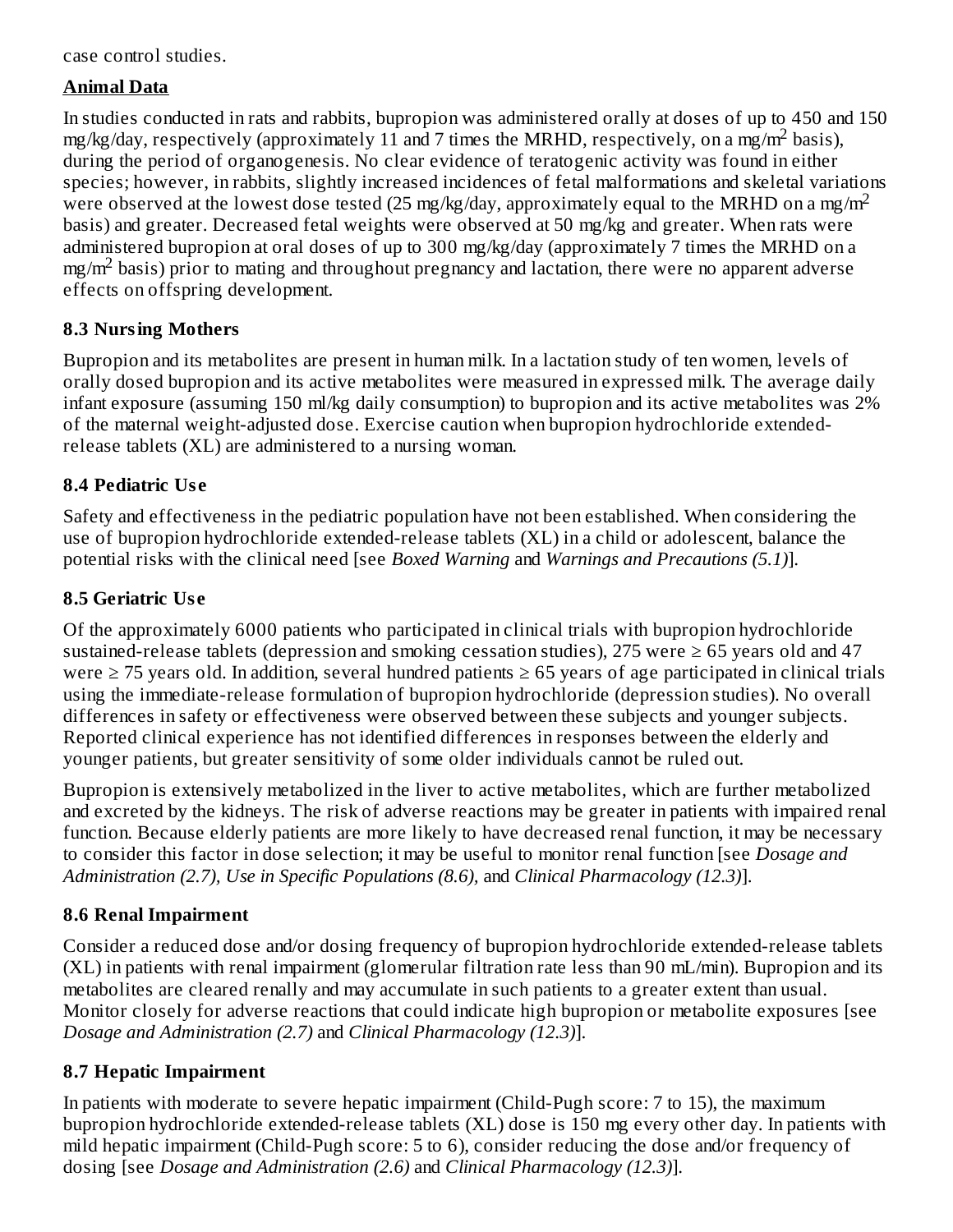#### **9 DRUG ABUSE AND DEPENDENCE**

#### **9.1 Controlled Substance**

Bupropion is not a controlled substance.

#### **9.2 Abus e**

#### **Humans**

Controlled clinical studies of bupropion HCl immediate-release conducted in normal volunteers, in subjects with a history of multiple drug abuse, and in depressed patients demonstrated an increase in motor activity and agitation/excitement.

In a population of individuals experienced with drugs of abuse, a single dose of 400 mg bupropion produced mild amphetamine-like activity as compared to placebo on the Morphine-Benzedrine Subscale of the Addiction Research Center Inventories (ARCI), and a score intermediate between placebo and amphetamine on the Liking Scale of the ARCI. These scales measure general feelings of euphoria and drug desirability.

Findings in clinical trials, however, are not known to reliably predict the abuse potential of drugs. Nonetheless, evidence from single-dose studies does suggest that the recommended daily dosage of bupropion when administered in divided doses is not likely to be significantly reinforcing to amphetamine or CNS stimulant abusers. However, higher doses (that could not be tested because of the risk of seizure) might be modestly attractive to those who abuse CNS stimulant drugs.

Bupropion hydrochloride extended-release tablets are intended for oral use only. The inhalation of crushed tablets or injection of dissolved bupropion has been reported. Seizures and/or cases of death have been reported when bupropion has been administered intranasally or by parenteral injection.

#### **Animals**

Studies in rodents and primates demonstrated that bupropion exhibits some pharmacologic actions common to psychostimulants. In rodents, it has been shown to increase locomotor activity, elicit a mild stereotyped behavioral response, and increase rates of responding in several schedule-controlled behavior paradigms. In primate models assessing the positive reinforcing effects of psychoactive drugs, bupropion was self-administered intravenously. In rats, bupropion produced amphetamine-like and cocaine-like discriminative stimulus effects in drug discrimination paradigms used to characterize the subjective effects of psychoactive drugs.

### **10 OVERDOSAGE**

#### **10.1 Human Overdos e Experience**

Overdoses of up to 30 grams or more of bupropion have been reported. Seizure was reported in approximately one third of all cases. Other serious reactions reported with overdoses of bupropion alone included hallucinations, loss of consciousness, sinus tachycardia, and ECG changes such as conduction disturbances or arrhythmias. Fever, muscle rigidity, rhabdomyolysis, hypotension, stupor, coma, and respiratory failure have been reported mainly when bupropion was part of multiple drug overdoses.

Although most patients recovered without sequelae, deaths associated with overdoses of bupropion alone have been reported in patients ingesting large doses of the drug. Multiple uncontrolled seizures, bradycardia, cardiac failure, and cardiac arrest prior to death were reported in these patients.

#### **10.2 Overdosage Management**

Consult a Certified Poison Control Center for up-to-date guidance and advice. Telephone numbers for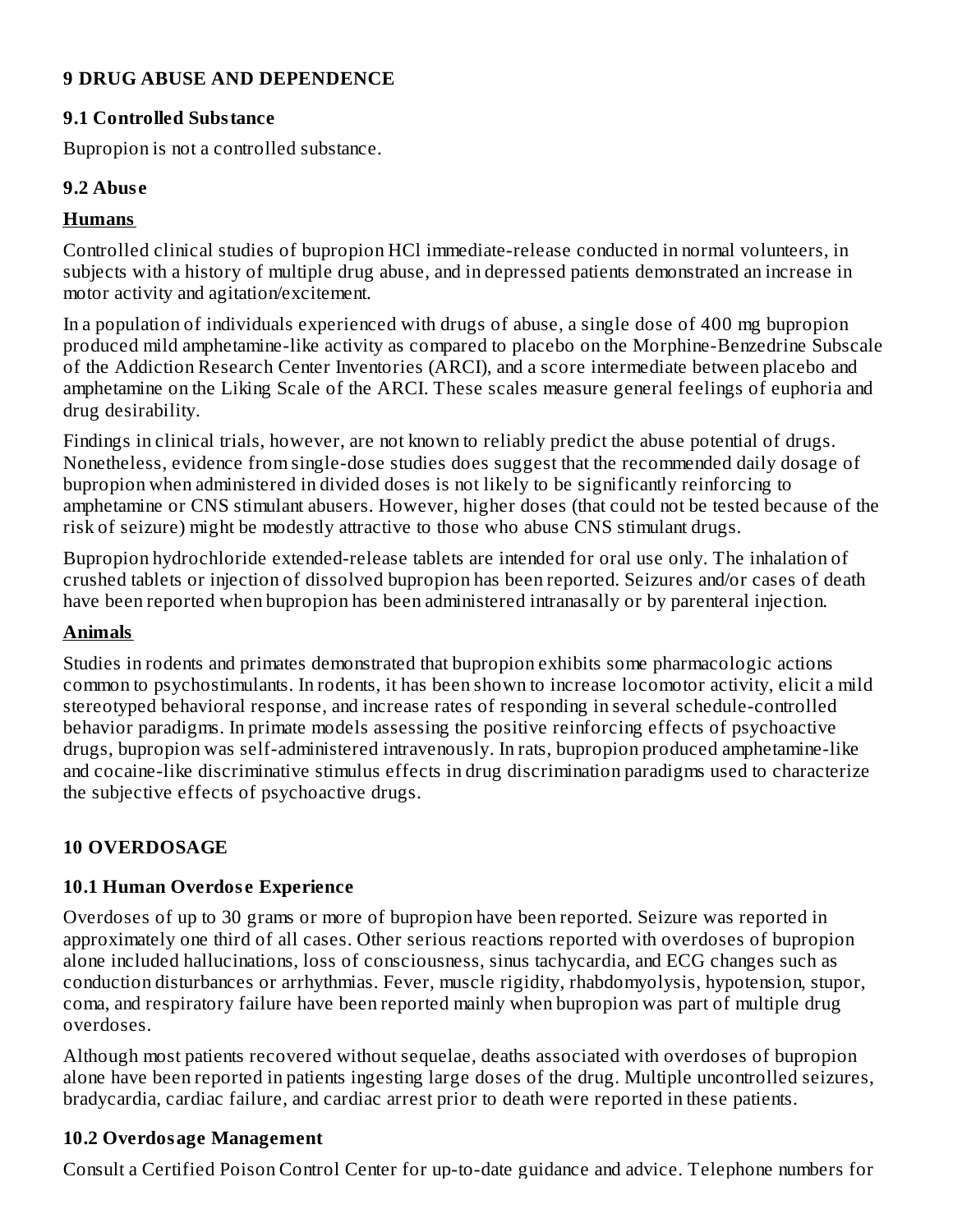certified poison control centers are listed in the Physicians' Desk Reference (PDR). Call 1-800-222- 1222 or refer to www.poison.org.

There are no known antidotes for bupropion. In case of an overdose, provide supportive care, including close medical supervision and monitoring. Consider the possibility of multiple drug overdose.

# **11 DESCRIPTION**

Bupropion hydrochloride, an antidepressant of the aminoketone class, is chemically unrelated to tricyclic, tetracyclic, selective serotonin reuptake inhibitor, or other known antidepressant agents. Its structure closely resembles that of diethylpropion; it is related to phenylethylamines. It is designated as (±)-1-(3-chorophenyl)-2-[(1,1-dimethylethyl)amino]-1-propanone hydrochloride. The molecular weight is 276.2. The molecular formula is C13H18ClNO•HCl. Bupropion hydrochloride powder is white, crystalline, and highly soluble in water. It has a bitter taste and produces the sensation of local anesthesia on the oral mucosa. The structural formula is:



Bupropion hydrochloride extended-release tablets (XL) are supplied for oral administration as 150 mg and 300 mg white, round, extended-release tablets. Each tablet contains the labeled amount of bupropion hydrochloride and the inactive ingredients: colloidal silicon dioxide, copovidone, ethyl cellulose, hydroxypropyl cellulose, glyceryl behenate, methacrylic acid copolymer and silicon dioxide. The tablets are printed with edible black ink.

The insoluble shell of the extended-release tablet may remain intact during gastrointestinal transit and is eliminated in the feces.

USP dissolution test is pending.

# **12 CLINICAL PHARMACOLOGY**

### **12.1 Mechanism of Action**

The mechanism of action of bupropion is unknown, as is the case with other antidepressants. However, it is presumed that this action is mediated by noradrenergic and/or dopaminergic mechanisms. Bupropion is a relatively weak inhibitor of the neuronal uptake of norepinephrine and dopamine, and does not inhibit monoamine oxidase or the reuptake of serotonin.

### **12.3 Pharmacokinetics**

Bupropion is a racemic mixture. The pharmacologic activity and pharmacokinetics of the individual enantiomers have not been studied.

Following chronic dosing, the mean steady-state plasma concentration of bupropion was reached within 8 days. The mean elimination half-life  $(+SD)$  of bupropion 21  $(+9)$  hours.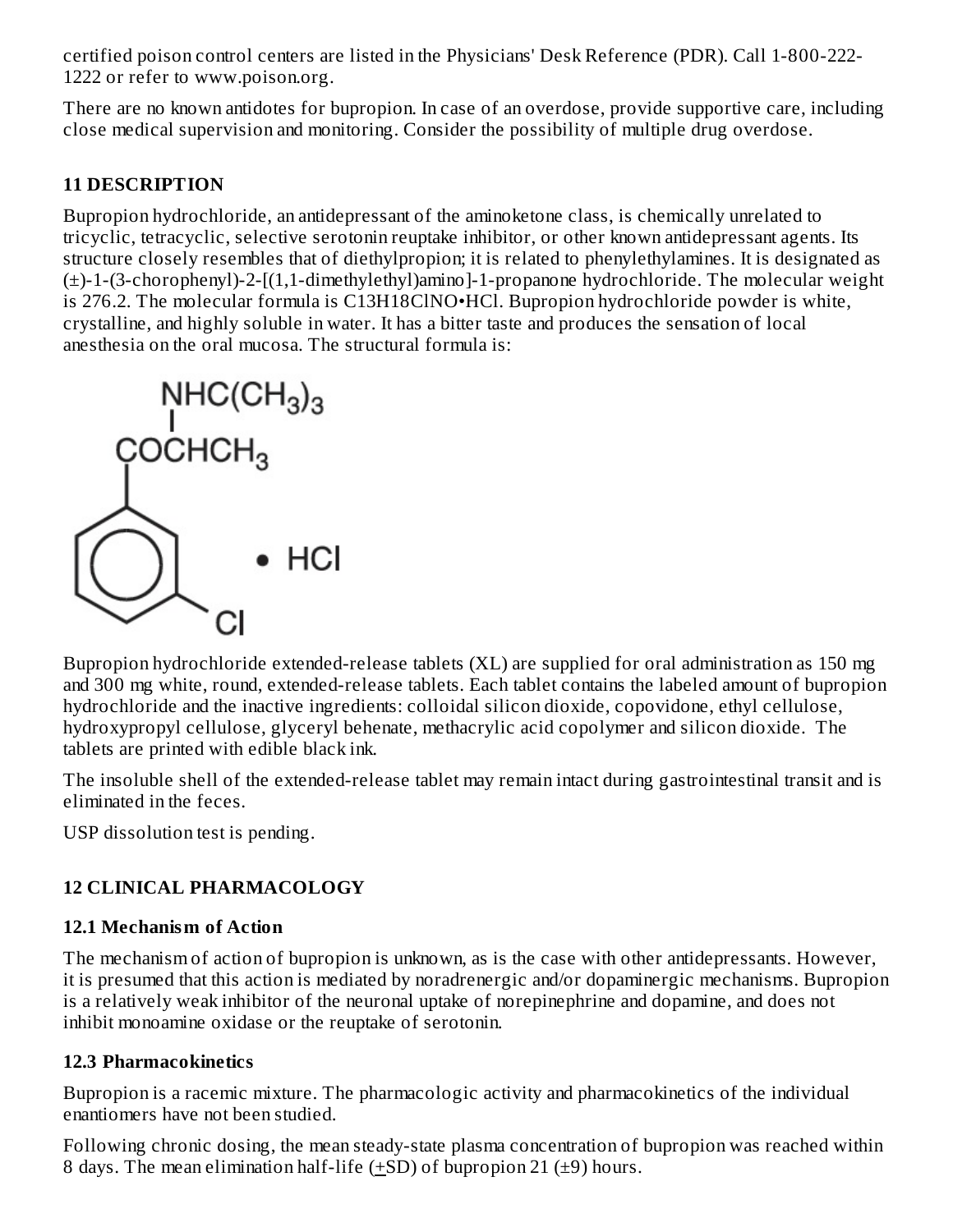In a study comparing 14-day dosing with bupropion hydrochloride extended-release tablets (XL), 300 mg once-daily to the immediate-release formulation of bupropion at 100 mg 3 times daily, equivalence was demonstrated for peak plasma concentration and area under the curve for bupropion and the three metabolites (hydroxybupropion, threohydrobupropion, and erythrohydrobupropion). Additionally, in a study comparing 14-day dosing with bupropion hydrochloride extended-release tablets (XL) 300 mg once daily to the sustained-release formulation of bupropion at 150 mg 2 times daily, equivalence was demonstrated for peak plasma concentration and area under the curve for bupropion and the three metabolites.

# **Absorption**

Following single oral administration of bupropion hydrochloride extended-release tablets (XL) tablets to healthy volunteers, the median time to peak plasma concentrations for bupropion was approximately 5 hours. The presence of food did not affect the peak concentration or area under the curve of bupropion.

# **Distribution**

*In vitro* tests show that bupropion is 84% bound to human plasma proteins at concentrations up to 200 mcg/mL. The extent of protein binding of the hydroxybupropion metabolite is similar to that for bupropion, whereas the extent of protein binding of the threohydrobupropion metabolite is about half that of bupropion.

# **Metabolism**

Bupropion is extensively metabolized in humans. Three metabolites are active: hydroxybupropion, which is formed via hydroxylation of the *tert*-butyl group of bupropion, and the amino-alcohol isomers threohydrobupropion and erythrohydrobupropion, which are formed via reduction of the carbonyl group. *In vitro* findings suggest that CYP2B6 is the principal isoenzyme involved in the formation of hydroxybupropion, while cytochrome P450 enzymes are not involved in the formation of threohydrobupropion. Oxidation of the bupropion side chain results in the formation of a glycine conjugate of meta-chlorobenzoic acid, which is then excreted as the major urinary metabolite. The potency and toxicity of the metabolites relative to bupropion have not been fully characterized. However, it has been demonstrated in an antidepressant screening test in mice that hydroxybupropion is one half as potent as bupropion, while threohydrobupropion and erythrohydrobupropion are 5-fold less potent than bupropion. This may be of clinical importance, because the plasma concentrations of the metabolites are as high or higher than those of bupropion.

At steady state peak plasma concentration of hydroxybupropion occurred approximately 7 hours after administration of bupropion hydrochloride extended-release tablets (XL), and it was approximately 7 times the peak level of the parent drug. The elimination half-life of hydroxybupropion is approximately 20 (±5) hours, and its AUC at steady state is about 13 times that of bupropion. The times to peak concentrations for the erythrohydrobupropion and threohydrobupropion metabolites are similar to that of hydroxybupropion. However, the elimination half-lives of erythrohydrobupropion and threohydrobupropion are longer, approximately 33  $(\pm 10)$  and 37  $(\pm 13)$  hours, respectively, and steadystate AUCs were 1.4 and 7 times that of bupropion, respectively.

Bupropion and its metabolites exhibit linear kinetics following chronic administration of 300 to 450 mg/day.

### **Elimination**

Following oral administration of 200 mg of  $^{14}$ C-bupropion in humans, 87% and 10% of the radioactive dose were recovered in the urine and feces, respectively. Only 0.5% of the oral dose was excreted as unchanged bupropion.

# **Population Subgroups**

Factors or conditions altering metabolic capacity (e.g., liver disease, congestive heart failure [CHF], age, concomitant medications, etc.) or elimination may be expected to influence the degree and extent of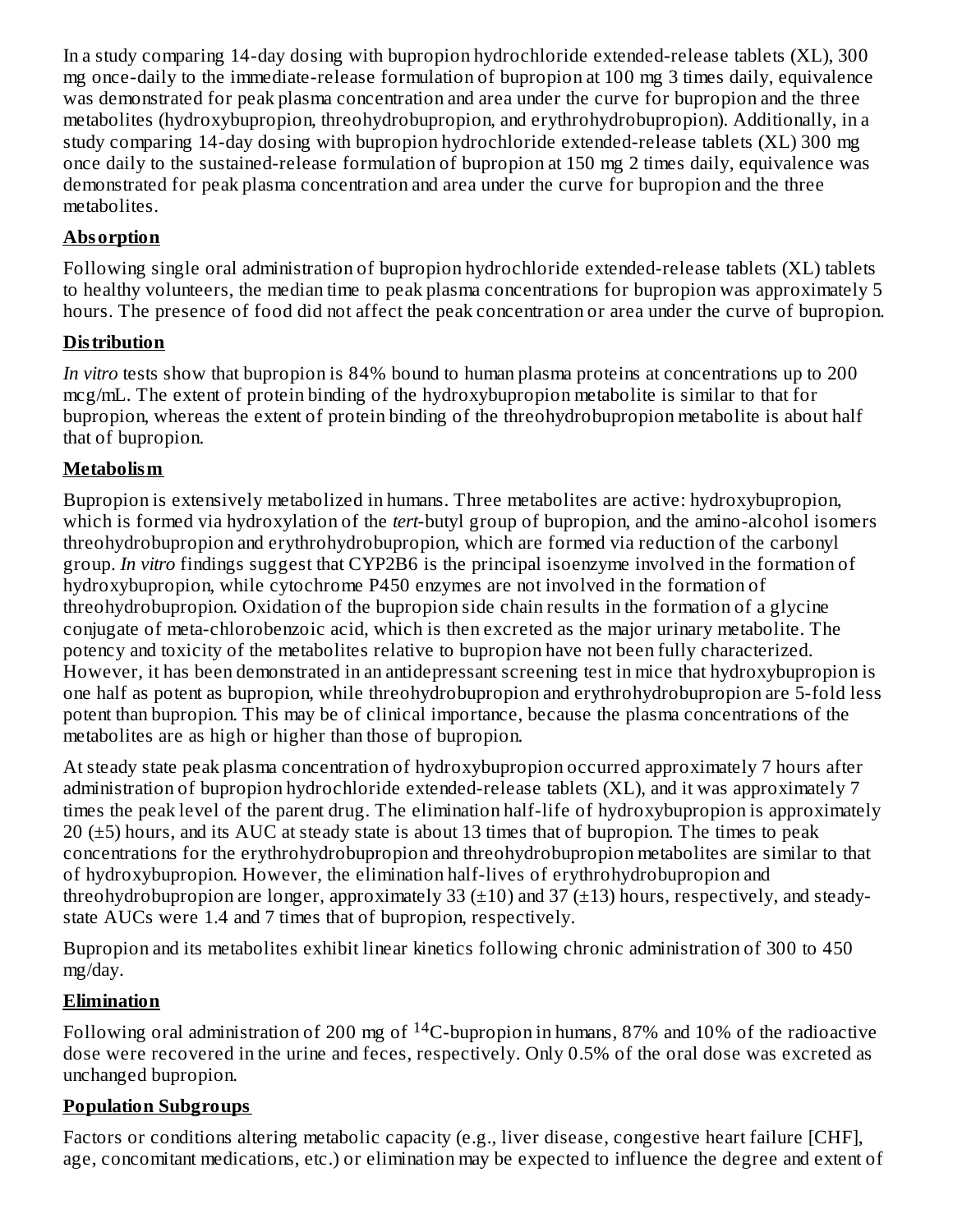accumulation of the active metabolites of bupropion. The elimination of the major metabolites of bupropion may be affected by reduced renal or hepatic function, because they are moderately polar compounds and are likely to undergo further metabolism or conjugation in the liver prior to urinary excretion.

# *Renal Impairment*

There is limited information on the pharmacokinetics of bupropion in patients with renal impairment. An inter-trial comparison between normal subjects and subjects with end-stage renal failure demonstrated that the parent drug  $\mathsf{C}_{\max}$  and  $\mathrm{AUC}$  values were comparable in the 2 groups, whereas the hydroxybupropion and threohydrobupropion metabolites had a 2.3- and 2.8-fold increase, respectively, in AUC for subjects with end-stage renal failure. A second study, comparing normal subjects and subjects with moderate-to-severe renal impairment (GFR  $30.9 \pm 10.8$  mL/min) showed that after a single 150 mg dose of sustained-release bupropion, exposure to bupropion was approximately 2-fold higher in subjects with impaired renal function, while levels of the hydroxybupropion and threo/erythrohydrobupropion (combined) metabolites were similar in the 2 groups. Bupropion is extensively metabolized in the liver to active metabolites, which are further metabolized and subsequently excreted by the kidneys. The elimination of the major metabolites of bupropion may be reduced by impaired renal function. Bupropion hydrochloride extended-release tablets (XL) should be used with caution in patients with renal impairment and a reduced frequency and/or dose should be considered [see *Dosage and Administration (2.7)*and *Use in Specific Populations (8.6)*].

### *Hepatic Impairment*

The effect of hepatic impairment on the pharmacokinetics of bupropion was characterized in 2 singledose trials, one in subjects with alcoholic liver disease and one in subjects with mild to severe cirrhosis. The first trial demonstrated that the half-life of hydroxybupropion was significantly longer in 8 subjects with alcoholic liver disease than in 8 healthy volunteers (32±14 hours versus 21±5 hours, respectively). Although not statistically significant, the AUCs for bupropion and hydroxybupropion were more variable and tended to be greater (by 53% to 57%) in patients with alcoholic liver disease. The differences in half-life for bupropion and the other metabolites in the 2 groups were minimal.

The second trial demonstrated no statistically significant differences in the pharmacokinetics of bupropion and its active metabolites in 9 subjects with mild to moderate hepatic cirrhosis compared to 8 healthy volunteers. However, more variability was observed in some of the pharmacokinetic parameters for bupropion (AUC,  $\rm C_{max}$ , and  $\rm T_{max}$ ) and its active metabolites (t $_{\rm 42}$ ) in subjects with mild to moderate hepatic cirrhosis. In addition, in patients with severe hepatic cirrhosis, the bupropion  $\rm C_{max}$  and  $\rm AUC$ were substantially increased (mean difference: by approximately 70% and 3-fold, respectively) and more variable when compared to values in healthy volunteers; the mean bupropion half-life was also longer (29 hours in subjects with severe hepatic cirrhosis vs. 19 hours in healthy subjects). For the metabolite hydroxybupropion, the mean  $\mathsf{C}_{\max}$  was approximately  $69\%$  lower. For the combined aminoalcohol isomers threohydrobupropion and erythrohydrobupropion, the mean  $\rm{C_{max}}$  was approximately 31% lower. The mean AUC increased by about 1½-fold for hydroxybupropion and about 2½-fold for threo/erythrohydrobupropion. The median  $\rm T_{max}$  was observed 19 hours later for hydroxybupropion and 31 hours later for threo/erythrohydrobupropion. The mean half-lives for hydroxybupropion and threo/erythrohydrobupropion were increased 5- and 2-fold, respectively, in patients with severe hepatic cirrhosis compared to healthy volunteers [see *Dosage and Administration (2.6)* and *Use in Specific Populations (8.7)*].

# *Left Ventricular Dysfunction*

During a chronic dosing study with bupropion in 14 depressed patients with left ventricular dysfunction (history of CHF or an enlarged heart on x-ray), there was no apparent effect on the pharmacokinetics of bupropion or its metabolites, compared to healthy volunteers.

# *Age*

The effects of age on the pharmacokinetics of bupropion and its metabolites have not been fully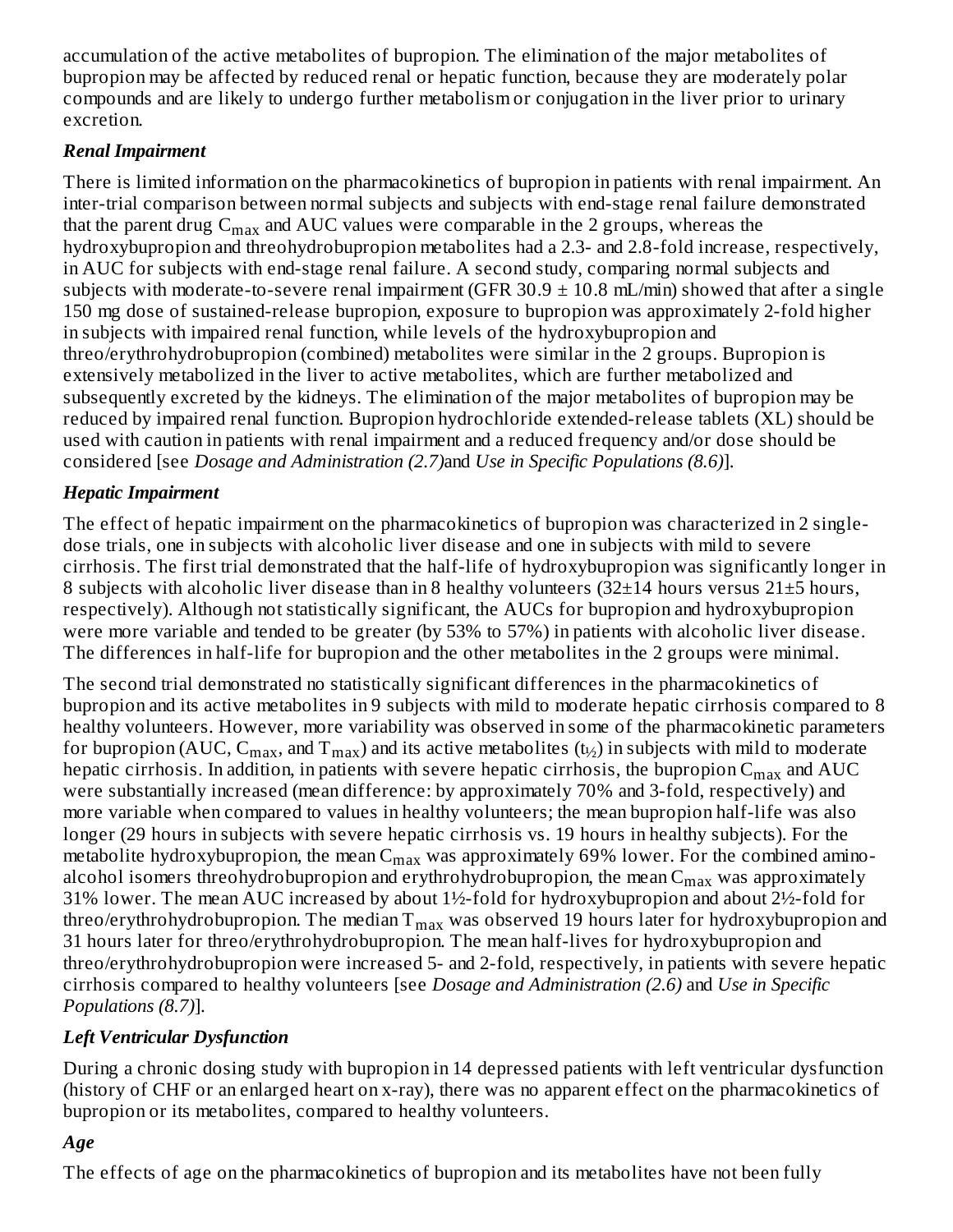characterized, but an exploration of steady-state bupropion concentrations from several depression efficacy studies involving patients dosed in a range of 300 to 750 mg/day, on a 3 times daily schedule, revealed no relationship between age (18 to 83 years) and plasma concentration of bupropion. A singledose pharmacokinetic study demonstrated that the disposition of bupropion and its metabolites in elderly subjects was similar to that in younger subjects. These data suggest that there is no prominent effect of age on bupropion concentration; however, another single- and multiple-dose pharmacokinetic study suggested that the elderly are at increased risk for accumulation of bupropion and its metabolites [see *Use in Specific Populations (8.5)*].

### *Gender*

A single-dose study involving 12 healthy male and 12 healthy female volunteers revealed no sex-related differences in the pharmacokinetic parameters of bupropion. In addition, pooled analysis of bupropion pharmacokinetic data from 90 healthy male and 90 healthy female volunteers revealed no sex-related differences in the peak plasma concentrations of bupropion. The mean systemic exposure (AUC) was approximately 13% higher in male volunteers compared to female volunteers.

# *Smokers*

The effects of cigarette smoking on the pharmacokinetics of bupropion hydrochloride were studied in 34 healthy male and female volunteers; 17 were chronic cigarette smokers and 17 were nonsmokers. Following oral administration of a single 150 mg dose of bupropion, there was no statistically significant difference in  $\rm{C_{max}}$ , half-life,  $\rm{T_{max}}$ , AUC, or clearance of bupropion or its active metabolites between smokers and nonsmokers.

# **Drug Interactions**

# *Potential for Other Drugs to Affect Bupropion Hydrochloride Extended-Release Tablets (XL)*

*In vitro* studies indicate that bupropion is primarily metabolized to hydroxybupropion by CYP2B6. Therefore, the potential exists for drug interactions between bupropion hydrochloride extendedrelease tablets (XL) and drugs that are inhibitors or inducers of CYP2B6. In addition, *in vitro* studies suggest that paroxetine, sertraline, norfluoxetine, fluvoxamine, and nelfinavir inhibit the hydroxylation of bupropion.

### **Inhibitors of CYP2B6**

*Ticlopidine and Clopidogrel:* In a study in healthy male volunteers, clopidogrel 75 mg once daily or ticlopidine 250 mg twice daily increased exposures (C $_{\rm max}$  and AUC) of bupropion by 40% and 60% for clopidogrel, by 38% and 85% for ticlopidine, respectively. The exposures of hydroxybupropion were decreased.

*Prasugrel:* In healthy subjects, prasugrel increased bupropion  $\rm{C_{max}}$  and  $\rm{AUC}$  values by 14% and 18%, respectively, and decreased  $\rm{C_{max}}$  and  $\rm{AUC}$  values of hydroxybupropion by 32% and 24%, respectively.

*Cimetidine:* Following oral administration of bupropion 300 mg with and without cimetidine 800 mg in 24 healthy young male volunteers, the pharmacokinetics of bupropion and hydroxybupropion were unaffected. However, there were 16% and 32% increases in the AUC and  $\rm{C_{max}}$ , respectively, of the combined moieties of threohydrobupropion and erythrohydrobupropion.

*Citalopram:* Citalopram did not affect the pharmacokinetics of bupropion and its three metabolites.

# **Inducers of CYP2B6**

*Ritonavir and Lopinavir:* In a healthy volunteer study, ritonavir 100 mg twice daily reduced the AUC and  $\rm{C_{max}}$  of bupropion by 22% and 21%, respectively. The exposure of the hydroxybupropion metabolite was decreased by 23%, the threohydrobupropion decreased by 38%, and the erythrohydrobupropion decreased by 48%. In a second healthy volunteer study, ritonavir 600 mg twice daily decreased the AUC and  $\rm{C_{max}}$  of bupropion by 66% and 62% respectively. The exposure of the hydroxybupropion metabolite was decreased by 78%, the threohydrobupropion decreased by 50%, and the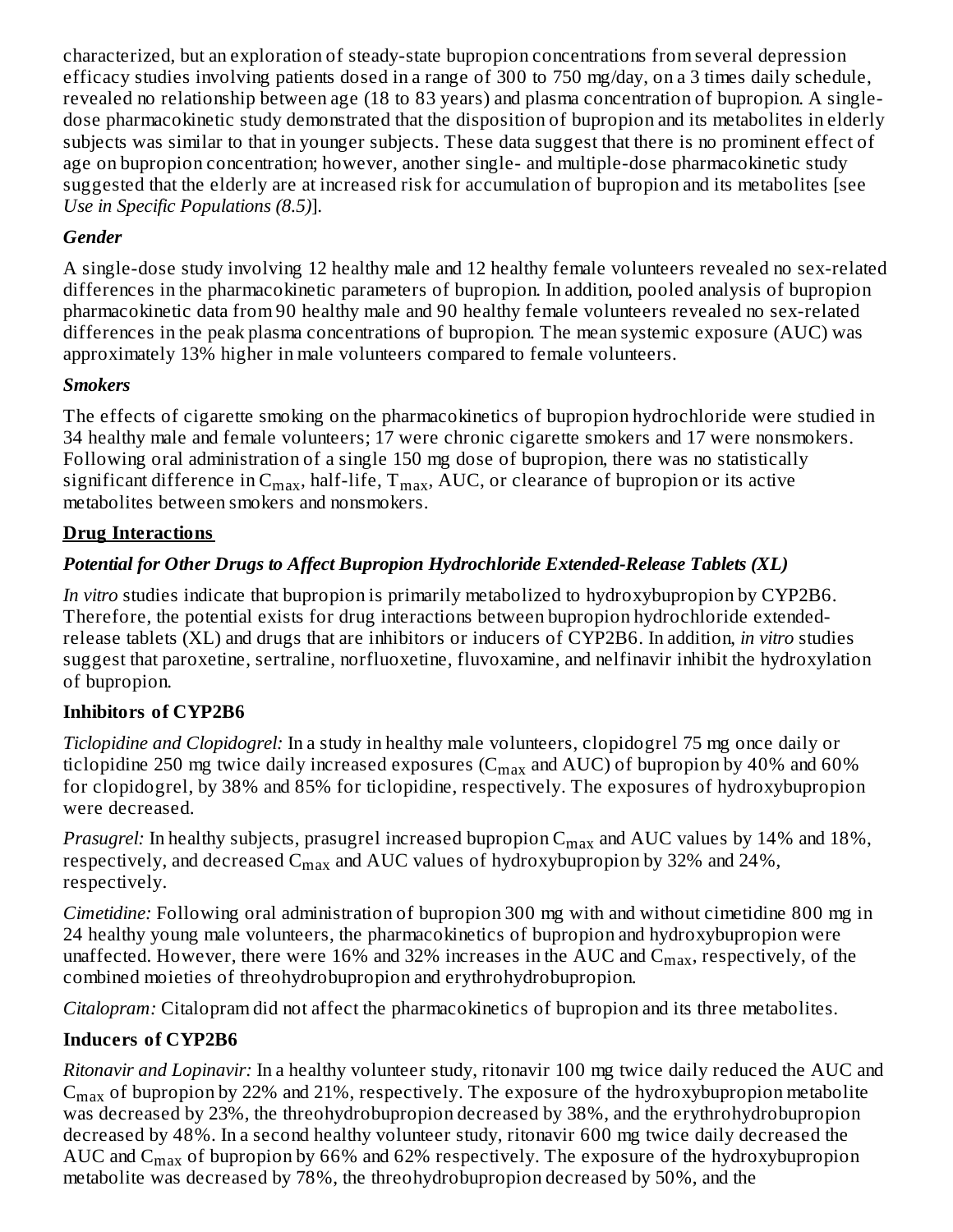erythrohydrobupropion decreased by 68%.

In another healthy volunteer study, lopinavir 400 mg/ritonavir 100 mg twice daily decreased bupropion AUC and C $_{\rm max}$  by 57%. The AUC and C $_{\rm max}$  of hydroxybupropion metabolite were decreased by 50% and 31%, respectively.

*Efavirenz:* In a study of healthy volunteers, efavirenz 600 mg once daily for 2 weeks reduced the AUC and  $\rm{C_{max}}$  of bupropion by approximately 55% and 34%, respectively. The AUC of hydroxybupropion was unchanged, whereas  $\mathsf{C}_{\max}$  of hydroxybupropion was increased by 50%.

*Carbamazepine, Phenobarbital, Phenytoin:* While not systematically studied, these drugs may induce the metabolism of bupropion.

# *Potential for Bupropion Hydrochloride Extended-Release Tablets (XL) to Affect Other Drugs*

Animal data indicated that bupropion may be an inducer of drug-metabolizing enzymes in humans. In a study of 8 healthy male volunteers, following a 14-day administration of bupropion 100 mg three times per day, there was no evidence of induction of its own metabolism. Nevertheless, there may be the potential for clinically important alterations of blood levels of coadministered drugs.

# **Drugs Metabolized by CYP2D6**

*In vitro*, bupropion and hydroxybupropion are CYP2D6 inhibitors. In a clinical study of 15 male subjects (ages 19 to 35 years) who were extensive metabolizers of CYP2D6, bupropion given as 150 mg twice daily followed by a single dose of 50 mg desipramine increased the  $\rm C_{max}$ ,  $\rm AUC$ , and  $\rm T_{1/2}$  of desipramine by an average of approximately 2-, 5-, and 2-fold, respectively. The effect was present for at least 7 days after the last dose of bupropion. Concomitant use of bupropion with other drugs metabolized by CYP2D6 has not been formally studied.

*Citalopram:* Although citalopram is not primarily metabolized by CYP2D6, in one study bupropion increased the  $\rm C_{max}$  and AUC of citalopram by 30% and 40%, respectively.

*Lamotrigine:* Multiple oral doses of bupropion had no statistically significant effects on the single-dose pharmacokinetics of lamotrigine in 12 healthy volunteers.

# **13 NONCLINICAL TOXICOLOGY**

### **13.1 Carcinogenesis, Mutagenesis, Impairment of Fertility**

Lifetime carcinogenicity studies were performed in rats and mice at doses up to 300 and 150 mg/kg/day bupropion hydrochloride, respectively. These doses are approximately 7 and 2 times the maximum recommended human dose (MRHD), respectively, on a mg/m<sup>2</sup> basis. In the rat study there was an increase in nodular proliferative lesions of the liver at doses of 100 to 300 mg/kg/day of bupropion hydrochloride (approximately 2 to 7 times the MRHD on a mg/m<sup>2</sup> basis); lower doses were not tested. The question of whether or not such lesions may be precursors of neoplasms of the liver is currently unresolved. Similar liver lesions were not seen in the mouse study, and no increase in malignant tumors of the liver and other organs was seen in either study.

Bupropion produced a positive response (2 to 3 times control mutation rate) in 2 of 5 strains in one Ames bacterial mutagenicity assay, but was negative in another. Bupropion produced an increase in chromosomal aberrations in 1 of 3 *in vivo* rat bone marrow cytogenetic studies.

A fertility study in rats at doses up to 300 mg/kg/day revealed no evidence of impaired fertility.

### **14 CLINICAL STUDIES**

### **14.1 Major Depressive Disorder**

The efficacy of bupropion in the treatment of major depressive disorder was established with the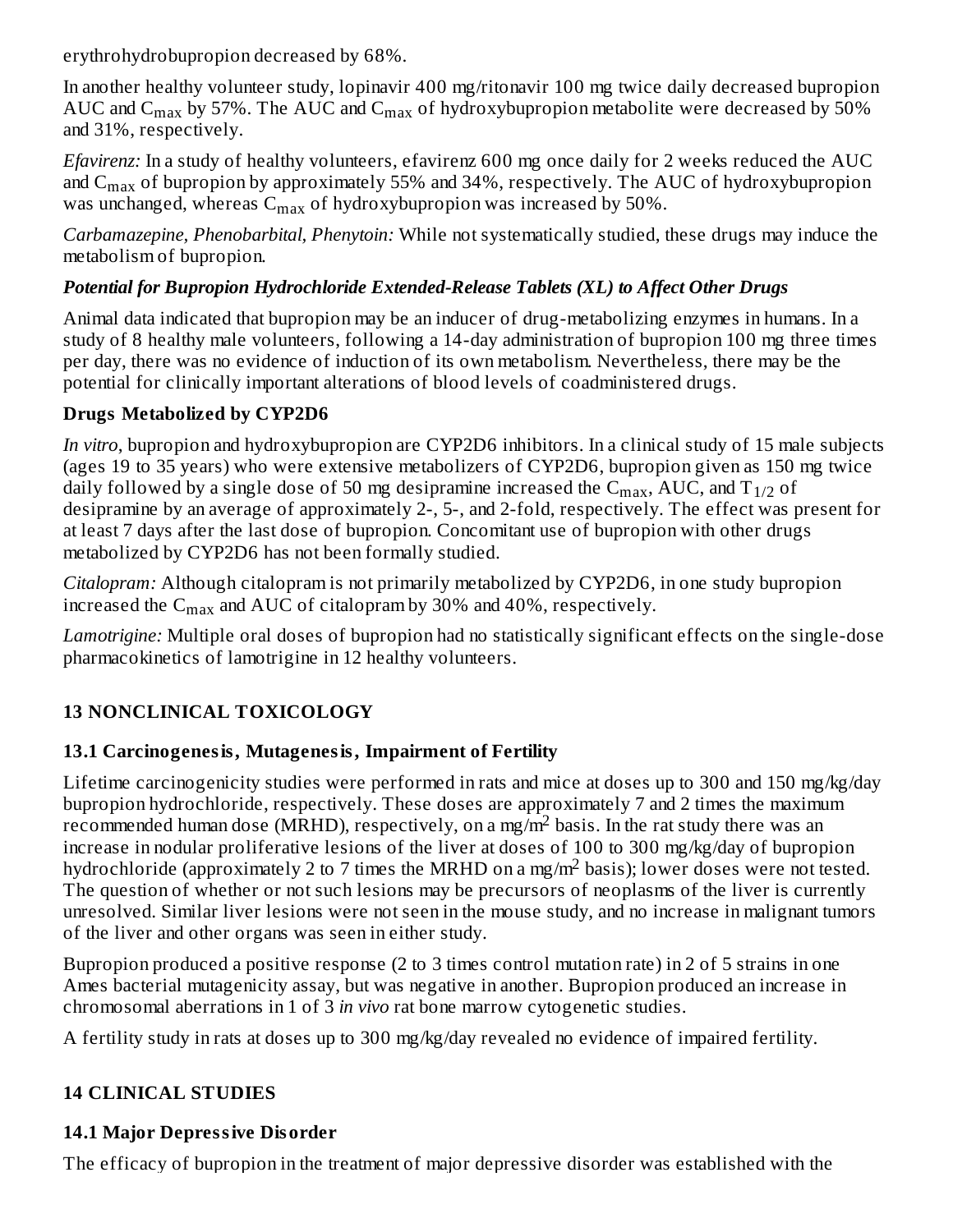immediate-release formulation of bupropion hydrochloride in two 4-week, placebo-controlled trials in adult inpatients with MDD and in one 6-week, placebo-controlled trial in adult outpatients with MDD. In the first study, the bupropion dose range was 300 mg to 600 mg per day administered in 3 divided doses; 78% of patients were treated with doses of 300 mg to 450 mg per day. The trial demonstrated the efficacy of bupropion as measured by the Hamilton Depression Rating Scale (HAMD) total score, the HAMD depressed mood item (item 1), and the Clinical Global Impressions-Severity Scale (CGI-S). The second study included 2 fixed doses of bupropion (300 mg and 450 mg per day) and placebo. This trial demonstrated the efficacy of bupropion for only the 450-mg dose. The efficacy results were significant for the HAMD total score and the CGI-S severity score, but not for HAMD item 1. In the third study, outpatients were treated with bupropion 300 mg per day. This study demonstrated the efficacy of bupropion as measured by the HAMD total score, the HAMD item 1, the Montgomery-Asberg Depression Rating Scale (MADRS), the CGI-S score, and the CGI-Improvement Scale (CGI-I) score.

A longer-term, placebo-controlled, randomized withdrawal trial demonstrated the efficacy of bupropion HCl sustained-release in the maintenance treatment of MDD. The trial included adult outpatients meeting DSM-IV criteria for MDD, recurrent type, who had responded during an 8-week open-label trial of bupropion 300 mg per day. Responders were randomized to continuation of bupropion 300 mg per day or placebo, for up to 44 weeks of observation for relapse. Response during the open-label phase was defined as a CGI-Improvement Scale score of 1 (very much improved) or 2 (much improved) for each of the final 3 weeks. Relapse during the double-blind phase was defined as the investigator's judgment that drug treatment was needed for worsening depressive symptoms. Patients in the bupropion group experienced significantly lower relapse rates over the subsequent 44 weeks compared to those in the placebo group.

Although there are no independent trials demonstrating the efficacy of bupropion hydrochloride extended-release tablets (XL) in the acute treatment of MDD, studies have demonstrated similar bioavailability between the immediate-, sustained-, and extended-release formulations of bupropion HCl under steady-state conditions (i.e., the exposures [C $_{\rm max}$  and AUC] for bupropion and its metabolites are similar among the 3 formulations).

#### **14.2 Seasonal Affective Disorder**

The efficacy of bupropion hydrochloride extended-release tablets (XL) in the prevention of seasonal major depressive episodes associated with SAD was established in 3 randomized, double-blind, placebo-controlled trials in adult outpatients with a history of MDD with an autumn-winter seasonal pattern (as defined by DSM-IV criteria). Bupropion treatment was initiated prior to the onset of symptoms in the autumn (September to November). Treatment was discontinued following a 2 week taper that began during the first week of spring (fourth week of March), resulting in a treatment duration of approximately 4 to 6 months for the majority of patients. Patients were randomized to treatment with bupropion hydrochloride extended release tablets XL or placebo. The initial bupropion dose was 150 mg once daily for 1 week, followed by up-titration to 300 mg once daily. Patients who were deemed by the investigator to be unlikely or unable to tolerate 300 mg once daily were allowed to remain on, or had their dose reduced to, 150 mg once daily. The mean bupropion doses in the 3 trials ranged from 257 mg to 280 mg per day. Approximately 59% of patients continued in the study for 3 to 6 months; 26% continued for  $\leq$  3 months, 15% continued for  $\geq$  6 months.

To enter the trials, patients must have had a low level of depressive symptoms, as demonstrated by a score of < 7 on the Hamilton Depression Rating Scale-17 (HAMD17) and a HAMD24 score of < 14. The primary efficacy measure was the Structured Interview Guide for the Hamilton Depression Rating Scale, Seasonal Affective Disorders (SIGH-SAD), which is identical to the HAMD24. The SIGH-SAD consists of the HAMD17 plus 7 items specifically assessing core symptoms of seasonal affective disorder: social withdrawal, weight gain, increased appetite, increased eating, carbohydrate craving, hypersomnia, and fatigability. The primary efficacy endpoint was the onset of a seasonal major depressive episode. The criteria for defining an episode included: 1) the investigator's judgment that a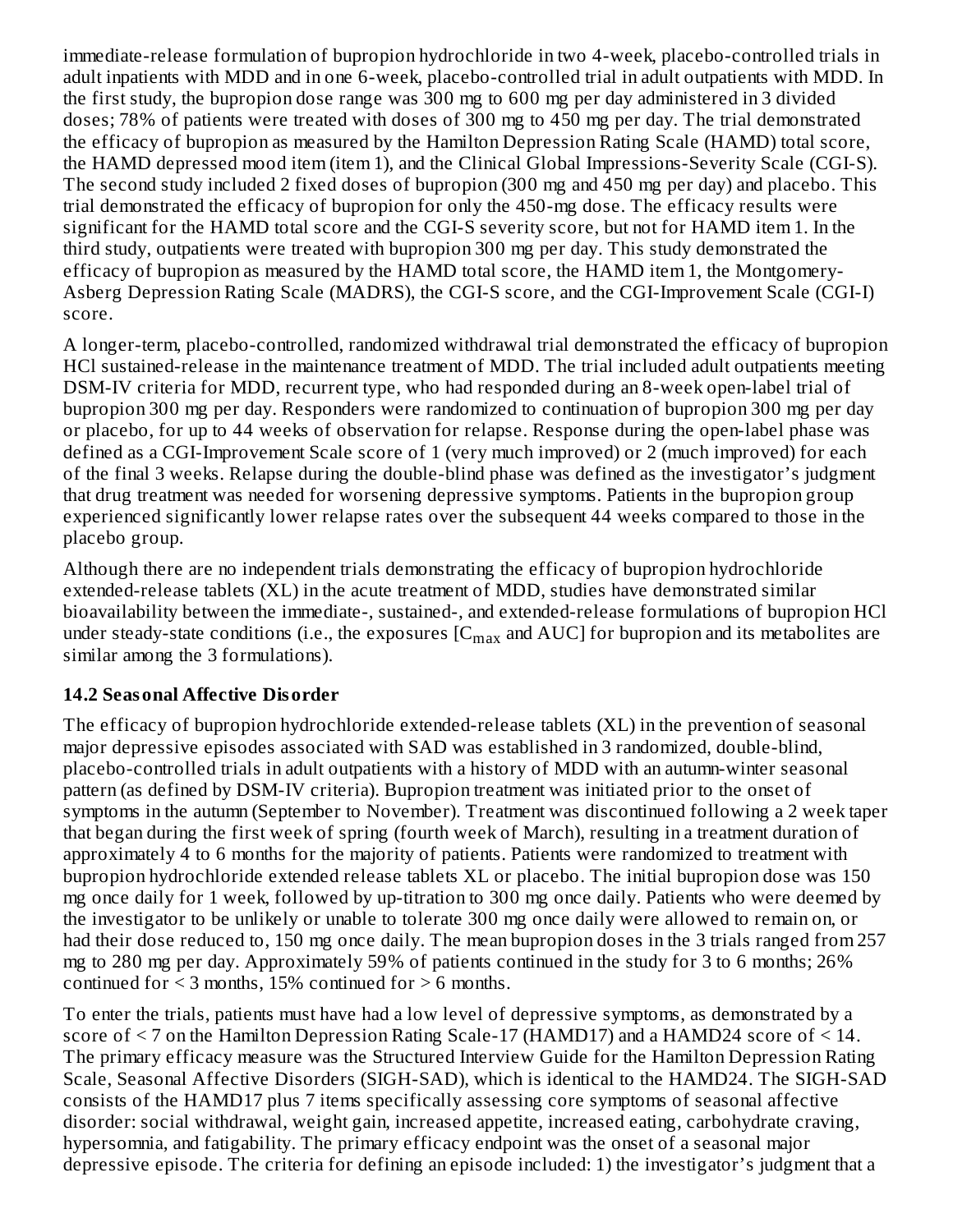major depressive episode had occurred or that the patient required intervention for depressive symptoms, or 2) a SIGH-SAD score of > 20 on 2 consecutive weeks. The primary analysis was a comparison of depression-free rates between the bupropion and placebo groups.

In these 3 trials, the percentage of patients who were depression-free (did not have an episode of MDD) at the end of treatment was significantly higher in the bupropion group than in the placebo group: 81.4% vs. 69.7%, 87.2% vs. 78.7%, and 84.0% vs. 69.0% for Trials 1, 2 and 3, respectively. For the 3 trials combined, the depression-free rate was 84.3% versus 72.0%, in the bupropion and placebo group, respectively.

# **16 HOW SUPPLIED/STORAGE AND HANDLING**

Bupropion Hydrochloride Extended-release Tablets, USP (XL) are available containing 150 mg or 300 mg of bupropion hydrochloride, USP.

The 150 mg tablets are supplied as white, round, film-coated, unscored tablets with "150 XL" imprinted in black ink on one side of the tablet and blank on the other side. They are available as follows:

NDC 42806-348-30: bottles of 30 tablets NDC 42806-348-09: bottles of 90 tablets

NDC 42806-348-05: bottles of 500 tablets

The 300 mg tablets are supplied as white, round, film-coated, unscored tablets with "300 XL" imprinted in black ink on one side of the tablet and blank on the other side. They are available as follows:

NDC 42806-349-09: bottles of 90 tablets NDC 42806-349-05: bottles of 500 tablets

# **Store at 20° to 25°C (68° to 77°F) [See USP Controlled Room Temperature].**

Bupropion hydrochloride extended-release tablets (XL) may have an odor.

# **17 PATIENT COUNSELING INFORMATION**

Advise the patient to read the FDA-approved patient labeling (Medication Guide).

Inform patients, their families, and their caregivers about the benefits and risks associated with treatment with bupropion hydrochloride extended-release tablets (XL) and counsel them in its appropriate use.

A patient Medication Guide about "Antidepressant Medicines, Depression and Other Serious Mental Illnesses, and Suicidal Thoughts or Actions," "Quitting Smoking, Quit-Smoking Medications, Changes in Thinking and Behavior, Depression, and Suicidal Thoughts or Actions," and "What Other Important Information Should I Know About Bupropion Hydrochloride Extended-Release Tablets (XL)?" is available for bupropion hydrochloride extended-release tablets (XL). Instruct patients, their families, and their caregivers to read the Medication Guide and assist them in understanding its contents. Patients should be given the opportunity to discuss the contents of the Medication Guide and to obtain answers to any questions they may have. The complete text of the Medication Guide is reprinted at the end of this document.

Advise patients regarding the following issues and to alert their prescriber if these occur while taking bupropion hydrochloride extended-release tablets (XL).

# **Suicidal Thoughts and Behaviors**

Instruct patients, their families, and/or their caregivers to be alert to the emergence of anxiety, agitation, panic attacks, insomnia, irritability, hostility, aggressiveness, impulsivity, akathisia (psychomotor restlessness), hypomania, mania, other unusual changes in behavior, worsening of depression, and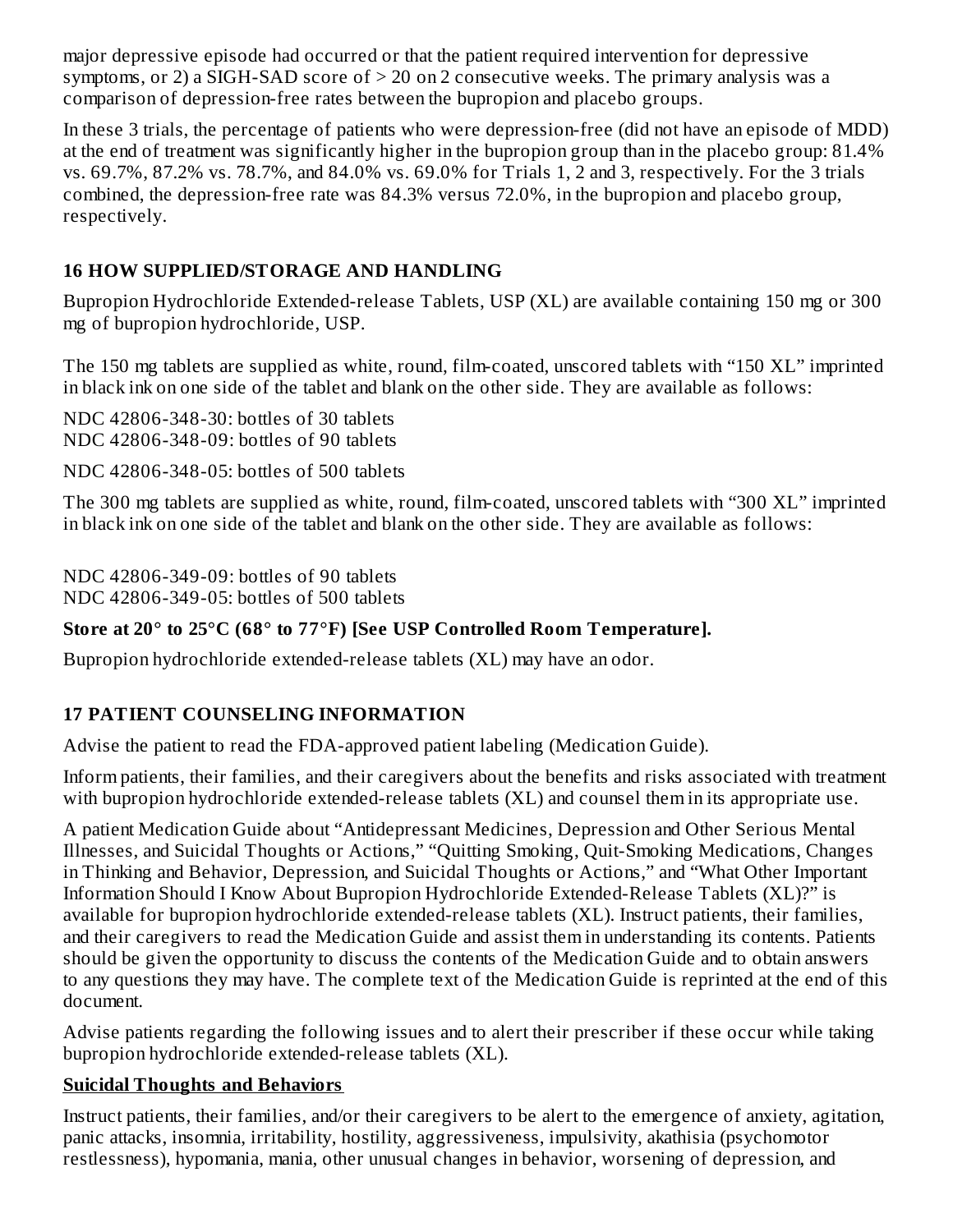suicidal ideation, especially early during antidepressant treatment and when the dose is adjusted up or down. Advise families and caregivers of patients to observe for the emergence of such symptoms on a day-to-day basis, since changes may be abrupt. Such symptoms should be reported to the patient's prescriber or health professional, especially if they are severe, abrupt in onset, or were not part of the patient's presenting symptoms. Symptoms such as these may be associated with an increased risk for suicidal thinking and behavior and indicate a need for very close monitoring and possibly changes in the medication.

# **Neuropsychiatric Advers e Events and Suicide Risk in Smoking Cessation Treatment**

Although bupropion hydrochloride extended-release tablets (XL) are not indicated for smoking cessation treatment, it contains the same active ingredient as  $\angle$ *XBAN*® which is approved for this use.

Inform patients that some patients have experienced changes in mood (including depression and mania), psychosis, hallucinations, paranoia, delusions, homicidal ideation, aggression, hostility, agitation, anxiety, and panic, as well as suicidal ideation and suicide when attempting to quit smoking while taking bupropion. Instruct patients to discontinue bupropion hydrochloride extended-release tablets (XL) and contact a healthcare professional if they experience such symptoms [see *Warnings and Precautions (5.2) and Adverse Reactions (6.2)* ].

### **Severe Allergic Reactions**

Educate patients on the symptoms of hypersensitivity and to discontinue bupropion hydrochloride extended-release tablets (XL) if they have a severe allergic reaction.

# **Seizure**

Instruct patients to discontinue and not restart bupropion hydrochloride extended-release tablets (XL) if they experience a seizure while on treatment. Advise patients that the excessive use or the abrupt discontinuation of alcohol, benzodiazepines, antiepileptic drugs, or sedatives/hypnotics can increase the risk of seizure. Advise patients to minimize or avoid the use of alcohol.

### **Angle-Closure Glaucoma**

Patients should be advised that taking bupropion hydrochloride extended-release tablets (XL) can cause mild pupillary dilation, which in susceptible individuals, can lead to an episode of angle-closure glaucoma. Pre-existing glaucoma is almost always open-angle glaucoma because angle-closure glaucoma, when diagnosed, can be treated definitively with iridectomy. Open-angle glaucoma is not a risk factor for angle-closure glaucoma. Patients may wish to be examined to determine whether they are susceptible to angle-closure, and have a prophylactic procedure (e.g., iridectomy), if they are susceptible [see *Warnings and Precautions (5.7)*].

# **Bupropion-Containing Products**

Educate patients that bupropion hydrochloride extended-release tablets (XL) contains the same active ingredient (bupropion) found in  $\text{ZYBAN}^{\circledR}$ , which is used as an aid to smoking cessation treatment, and that bupropion hydrochloride extended-release tablets (XL) should not be used in combination with  $ZYBAN^{\circledR}$  or any other medications that contain bupropion hydrochloride (such as Bupropion Hydrochloride Tablets SR, the sustained-release formulation, Bupropion Hydrochloride Tablets, the immediate-release formulation, and  $\text{APLENZIN}^{\circledR}$ , a bupropion hydrobromide formulation). In addition, there are a number of generic bupropion HCl products for the immediate, sustained, and extendedrelease formulations.

# **Potential for Cognitive and Motor Impairment**

Advise patients that any CNS-active drug like bupropion hydrochloride extended-release tablets (XL) Tablets may impair their ability to perform tasks requiring judgment or motor and cognitive skills. Advise patients that until they are reasonably certain that bupropion hydrochloride extended-release tablets (XL) do not adversely affect their performance, they should refrain from driving an automobile or operating complex, hazardous machinery. Bupropion hydrochloride extended-release tablets (XL)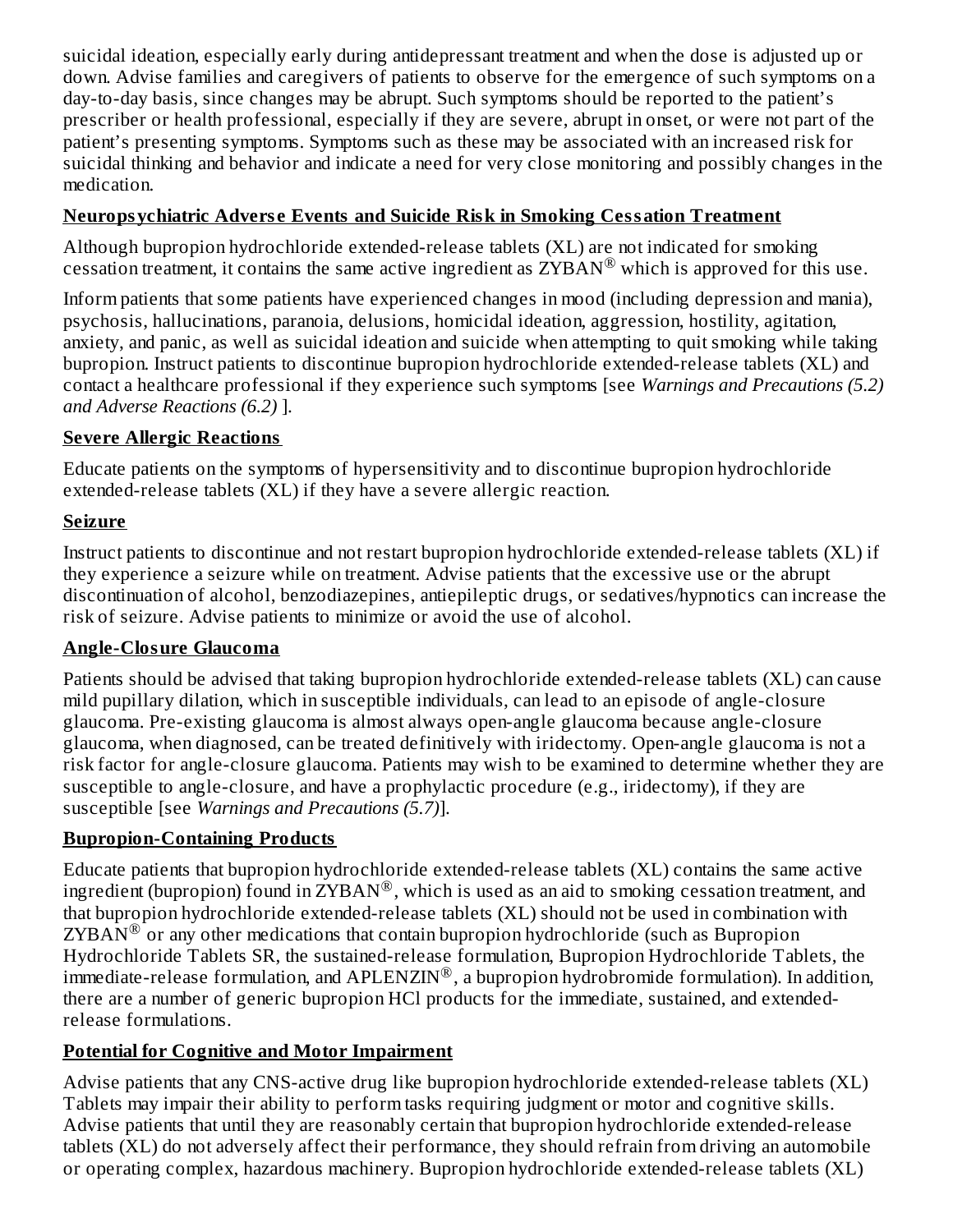treatment may lead to decreased alcohol tolerance.

#### **Concomitant Medications**

Counsel patients to notify their healthcare provider if they are taking or plan to take any prescription or over-the-counter drugs, because bupropion hydrochloride extended-release tablets (XL) and other drugs may affect each other's metabolism.

#### **Pregnancy**

Advise patients to notify their healthcare provider if they become pregnant or intend to become pregnant during therapy.

#### **Precautions for Nursing Mothers**

Communicate with the patient and pediatric healthcare provider regarding the infant's exposure to bupropion through human milk. Instruct patients to immediately contact the infant's healthcare provider if they note any side effect in the infant that concerns them or is persistent.

#### **Administration Information**

Instruct patients to swallow bupropion hydrochloride extended-release tablets (XL) whole so that the release rate is not altered. Instruct patients if they miss a dose, not to take an extra tablet to make up for the missed dose and to take the next tablet at the regular time because of the dose-related risk of seizure. Instruct patients that bupropion hydrochloride extended-release tablets (XL) should be swallowed whole and not crushed, divided, or chewed. Bupropion hydrochloride extended-release tablets (XL) should be administered in the morning and may be taken with or without food.

All product/brand names are the trademarks of their respective owners.

Manufactured by: CSPC Ouyi Pharmaceutical Co., Ltd. Shijiazhuang, Hebei, China, 052160 Made in China

Distributed by:

Epic Pharma, LLC

Laurelton, NY 11413

Rev. 05-2018-00

#### **MEDICATION GUIDE BUPROPION HYDROCHLORIDE Extended-Releas e tablets, USP (XL) (bue proe' pee on hye'' droe klor' ide)**

**IMPORTANT: Be sure to read the three s ections of this Medication Guide. The first s ection is about the risk of suicidal thoughts and actions with antidepressant medicines; the s econd s ection is about the risk of changes in thinking and behavior, depression and suicidal thoughts or actions with medicines us ed to quit smoking; and the third s ection is entitled "What Other Important Information Should I Know About bupropion hydrochloride extended-releas e tablets (XL)?"**

#### **Antidepressant Medicines, Depression and Other Serious Mental Illness es, and Suicidal Thoughts or Actions**

This section of the Medication Guide is only about the risk of suicidal thoughts and actions with antidepressant medicines.

**What is the most important information I should know about antidepressant medicines, depression and other s erious mental illness es, and suicidal thoughts or actions?**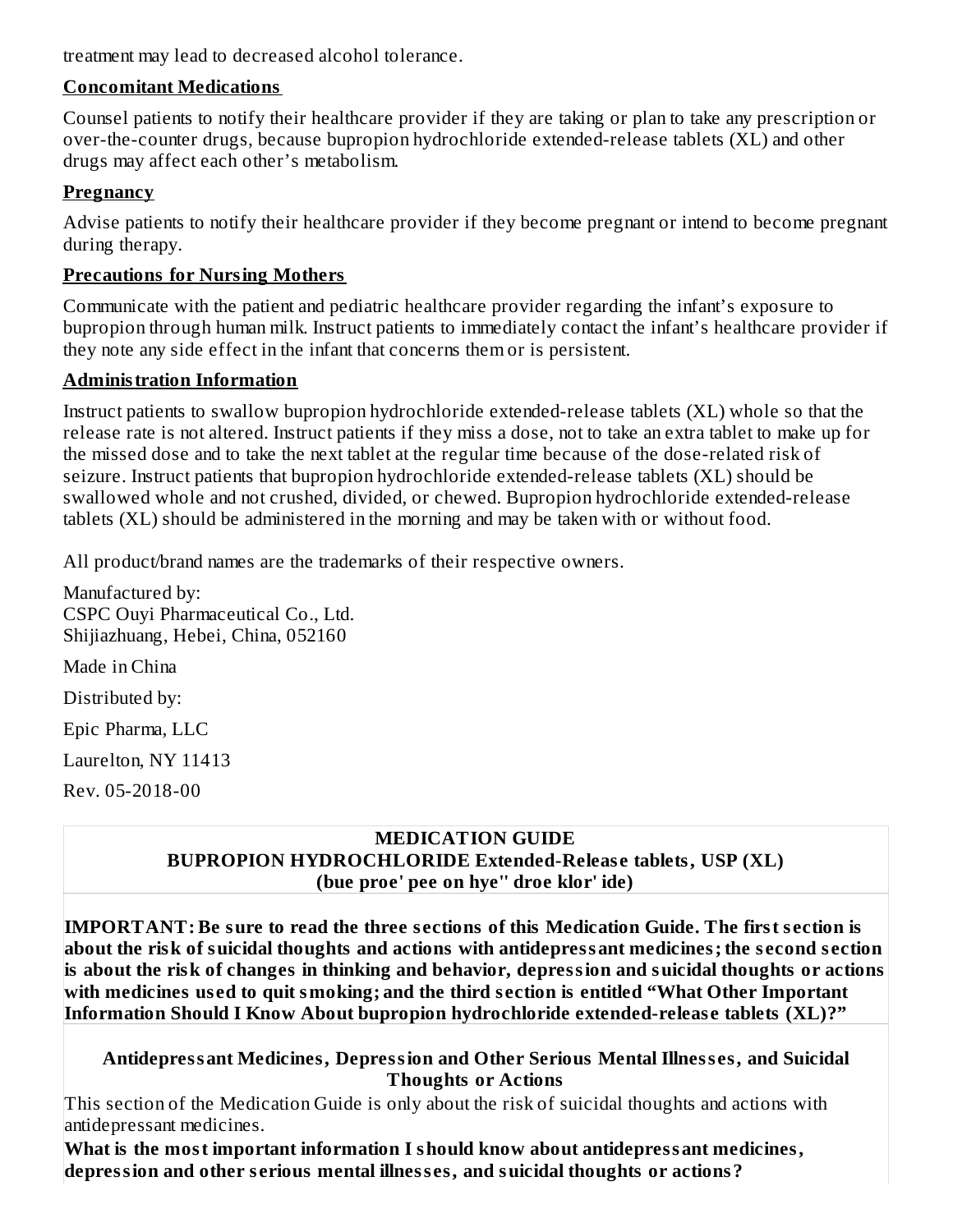- 1. **Antidepressant medicines may increas e the risk of suicidal thoughts or actions in some children, teenagers, or young adults within the first few months of treatment.**
- 2. **Depression or other s erious mental illness es are the most important caus es of suicidal thoughts and actions. Some people may have a particularly high risk of having suicidal thoughts or actions.** These include people who have (or have a family history of) bipolar illness (also called manic-depressive illness) or suicidal thoughts or actions.
- 3. How can I watch for and try to prevent suicidal thoughts and actions in myself or a family **member?**
	- Pay close attention to any changes, especially sudden changes, in mood, behaviors, thoughts, or feelings. This is very important when an antidepressant medicine is started or when the dose is changed.
	- Call your healthcare provider right away to report new or sudden changes in mood, behavior, thoughts, or feelings.
	- Keep all follow up visits with your healthcare provider as scheduled. Call the healthcare provider between visits as needed, especially if you have concerns about symptoms.

#### **Call your healthcare provider right away if you or your family member has any of the following symptoms, especially if they are new, wors e, or worry you:**

- thoughts about suicide or dying
- attempts to commit suicide
- new or worse depression
- new or worse anxiety
- feeling very agitated or restless
- panic attacks
- trouble sleeping (insomnia)
- new or worse irritability
- acting aggressive, being angry, or violent
- acting on dangerous impulses
- an extreme increase in activity and talking (mania)
- other unusual changes in behavior or mood

#### **What els e do I need to know about antidepressant medicines?**

- **Never stop an antidepressant medicine without first talking to a healthcare provider.** Stopping an antidepressant medicine suddenly can cause other symptoms.
- **Antidepressants are medicines us ed to treat depression and other illness es.** It is important to discuss all the risks of treating depression and also the risks of not treating it. Patients and their families or other caregivers should discuss all treatment choices with the healthcare provider, not just the use of antidepressants.
- **Antidepressant medicines have other side effects.** Talk to the healthcare provider about the side effects of the medicine prescribed for you or your family member.
- **Antidepressant medicines can interact with other medicines.** Know all of the medicines that you or your family member takes. Keep a list of all medicines to show the healthcare provider. Do not start new medicines without first checking with your healthcare provider.

It is not known if bupropion hydrochloride extended-release tablets (XL) is safe and effective in children under the age of 18.

#### **Quitting Smoking, Quit-Smoking Medications, Changes in Thinking and Behavior, Depression, and Suicidal Thoughts or Actions**

This section of the Medication Guide is only about the risk of changes in thinking and behavior, depression and suicidal thoughts or actions with drugs used to quit smoking. Although bupropion hydrochloride extended-release tablets (XL) are not a treatment for quitting smoking, it contains the same active ingredient (bupropion hydrochloride) as ZYBAN® which is used to help patients quit smoking.**Talk to your healthcare provider or your family member's healthcare provider about:**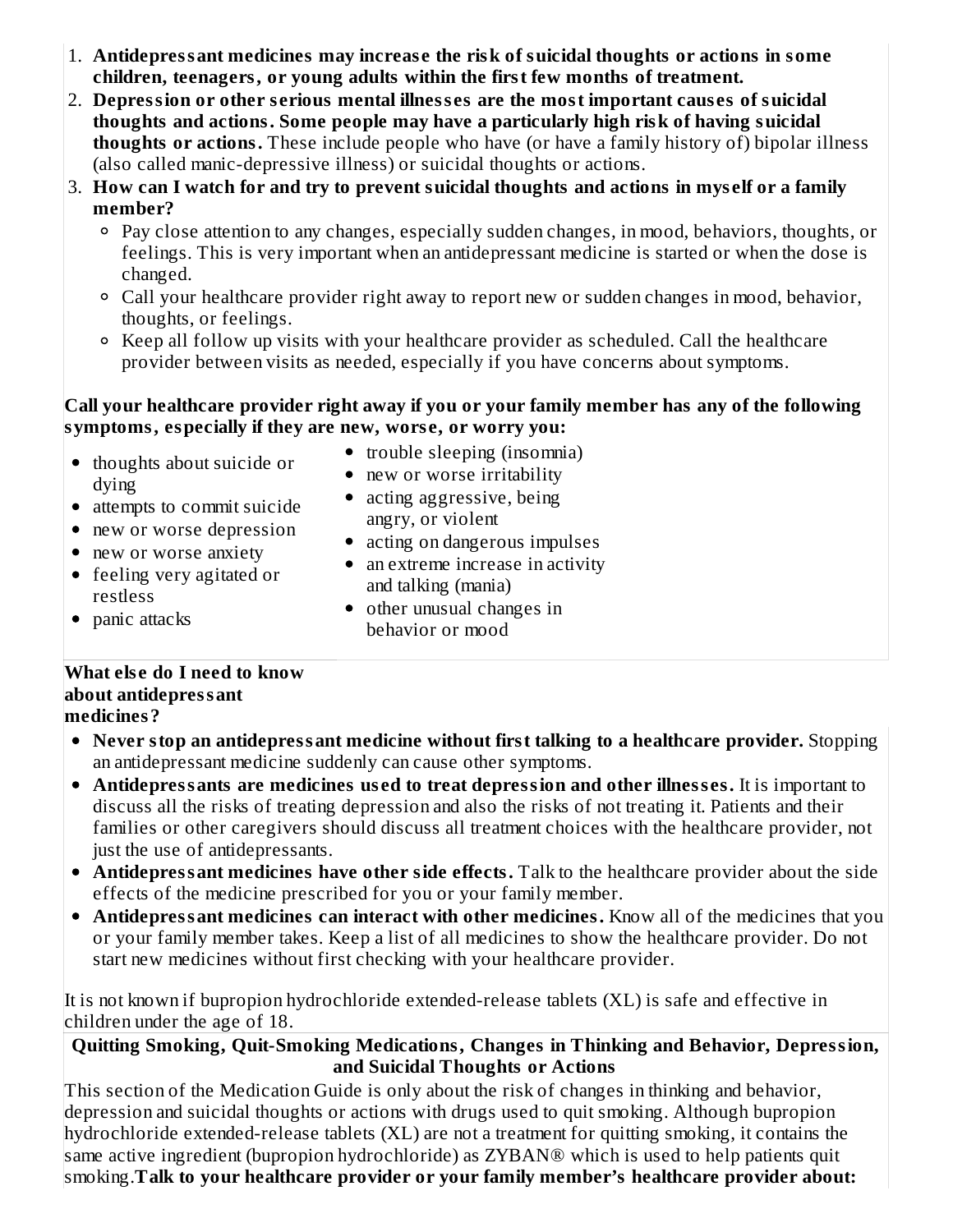- all risks and benefits of quit-smoking medicines.
- all treatment choices for quitting smoking.

When you try to quit smoking, with or without bupropion you may have symptoms that may be due to nicotine withdrawal, including:

- urge to smoke
- depressed mood
- trouble sleeping
- irritability
- frustration
- anger
- feeling anxious
- difficulty concentrating
- restlessness
- decreased heart rate
- increased appetite
- weight gain

Some people have even experienced suicidal thoughts when trying to quit smoking without medication. Sometimes quitting smoking can lead to worsening of mental health problems that you already have, such as depression. Some people have had serious side effects while taking bupropion to help them quit smoking, including:

**New or wors e mental health problems, such as changes in behavior or thinking, aggression, hostility, agitation, depression, or suicidal thoughts or actions.** Some people had these symptoms when they began taking bupropion, and others developed them after several weeks of treatment, or after stopping bupropion. These symptoms happened more often in people who had a history of mental health problems before taking bupropion than in people without a history of mental health problems.

**Stop taking bupropion hydrochloride extended-releas e tablets (XL) and call your healthcare provider right away if you, your family, or caregiver notice any of thes e symptoms.** Work with your healthcare provider to decide whether you should continue to take bupropion hydrochloride extended-release tablets (XL). In many people, these symptoms went away after stopping bupropion hydrochloride extended-release tablets (XL), but in some people symptoms continued after stopping bupropion hydrochloride extended-release tablets (XL). It is important for you to follow-up with your healthcare provider until your symptoms go away. **Before taking bupropion hydrochloride extendedreleas e tablets (XL),** tell your healthcare provider if you have ever had depression or other mental health problems. You should also tell your healthcare provider about any symptoms you had during other times you tried to quit smoking, with or without bupropion.

#### **What Other Important Information Should I Know About Bupropion Hydrochloride Extended-Releas e Tablets (XL)?**

- **Seizures: There is a chance of having a s eizure (convulsion, fit) with bupropion hydrochloride extended-releas e tablets (XL), especially in people:**
	- with certain medical problems
	- who take certain medicines

The chance of having seizures increases with higher doses of bupropion hydrochloride extendedrelease tablets (XL). For more information, see the sections "Who should not take bupropion hydrochloride extended-release tablets (XL)?" and "What should I tell my healthcare provider before taking bupropion hydrochloride extended-release tablets (XL)?" Tell your healthcare provider about all of your medical conditions and all the medicines you take. **Do not take any other medicines while you are taking bupropion hydrochloride extended-releas e tablets (XL) unless your healthcare provider has said it is okay to take them.**

**If you have a s eizure while taking bupropion hydrochloride extended-releas e tablets (XL), stop taking the tablets and call your healthcare provider right away.** Do not take bupropion hydrochloride extended-release tablets (XL) again if you have a seizure.

**High blood pressure (hypertension): Some people get high blood pressure, that can be s evere, while taking bupropion hydrochloride extended-releas e tablets (XL).** The chance of high blood pressure may be higher if you also use nicotine replacement therapy (such as a nicotine patch) to help you stop smoking (see the section of this Medication Guide called "How should I take bupropion hydrochloride extended-release tablets (XL)?").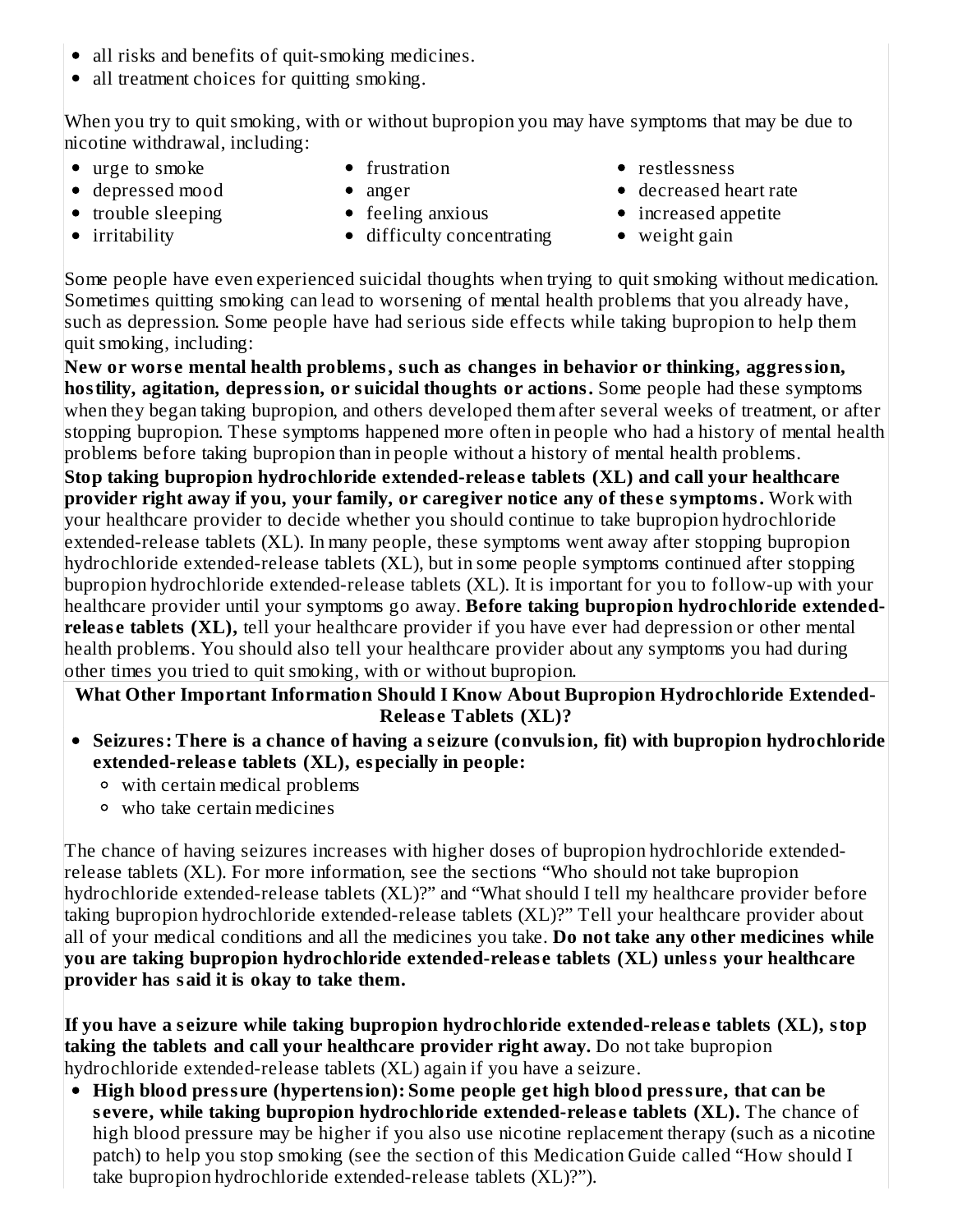- **Manic episodes:**Some people may have periods of mania while taking bupropion hydrochloride extended-release tablets (XL), including:
	- Greatly increased energy
	- Severe trouble sleeping
	- Racing thoughts
	- Reckless behavior
	- Unusually grand ideas
	- Excessive happiness or irritability
	- Talking more or faster than usual

If you have any of the above symptoms of mania, call your healthcare provider.

**Unusual thoughts or behaviors:** Some patients have unusual thoughts or behaviors while taking bupropion hydrochloride extended-release tablets (XL), including delusions (believe you are someone else), hallucinations (seeing or hearing things that are not there), paranoia (feeling that people are against you), or feeling confused. If this happens to you, call your healthcare provider.

# **Visual problems:**

- eye pain
- changes in vision
- swelling or redness in or around the eye

Only some people are at risk for these problems. You may want to undergo an eye examination to see if you are at risk and receive preventative treatment if you are.

**Severe allergic reactions: Some people can have s evere allergic reactions to bupropion hydrochloride extended-releas e tablets (XL). Stop taking bupropion hydrochloride extendedreleas e tablets (XL) and call your healthcare provider right away** if you get a rash, itching, hives, fever, swollen lymph glands, painful sores in the mouth or around the eyes, swelling of the lips or tongue, chest pain, or have trouble breathing. These could be signs of a serious allergic reaction.

# **What is bupropion hydrochloride extended-releas e tablets (XL)?**

Bupropion hydrochloride extended-release tablets (XL) should be used with a patient support program. It is important to participate in the behavioral program, counseling, or other support program your healthcare professional recommends.

Quitting smoking can lower your chances of having lung disease, heart disease, or getting certain types of cancer that are related to smoking.

**Who should not take bupropion hydrochloride extended-releas e tablets (XL)?Do not take bupropion hydrochloride extended-releas e tablets (XL) if you:**

- have or had a seizure disorder or epilepsy.
- have or had an eating disorder such as anorexia nervosa or bulimia.
- **are taking any other medicines that contain bupropion, including WELLBUTRIN , ® WELLBUTRIN SR<sup>®</sup>, APLENZIN<sup>®</sup>, ZYBAN<sup>®</sup> or FORFIVO XL<sup>®</sup>. Bupropion is the same** active ingredient that is in bupropion hydrochloride extended-release tablets (XL).
- drink a lot of alcohol and abruptly stop drinking, or take medicines called sedatives (these make you sleepy), benzodiazepines, or anti-seizure medicines, and you stop taking them all of a sudden.
- take a monoamine oxidase inhibitor (MAOI). Ask your healthcare provider or pharmacist if you are not sure if you take an MAOI, including the antibiotic linezolid.
	- **do not take an MAOI within 2 weeks of stopping bupropion hydrochloride extendedreleas e tablets (XL) unless directed to do so by your healthcare provider.**
	- **do not start bupropion hydrochloride extended-releas e tablets (XL) if you stopped taking an MAOI in the last 2 weeks unless directed to do so by your healthcare provider.**
- are allergic to the active ingredient in bupropion hydrochloride extended-release tablets (XL), bupropion hydrochloride, or to any of the inactive ingredients. See the end of this Medication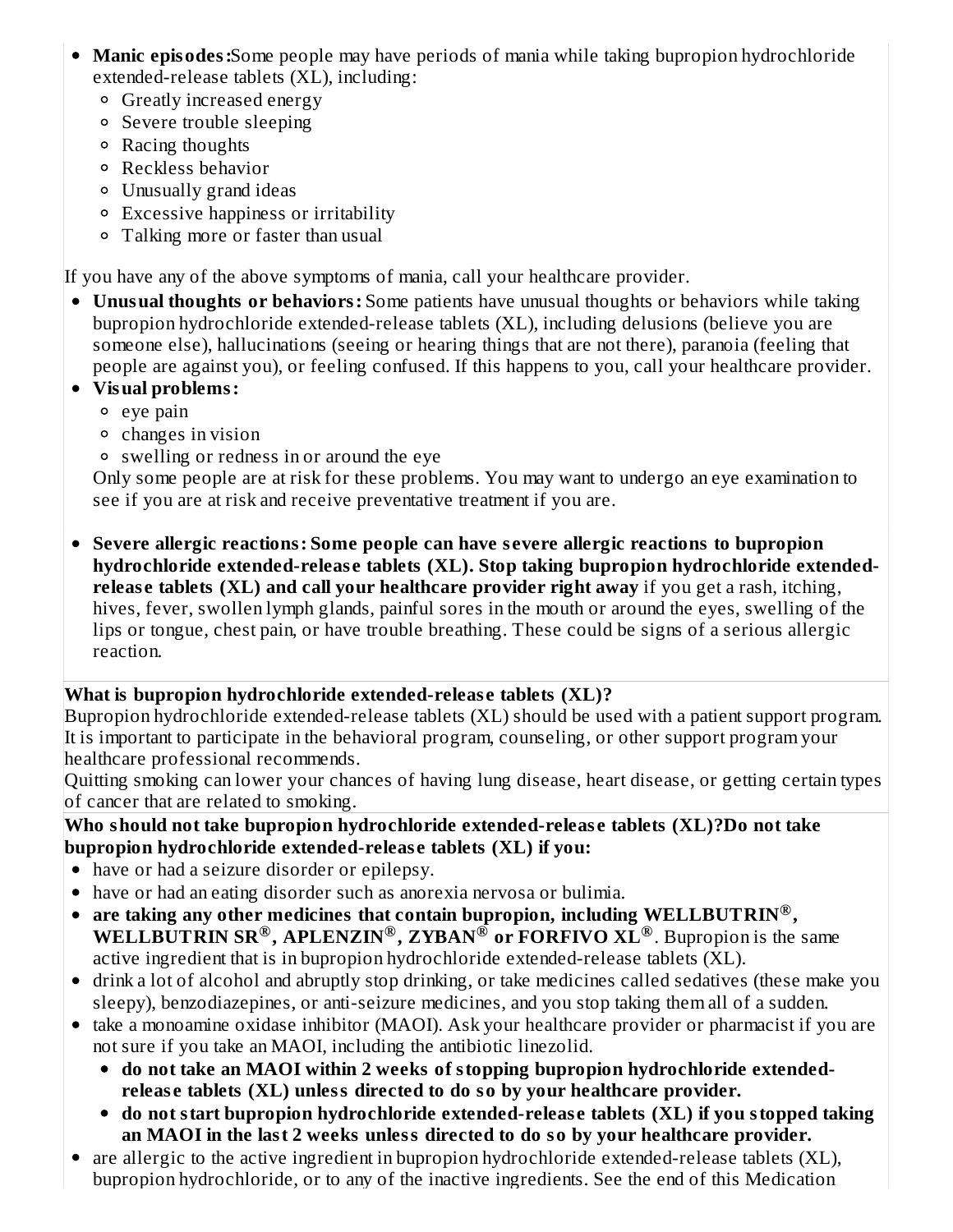bupropion hydrochloride, or to any of the inactive ingredients. See the end of this Medication Guide for a complete list of ingredients in bupropion hydrochloride extended-release tablets (XL).

**What should I tell my healthcare provider before taking bupropion hydrochloride extendedrelease tablets (XL)?Tell your healthcare provider if you have ever had depression, suicidal thoughts** or actions, or other mental health problems. You should also tell your healthcare provider about any symptoms you had during other times you tried to quit smoking, with or without bupropion hydrochloride extended-release tablets (XL). See "Quitting Smoking, Quit-Smoking Medications, Changes in Thinking and Behavior, Depression, and Suicidal Thoughts or Actions."

- **Tell your healthcare provider about your other medical conditions, including if you:**
	- have liver problems, especially cirrhosis of the liver.
	- have kidney problems.
	- have, or have had, an eating disorder such as anorexia nervosa or bulimia.
	- have had a head injury.
	- have had a seizure (convulsion, fit).
	- have a tumor in your nervous system (brain or spine).
	- have had a heart attack, heart problems, or high blood pressure.
	- are a diabetic taking insulin or other medicines to control your blood sugar.
	- drink alcohol.
	- abuse prescription medicines or street drugs.
	- are pregnant or plan to become pregnant.
	- are breastfeeding. Bupropion passes into your milk in small amounts.

**Tell your healthcare provider about all the medicines you take,** including prescription, over-thecounter medicines, vitamins, and herbal supplements. Many medicines increase your chances of having seizures or other serious side effects if you take them while you are taking bupropion hydrochloride extended-release tablets (XL).

# **How should I take bupropion hydrochloride extended-releas e tablets (XL)?**

- Start bupropion hydrochloride extended-release tablets (XL) before you stop smoking to give bupropion hydrochloride extended-release tablets (XL) time to build up in your body. It takes about 1 week for bupropion hydrochloride extended-release tablets (XL) to start working.
- Pick a date to stop smoking that is during the second week you are taking bupropion hydrochloride extended-release tablets (XL).
- Take bupropion hydrochloride extended-release tablets (XL) exactly as prescribed by your healthcare provider. Do not change your dose or stop taking bupropion hydrochloride extendedrelease tablets (XL) without talking with your healthcare provider first.
- Bupropion hydrochloride extended-release tablets (XL) are usually taken for 7 to 12 weeks. Your healthcare provider may decide to prescribe bupropion hydrochloride extended-release tablets (XL) for longer than 12 weeks to help you stop smoking. Follow your healthcare provider's instructions.
- **Swallow bupropion hydrochloride extended-releas e tablets (XL) whole. Do not chew, cut, or crush bupropion hydrochloride extended-releas e tablets (XL).** If you do, the medicine will be released into your body too quickly. If this happens you may be more likely to get side effects including seizures. **Tell your healthcare provider if you cannot swallow tablets.**
- Bupropion hydrochloride extended-release tablets (XL) may have an odor. This is normal.
- Take your doses of bupropion hydrochloride extended-release tablets (XL) at least 8 hours apart.
- You may take bupropion hydrochloride extended-release tablets (XL) with or without food.
- It is not dangerous to smoke and take bupropion hydrochloride extended-release tablets (XL) at the same time. But, you will lower your chance of breaking your smoking habit if you smoke after the date you set to stop smoking.
- You may use bupropion hydrochloride extended-release tablets (XL) and nicotine patches (a type of nicotine replacement therapy) at the same time, following the precautions below.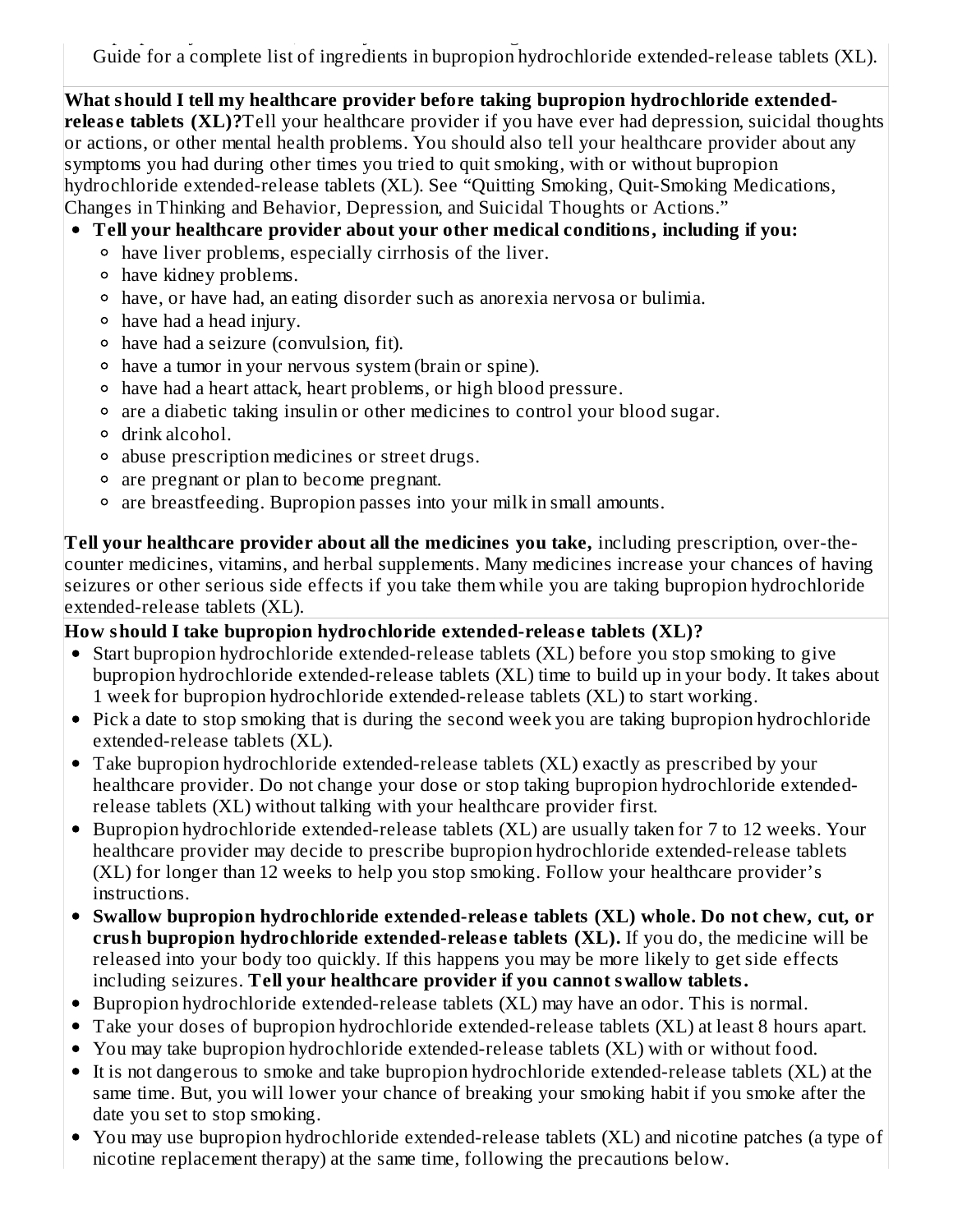- You should only use bupropion hydrochloride extended-release tablets (XL) and nicotine patches together under the care of your healthcare provider. Using bupropion hydrochloride extended-release tablets (XL) and nicotine patches together may raise your blood pressure, and sometimes this can be severe.
- Tell your healthcare provider if you plan to use nicotine patches. Your healthcare provider should check your blood pressure regularly if you use nicotine patches with bupropion hydrochloride extended-release tablets (XL) to help you quit smoking.
- If you miss a dose, do not take an extra dose to make up for the dose you missed. Wait and take your next dose at the regular time. **This is very important.**Too much bupropion hydrochloride extended-release tablets (XL) can increase your chance of having a seizure.
- If you take too much bupropion hydrochloride extended-release tablets (XL), or overdose, call your local emergency room or poison control center right away.

#### **Do not take any other medicines while taking bupropion hydrochloride extended-releas e tablets (XL) unless your healthcare provider has told you it is okay.**

**What should I avoid while taking bupropion hydrochloride extended-releas e tablets (XL)?**

- Limit or avoid using alcohol during treatment with bupropion hydrochloride extended-release tablets (XL). If you usually drink a lot of alcohol, talk with your healthcare provider before suddenly stopping. If you suddenly stop drinking alcohol, you may increase your chance of having seizures.
- Do not drive a car or use heavy machinery until you know how bupropion hydrochloride extendedrelease tablets (XL) affects you. Bupropion hydrochloride extended-release tablets (XL) can affect your ability to do these things safely.

# **What are possible side effects of bupropion hydrochloride extended-releas e tablets**

**(XL)?**Bupropion hydrochloride extended-release tablets (XL) can cause serious side effects. See the sections at the beginning of this Medication Guide for information about serious side effects of bupropion hydrochloride extended-release tablets (XL).

The most common side effects of bupropion hydrochloride extended-release tablets (XL) include:

- trouble sleeping
- feeling anxious

stuffy nose

nausea • constipation

• dry mouth dizziness

• joint aches

If you have trouble sleeping, do not take bupropion hydrochloride extended-release tablets (XL) too close to bedtime.

Tell your healthcare provider right away about any side effects that bother you.

These are not all the possible side effects of bupropion hydrochloride extended-release tablets (XL). For more information, ask your healthcare provider or pharmacist.

Call your doctor for medical advice about side effects. You may report side effects to FDA at 1-800- FDA-1088.

You may also report side effects to Epic Pharma, LLC at 1-888-374-2791.

# **How should I store bupropion hydrochloride extended-releas e tablets (XL)?**

Store bupropion hydrochloride extended-release tablets (XL) at 20° to 25°C (68° to 77°F). [See USP Controlled Room Temperature].

#### **Keep bupropion hydrochloride extended-releas e tablets (XL) and all medicines out of the reach of children.**

**General information about the safe and effective us e of bupropion hydrochloride extendedrelease tablets** (XL)Medicines are sometimes prescribed for purposes other than those listed in a Medication Guide. Do not use bupropion hydrochloride extended-release tablets (XL) for a condition for which it was not prescribed. Do not give bupropion hydrochloride extended-release tablets (XL) to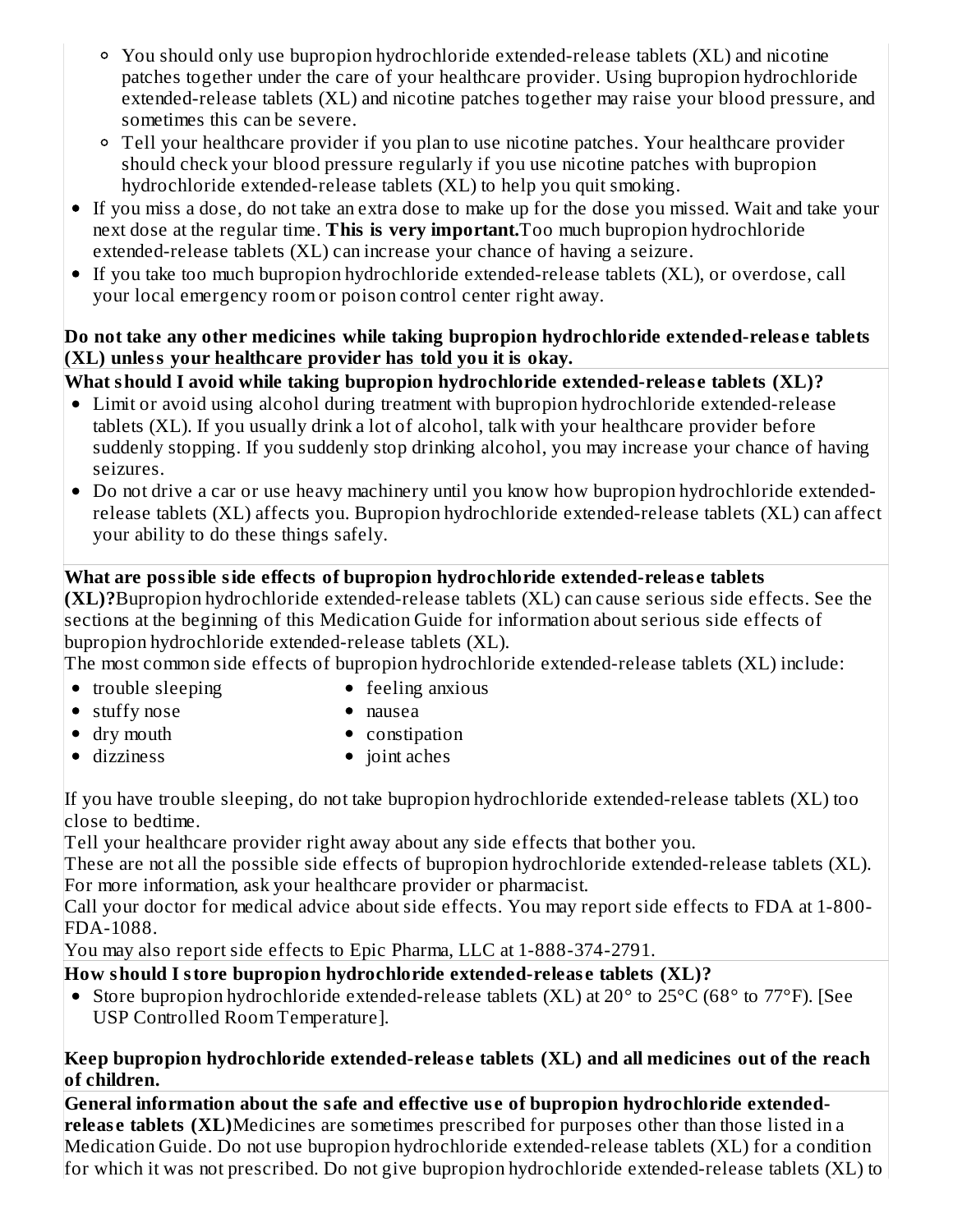other people, even if they have the same symptoms you have. It may harm them.

If you take a urine drug screening test, bupropion hydrochloride extended-release tablets (XL), may make the test result positive for amphetamines. If you tell the person giving you the drug screening test that you are taking bupropion hydrochloride extended-release tablets (XL), they can do a more specific drug screening test that should not have this problem.

This Medication Guide summarizes important information about bupropion hydrochloride extendedrelease tablets (XL). If you would like more information, talk with your healthcare provider. You can ask your healthcare provider or pharmacist for information about bupropion hydrochloride extendedrelease tablets (XL) that is written for health professionals.

For more information about bupropion hydrochloride extended-release tablets (XL), call 1-888-374- 2791.

#### **What are the ingredients in bupropion hydrochloride extended-releas e tablets (XL)?**Active ingredient: bupropion hydrochloride

Inactive ingredients: colloidal silicon dioxide, hydroxypropyl cellulose, glyceryl behenate, ethyl cellulose, methacrylic acid copolymer, silicon dioxide and copovidone. The tablets are printed with edible black ink.

All other product/brand names are the trademarks of their respective owners.

Manufactured by:

CSPC Ouyi Pharmaceutical Co., Ltd.

Shijiazhuang, Hebei, China, 052160

Made in China Distributed by:

Epic Pharma, LLC Laurelton, NY 11413

Rev. 05-2018-00

### **PRINCIPAL DISPLAY PANEL - 150 mg**

NDC 42806-348-05

ONCE-DAILY

buPROPion HCl Extended-Release Tablets, USP (XL)

150 mg

WARNING: Do not use with Zyban® or other medicines that contain bupropion hydrochloride.

PHARMACIST: Dispense the Medication Guide provided separately to each patient.

Rx only 500 Tablets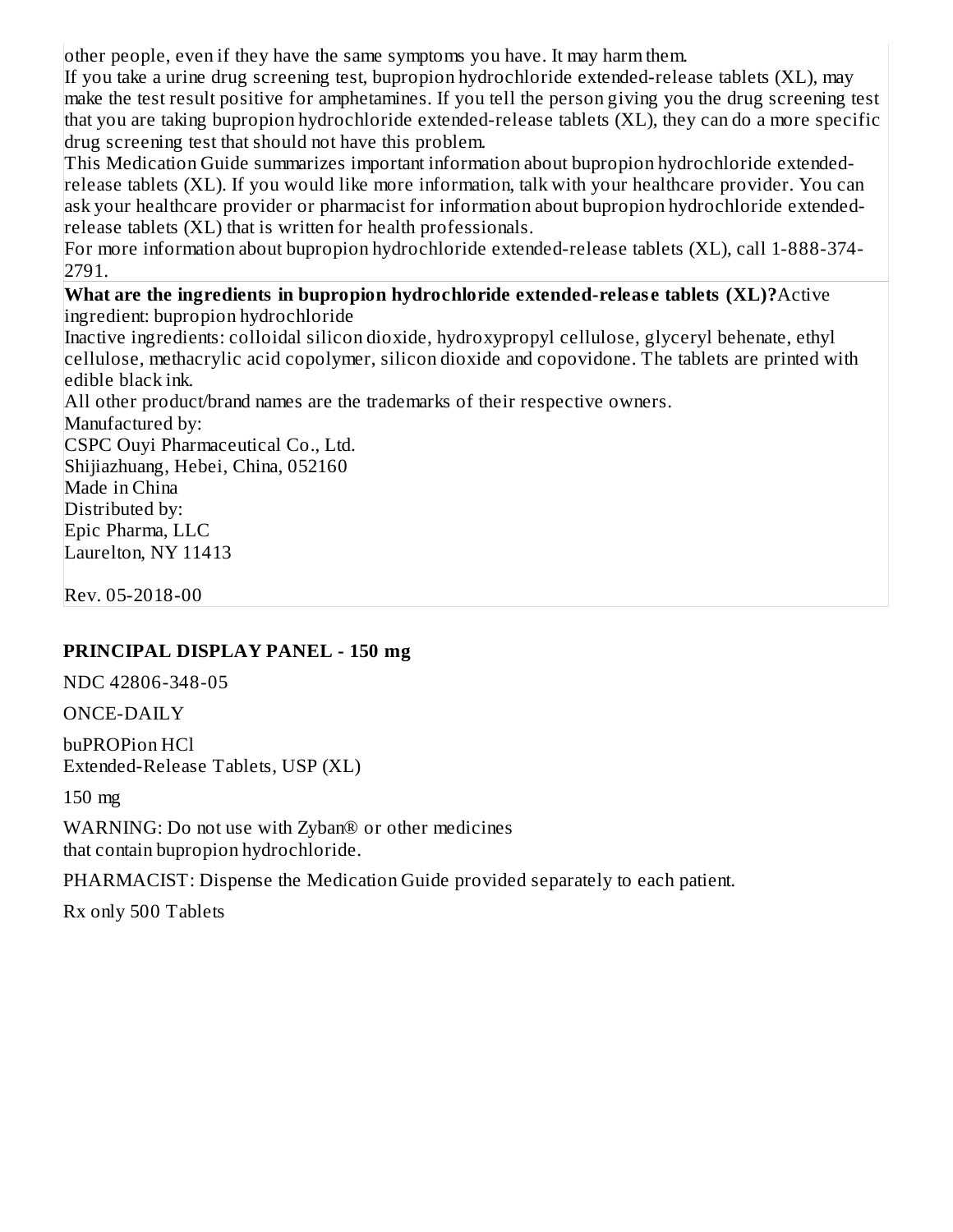

#### **PRINCIPAL DISPLAY PANEL - 300 mg**

NDC 42806-349-09

ONCE-DAILY

buPROPion HCl Extended-Release Tablets, USP (XL)

300 mg

WARNING: Do not use with Zyban® or other medicines that contain bupropion hydrochloride.

PHARMACIST: Dispense the Medication Guide provided separately to each patient.

Rx only 90 Tablets



# **BUPROPION HYDROCHLORIDE XL**

bupropion hydrochloride tablet, extended release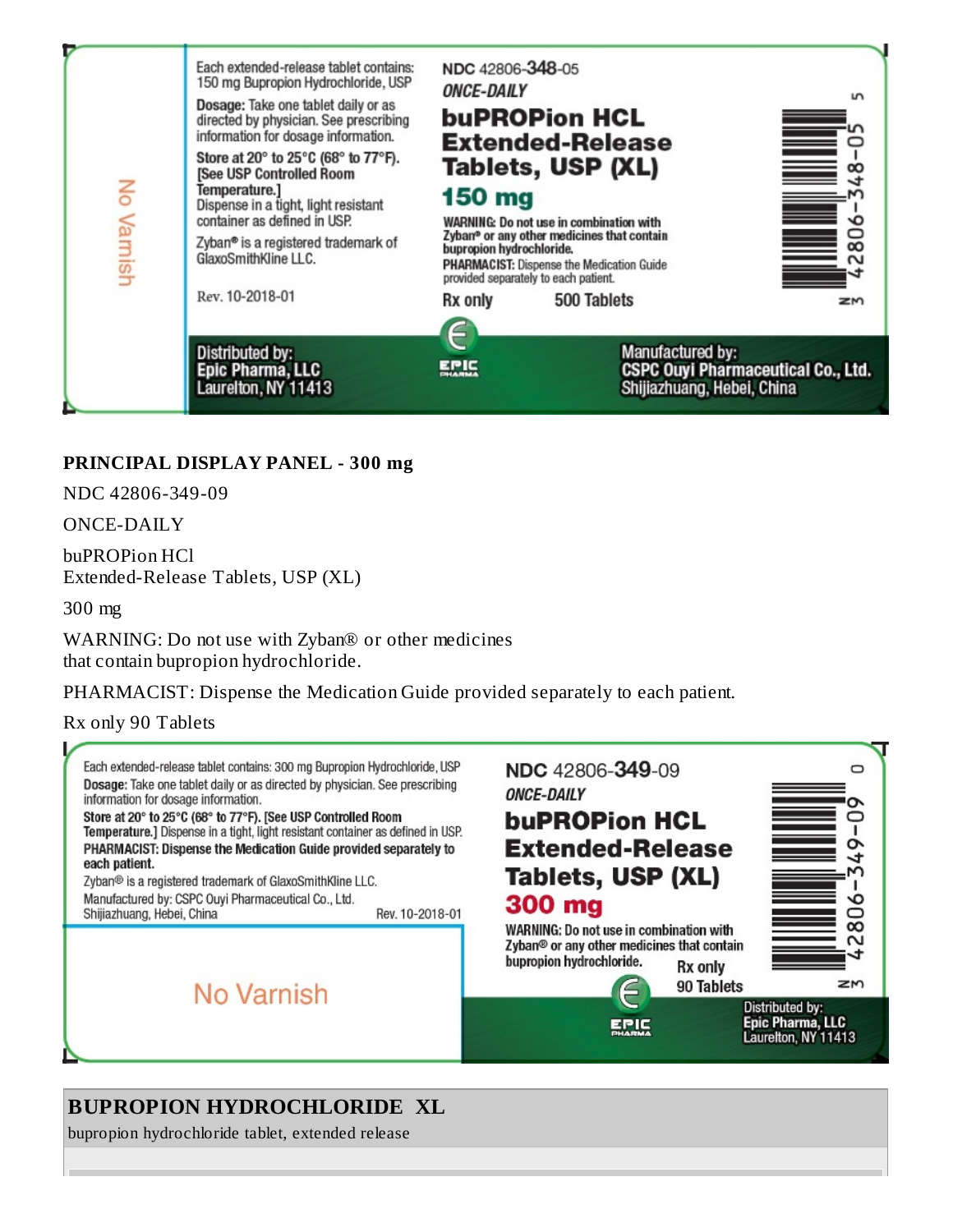| <b>Product Information</b>                                                  |               |                                                                             |                                          |            |                             |                  |                           |
|-----------------------------------------------------------------------------|---------------|-----------------------------------------------------------------------------|------------------------------------------|------------|-----------------------------|------------------|---------------------------|
| Product Type                                                                |               | HUMAN PRESCRIPTION DRUG<br>Item Code (Source)<br>NDC:42806-348              |                                          |            |                             |                  |                           |
|                                                                             |               |                                                                             |                                          |            |                             |                  |                           |
| <b>Route of Administration</b>                                              |               | ORAL                                                                        |                                          |            |                             |                  |                           |
|                                                                             |               |                                                                             |                                          |            |                             |                  |                           |
| <b>Active Ingredient/Active Moiety</b>                                      |               |                                                                             |                                          |            |                             |                  |                           |
| <b>Ingredient Name</b><br><b>Basis of Strength</b><br>Strength              |               |                                                                             |                                          |            |                             |                  |                           |
| BUPROPION HYDROCHLORIDE (UNII: ZG7E5POY8O) (BUPROPION -<br>UNII:01ZG3TPX31) |               |                                                                             | <b>BUPROPION</b><br><b>HYDROCHLORIDE</b> |            | 150 mg                      |                  |                           |
|                                                                             |               |                                                                             |                                          |            |                             |                  |                           |
| <b>Inactive Ingredients</b>                                                 |               |                                                                             |                                          |            |                             |                  |                           |
|                                                                             |               | <b>Ingredient Name</b>                                                      |                                          |            |                             |                  | Strength                  |
| COPOVIDONE (UNII: D9C330MD8B)                                               |               |                                                                             |                                          |            |                             |                  |                           |
| ETHYLCELLULOSES (UNII: 7Z8S9VYZ4B)                                          |               |                                                                             |                                          |            |                             |                  |                           |
| <b>GLYCERYL DIBEHENATE (UNII: R8WTH25YS2)</b>                               |               |                                                                             |                                          |            |                             |                  |                           |
|                                                                             |               | HYDRO XYPROPYL CELLULOSE (1600000 WAMW) (UNII: RFW2ET671P)                  |                                          |            |                             |                  |                           |
|                                                                             |               | METHACRYLIC ACID - ETHYL ACRYLATE COPOLYMER (1:1) TYPE A (UNII: NX76LV5T8J) |                                          |            |                             |                  |                           |
| <b>SILICON DIO XIDE (UNII: ETJ7Z6 XBU4)</b>                                 |               |                                                                             |                                          |            |                             |                  |                           |
|                                                                             |               |                                                                             |                                          |            |                             |                  |                           |
| <b>Product Characteristics</b>                                              |               |                                                                             |                                          |            |                             |                  |                           |
| Color                                                                       | WHITE (white) |                                                                             | <b>Score</b>                             |            |                             | no score         |                           |
| <b>Shape</b>                                                                | <b>ROUND</b>  |                                                                             | <b>Size</b>                              |            |                             | 7mm              |                           |
| Flavor                                                                      |               |                                                                             | <b>Imprint Code</b>                      |            |                             | $150; \text{XL}$ |                           |
| <b>Contains</b>                                                             |               |                                                                             |                                          |            |                             |                  |                           |
|                                                                             |               |                                                                             |                                          |            |                             |                  |                           |
| <b>Packaging</b>                                                            |               |                                                                             |                                          |            |                             |                  |                           |
| <b>Item Code</b><br>#                                                       |               | <b>Package Description</b>                                                  |                                          |            | <b>Marketing Start Date</b> |                  | <b>Marketing End Date</b> |
| 1 NDC:42806-348-30                                                          |               | 30 in 1 BOTTLE; Type 0: Not a Combination Product                           |                                          | 10/01/2017 |                             |                  |                           |
| 2 NDC:42806-348-09                                                          |               | 90 in 1 BOTTLE; Type 0: Not a Combination Product                           |                                          | 10/01/2017 |                             |                  |                           |
| 3 NDC:42806-348-05                                                          |               | 500 in 1 BOTTLE; Type 0: Not a Combination Product                          |                                          | 05/29/2018 |                             |                  |                           |
|                                                                             |               |                                                                             |                                          |            |                             |                  |                           |
|                                                                             |               |                                                                             |                                          |            |                             |                  |                           |
| <b>Marketing Information</b>                                                |               |                                                                             |                                          |            |                             |                  |                           |
| <b>Marketing Category</b>                                                   |               | <b>Application Number or Monograph Citation</b>                             |                                          |            | <b>Marketing Start Date</b> |                  | <b>Marketing End Date</b> |
| <b>ANDA</b>                                                                 | ANDA207224    |                                                                             |                                          | 10/01/2017 |                             |                  |                           |
|                                                                             |               |                                                                             |                                          |            |                             |                  |                           |
|                                                                             |               |                                                                             |                                          |            |                             |                  |                           |
| <b>BUPROPION HYDROCHLORIDE XL</b>                                           |               |                                                                             |                                          |            |                             |                  |                           |
| bupropion hydrochloride tablet, extended release                            |               |                                                                             |                                          |            |                             |                  |                           |
|                                                                             |               |                                                                             |                                          |            |                             |                  |                           |

| <b>Product Information</b>     |                         |                    |               |  |  |  |  |
|--------------------------------|-------------------------|--------------------|---------------|--|--|--|--|
| Product Type                   | HUMAN PRESCRIPTION DRUG | Item Code (Source) | NDC:42806-349 |  |  |  |  |
| <b>Route of Administration</b> | ORAL                    |                    |               |  |  |  |  |